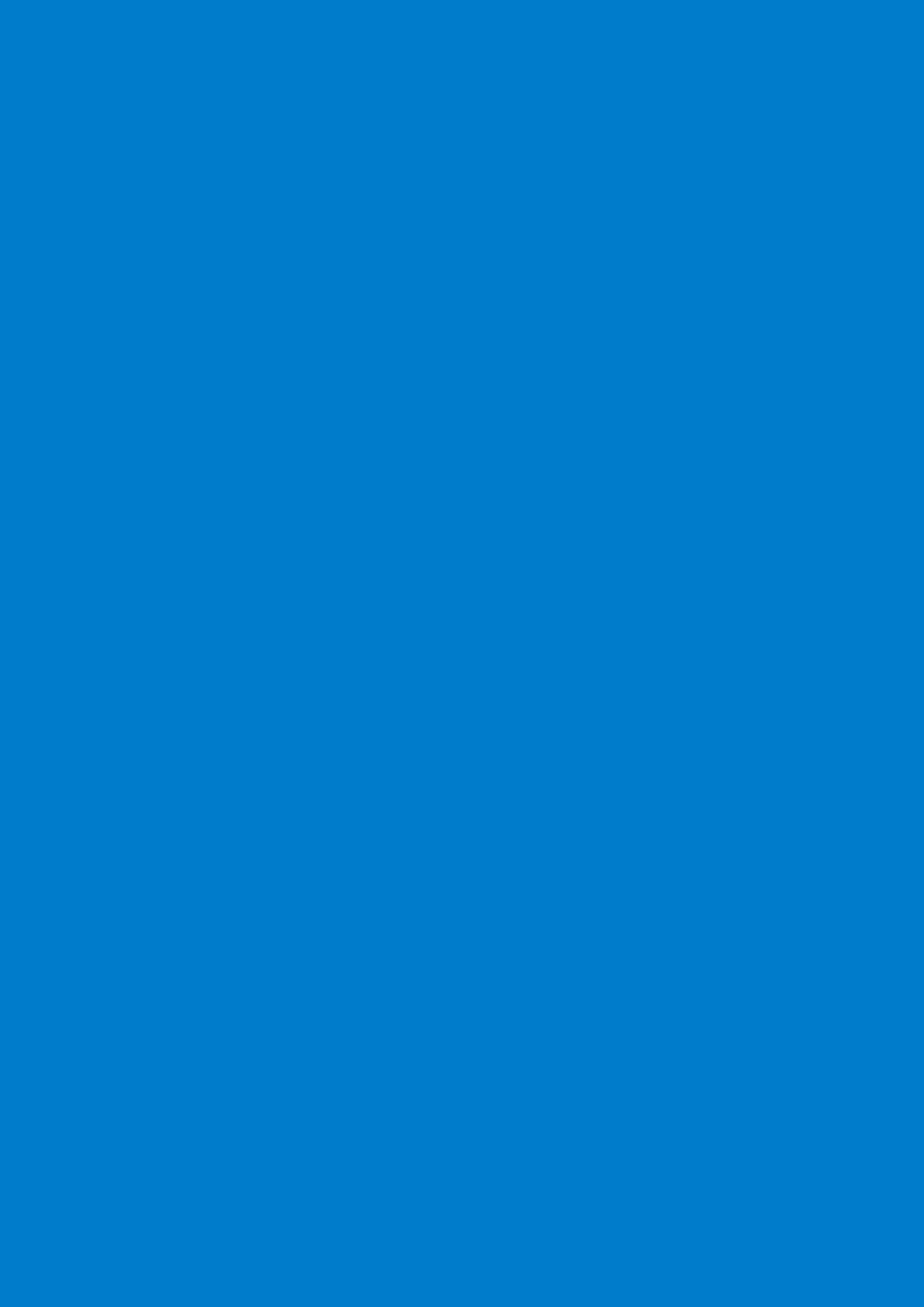# **Inhoud**

| 1 Introduction |                                                                                                 | 5  |
|----------------|-------------------------------------------------------------------------------------------------|----|
| 1.1            | Purpose of the verification protocol                                                            | 5  |
| 1.2            | Application                                                                                     | 7  |
| 1.3            | Normative references/relevant documents                                                         | 8  |
|                | 2 Verification basics                                                                           | 10 |
| 2.1            | Participants in the verification process                                                        | 10 |
| 2.2            | Biomass sustainability requirements                                                             | 12 |
| 2.3            | Verification in conjunction with certificates                                                   | 14 |
| 2.4            | Compliance with Sustainable Forest Management criteria using a Risk Based Approach              | 15 |
| 2.5            | 30% controlled or RED II biomass                                                                | 16 |
| 2.6            | Verification statements                                                                         | 17 |
| 2.7            | Conformity year statements                                                                      | 19 |
|                | 3 Requirements for total GHG savings                                                            | 23 |
| 3.1            | Criteria and indicators for Principle 1                                                         | 23 |
|                | 4 Sustainability requirements for residues from nature and landscape management and agriculture | 25 |
| 4.1            | Criteria and indicators for Principle 2                                                         | 25 |
|                | 5 Carbon and land use change requirements                                                       | 26 |
| 5.1            | Criteria and indicators for Principles 3-5                                                      | 26 |
|                | 6 Sustainable Forest Management (SFM) requirements                                              | 31 |
| 6.1            | Criteria and indicators for Principles 6-11                                                     | 31 |
|                | 7 Traceability and Chain of Custody requirements                                                | 40 |
| 7.1            | Introduction                                                                                    | 40 |
| 7.2            | Criteria for the Chain of Custody as defined in the Regulation                                  | 40 |
| 7.3            | Biomass supply information                                                                      | 43 |
| 7.4            | Mass balance                                                                                    | 45 |
| 7.5            | GHG information & calculation                                                                   | 45 |
| 7.6            | Management system requirements                                                                  | 47 |
|                | 8 The risk based approach                                                                       | 48 |
| 8.1            | Determination of sourcing areas                                                                 | 49 |
| 8.2            | Gathering information                                                                           | 49 |
| 8.3            | Risk assessment                                                                                 | 50 |
| 8.4            | Risk mitigation and measures                                                                    | 50 |
| 8.5            | Regular monitoring of the risk assessment                                                       | 50 |
|                | 9 Verification procedures                                                                       | 51 |
| 9.1            | Introduction                                                                                    | 51 |
| 9.2            | Planning and risk assessment                                                                    | 52 |
| 9.3            | Verification strategy development                                                               | 53 |
| 9.4            | Execution                                                                                       | 55 |
| 9.5            | Conclusion and reporting                                                                        | 56 |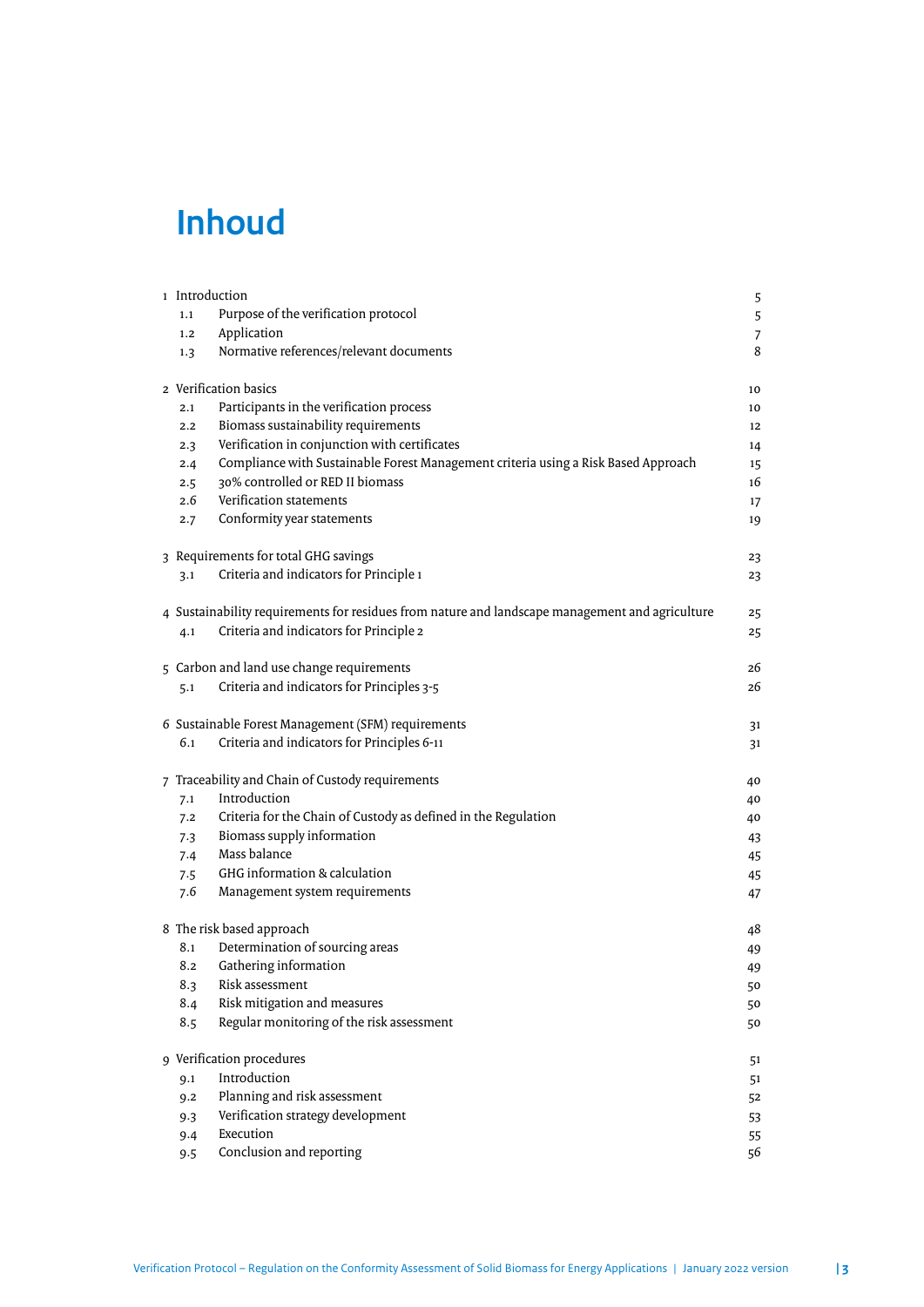|      | 10 Requirements for Conformity Assessment Bodies                                                   | 57 |
|------|----------------------------------------------------------------------------------------------------|----|
| 10.1 | General requirements for Conformity Assessment Bodies                                              | 57 |
| 10.2 | Competence requirements for auditors                                                               | 57 |
| 10.3 | Internal reviewer competences                                                                      | 59 |
|      | 11 List of definitions                                                                             | 60 |
|      | Appendix 1 The relevance of the ILUC sustainability criterion to the co-firing and co-gasification |    |
|      | of solid biomass (informative)                                                                     | 68 |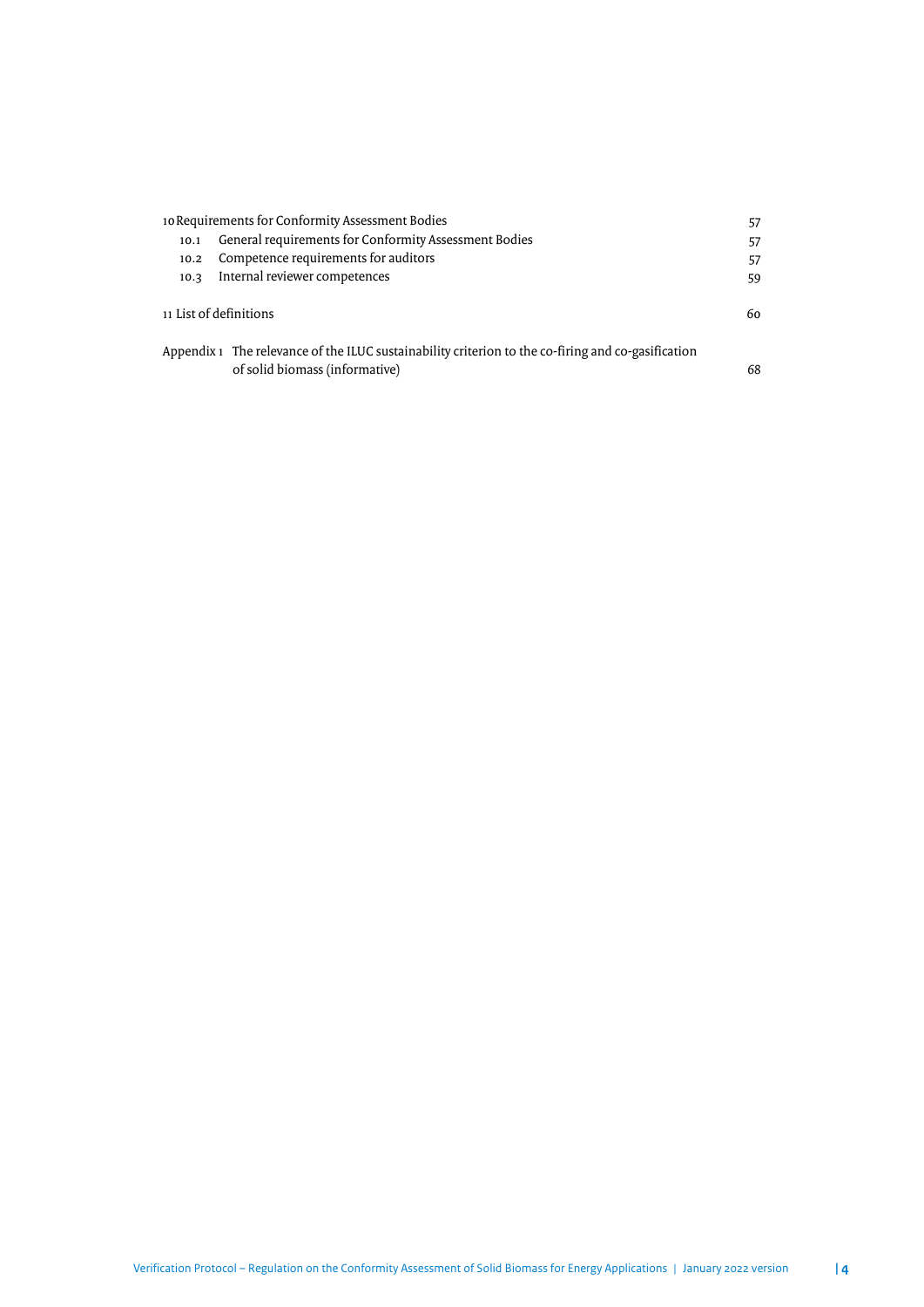# <span id="page-4-0"></span>**1 Introduction**

# 1.1 Purpose of the verifcation protocol

# *Solid biomass sustainability requirements*

Within the framework of the Dutch Energy Agreement, sustainability criteria have been formulated for the categories<sup>1</sup> of new and existing co-firing and co-gasification of biomass in coal-fired power plants (≥ 100 MW) and large-scale heat projects where steam is generated from the burning of wood pellets (≥ 5 MW), wood pellet burners for industrial purposes (≥ 5 MW and ≤ 100 MW) and wood pellet boilers for district heating (≥ 10 MWth), supported by means of an SDE subsidy. These criteria are included in the Regulation on the conformity assessment of solid biomass for energy applications. In this Regulation, the verifcation protocol also receives a formal designation from the Dutch Minister of Economic Afairs and Climate Policy and the State Secretary for Infrastructure and Water Management. In addition to this, the stipulations set out in the Decree and the General Implementing Regulations for Stimulating Sustainable Energy Production and Climate Transition apply.

The sustainability criteria that energy producers must meet in order to be eligible for the SDE subsidy for the production of renewable electricity and heat have been integrated into this verifcation protocol. The Dutch regulations associated with the SDE scheme were amended in 2021, so that these sustainability requirements now also align with the RED II requirements.

It is key to note that this verifcation protocol is exclusively concerned with facilities operating on wood pellets and with co-fring and co-gasifcation in coal-fred power plants. A diferent verifcation protocol is available for other facilities that operate on biomass fuels or liquid biomass and for which SDE subsidy is received pursuant to a decision dated afer the publication date of the RED II, 21 December 2018. These facilities are required to comply with the 'Verifcation Protocol for Sustainable Biomass which must comply with the RED II requirements for the purposes of the SDE scheme' (*Verifcatieprotocol duurzaamheid biomassa die voor SDE moet voldoen aan de REDII eisen*).

| Verification Protocol for Sustainable Solid Biomass which must comply with the<br>Regulation on the Conformity Assessment of Solid Biomass for Energy Applications for<br>the purposes of the SDE scheme |                                                                                        |  |
|----------------------------------------------------------------------------------------------------------------------------------------------------------------------------------------------------------|----------------------------------------------------------------------------------------|--|
|                                                                                                                                                                                                          | Category of facility*                                                                  |  |
| Renewable electricity and                                                                                                                                                                                | Co-firing and co-gasification of biomass in coal-fired power stations ( $\geq 100$ MW) |  |
| renewable heat                                                                                                                                                                                           | Wood pellet-fired steam boiler ( $\geq$ 5 MW)                                          |  |
|                                                                                                                                                                                                          | Wood pellet burner ( $\geq$ 5 MW up to 100 MW)                                         |  |
|                                                                                                                                                                                                          | Wood pellet boilers for district heating $\geq 10$ MWth                                |  |

#### **Table 1** *Overview of the SDE categories covered by each Verifcation Protocol*

<sup>&</sup>lt;sup>1</sup> References to SDE in this Verification Protocol must be read to include both SDE+ and SDE++.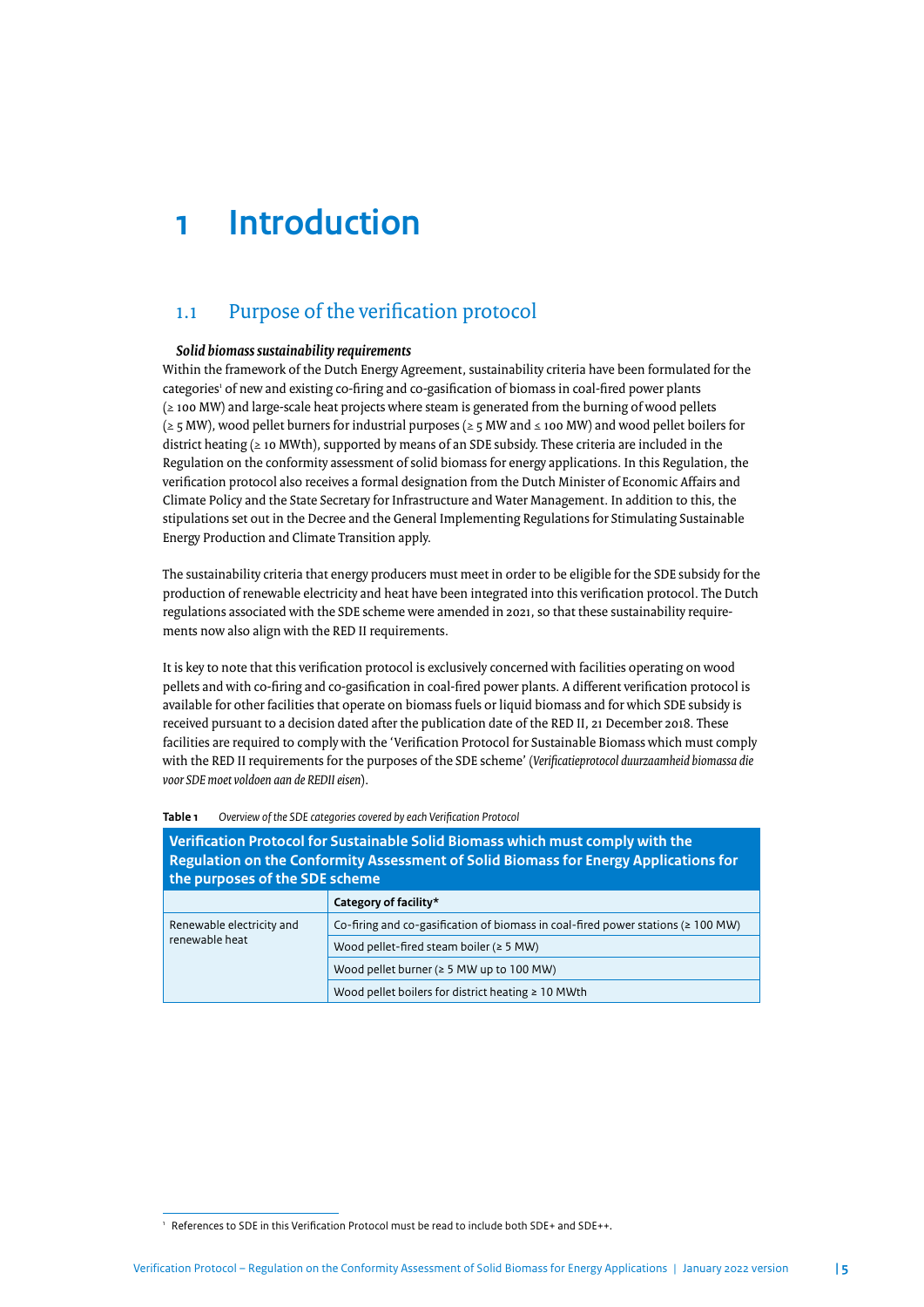| Verification Protocol for Sustainable Biomass which must comply with the RED II require-<br>ments for the purposes of the SDE scheme |                                                         |  |
|--------------------------------------------------------------------------------------------------------------------------------------|---------------------------------------------------------|--|
|                                                                                                                                      | Category of facility*                                   |  |
| Renewable gas                                                                                                                        | All-purpose fermentation                                |  |
|                                                                                                                                      | Manure mono-fermentation > 400 kW                       |  |
|                                                                                                                                      | All-purpose fermentation, service life extension        |  |
|                                                                                                                                      | Improved sludge fermentation in sewage treatment plants |  |
|                                                                                                                                      | Existing sludge fermentation in sewage treatment plants |  |
|                                                                                                                                      | Gasification of biomass                                 |  |
|                                                                                                                                      | Biomass gasification using grade B wood                 |  |

## **Verifcation Protocol for Sustainable Biomass which must comply with the RED II requirements for the purposes of the SDE scheme**

| Renewable heat                 | All-purpose fermentation                                           |
|--------------------------------|--------------------------------------------------------------------|
|                                | All-purpose fermentation, service life extension                   |
|                                | Manure mono-fermentation > 400 kW                                  |
|                                | Improved sludge fermentation in sewage treatment plants            |
| Renewable electricity and      | All-purpose fermentation                                           |
| renewable heat                 | All-purpose fermentation, service life extension                   |
|                                | Manure mono-fermentation > 400 kW                                  |
|                                | Improved sludge fermentation in sewage treatment plants            |
| Renewable heat or renewable    | Improved sludge fermentation in sewage treatment plants            |
| electricity and renewable heat | Liquid biomass boilers $\geq$ 0.5 MW and $\leq$ 100 MWe            |
|                                | Solid or liquid biomass boiler $\geq$ 5 MW                         |
|                                | Grade B wood boilers $\geq$ 5 MW                                   |
|                                | Solid or liquid biomass boiler $\geq$ 5 MW, service life extension |

*\*The exact labelling of the categories is governed by the designation regulation for the year in which subsidy was granted. This protocol therefore applies only in respect of the frst 4 SDE categories from Table 1.*

#### *Demonstrating compliance with sustainability criteria for pellet-fred plants*

Based on this verifcation protocol, Dutch energy producers in possession of an SDE decision for one of the frst 4 SDE categories listed in Table 1 will need to demonstrate, on an annual basis and by means of a conformity year statement, that the solid biomass they use for energy production complies with the sustainability criteria.

Certifcates originating from approved voluntary certifcation schemes can be used for this purpose. When biomass is not certifed for all sustainability criteria, verifcation of compliance with the sustainability criteria can be used for the remaining requirements, based on this verifcation protocol. If the energy producer chooses not to use certifed biomass, the producer can have the biomass verifed for all requirements.

The conformity year statement is based on verifcation statements and certifcates for the individual consignments over a calendar year. Approved certifcates, verifcation statements and the conformity year statement are always issued by an approved Conformity Assessment Body, recognized by the Dutch Minister.

# *Users of this verifcation protocol*

• Energy producers (EPs) receiving SDE subsidy can use this protocol to make arrangements in their biomass supply chain to meet the sustainability requirements. Furthermore, by means of independent verifcation based on this protocol, EPs can demonstrate compliance with the sustainability criteria of the solid biomass they used for energy production in their plants.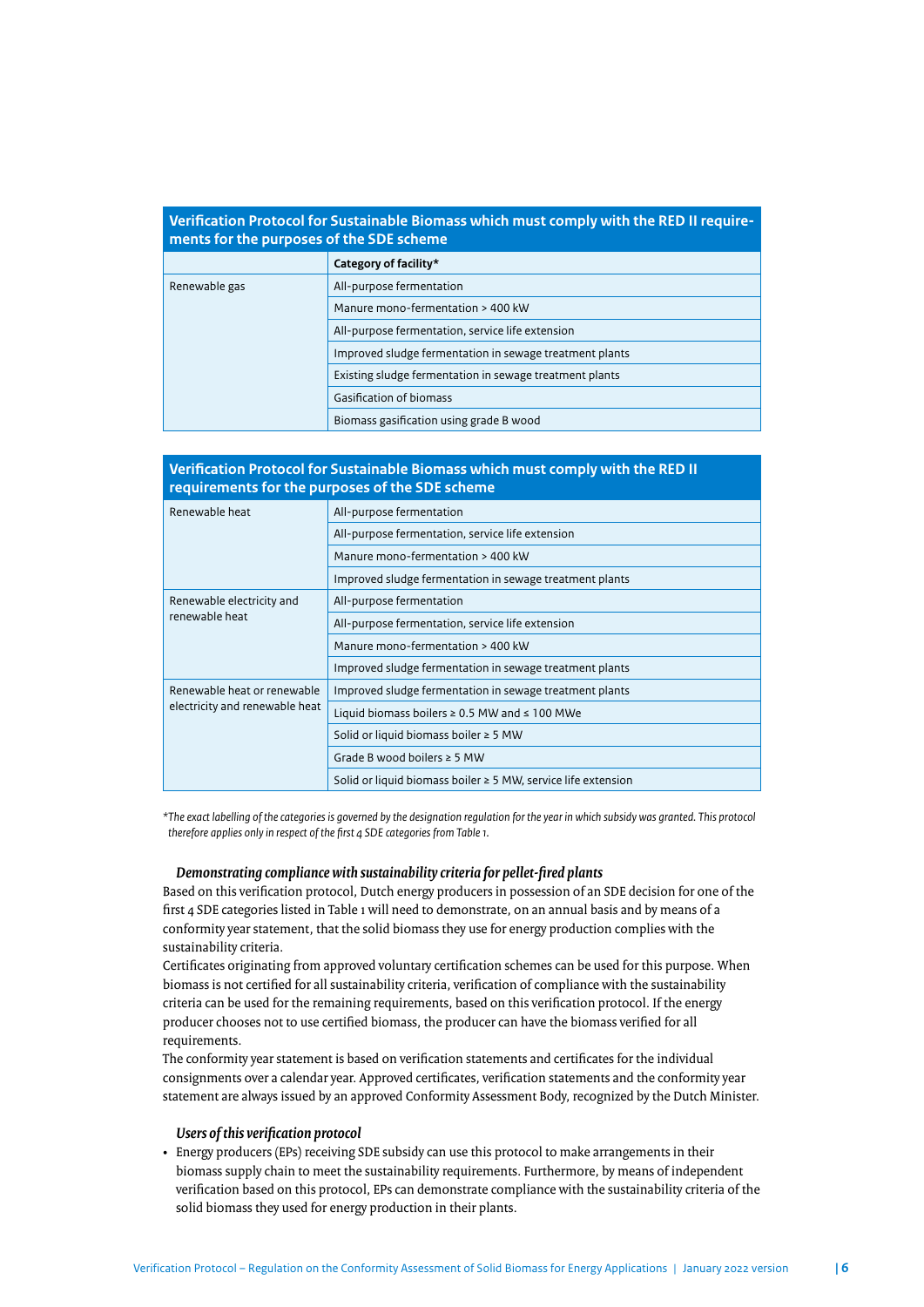- <span id="page-6-0"></span>• This protocol is also aimed at the auditors of approved Conformity Assessment Bodies conducting verifcation and compliance under the verifcation protocol.
- Economic operators in the solid biomass supply chain of EPs receiving SDE subsidy are encouraged to use this protocol to prepare for independent verifcation.

#### *Approved certifcation schemes and approved Conformity Assessment Bodies*

Under the Decree on the conformity assessment of solid biomass for energy applications, the Minister of Economic Afairs and Climate Policy may issue approval for a certifcation scheme or a part thereof. The scheme may be used to demonstrate (parts of ) the requirements. An up-to-date list of certifcation schemes and the requirements for which the relevant schemes have been approved is available on [www.rvo.nl/](http://www.rvo.nl/duurzaamheidseisen) [duurzaamheidseisen](http://www.rvo.nl/duurzaamheidseisen). On the basis of this same Decree, the Minister may also recognise Conformity Assessment Bodies for the relevant schemes and this verifcation protocol. A list of approved Conformity Assessment Bodies is also available on [www.rvo.nl/duurzaamheidseisen](http://www.rvo.nl/duurzaamheidseisen).

#### *Efective date of the Verifcation Protocol version January 2022*

Verifcation of individual biomass consignments that have transferred legal ownership afer 31 December 2021 must be performed with this new version of the Verifcation Protocol for Sustainable Biomass that must comply with the requirements in the Regulation on the conformity assessment of solid biomass for energy applications for the purposes of the SDE scheme – version January 2022. The verifcation of the conformity year statement over all consignments in 2021, which takes place in the beginning of 2022, must be based on the January 2021 version of the Verifcation Protocol.

#### *Document history*

Verifcation Protocol for Sustainable Solid Biomass for Energy Applications, version December 2017 Verifcation Protocol for Sustainable Solid Biomass for Energy Applications, version January 2020 Verifcation Protocol for Sustainable Solid Biomass for Energy Applications, version January 2021

At the time this verifcation protocol was fnalised, a number of the proposed amendments to the Regulation on the conformity assessment and the General Implementing Regulations had not been formally adopted and published yet. Any modifcations to these amendments will be subsequently applied to this Verifcation Protocol.

# 1.2 Application

## *Economic operators in the verifcation protocol*

This protocol applies to the frst 4 SDE categories listed in Table 1. The EPs must demonstrate the sustainability of all solid biomass used for energy production in their facility for which they receive SDE subsidy. Note that, in order for the EPs to prove compliance, all economic operators in the upstream biomass supply chain must also demonstrate compliance (see Chapter 2). This verifcation protocol can be used for this purpose. This concerns economic operators not only in the Netherlands but all over the world. Approved Conformity Assessment Bodies can use this verifcation protocol when conducting their verifcation and issuing their statements.

#### *Types of biomass covered by the protocol*

The verifcation protocol covers the following categories of solid biomass that can qualify for subsidy:

#### *Category 1: Woody biomass from Forest Management Units (FMU)*

This includes branches, tops, trees and primary felling residues sourced directly from forests. This shall also include unused wood that has the same composition as wood growing in the forest and that has not been mixed with or contaminated by foreign materials or substances.

#### *Category 2: Woody biomass from small Forest Management Units (FMU <500 hectares)*

This includes branches, tops, trees and primary felling residues sourced directly from forests of less than 500 ha. This shall also include unused wood that has the same composition as wood growing in the forest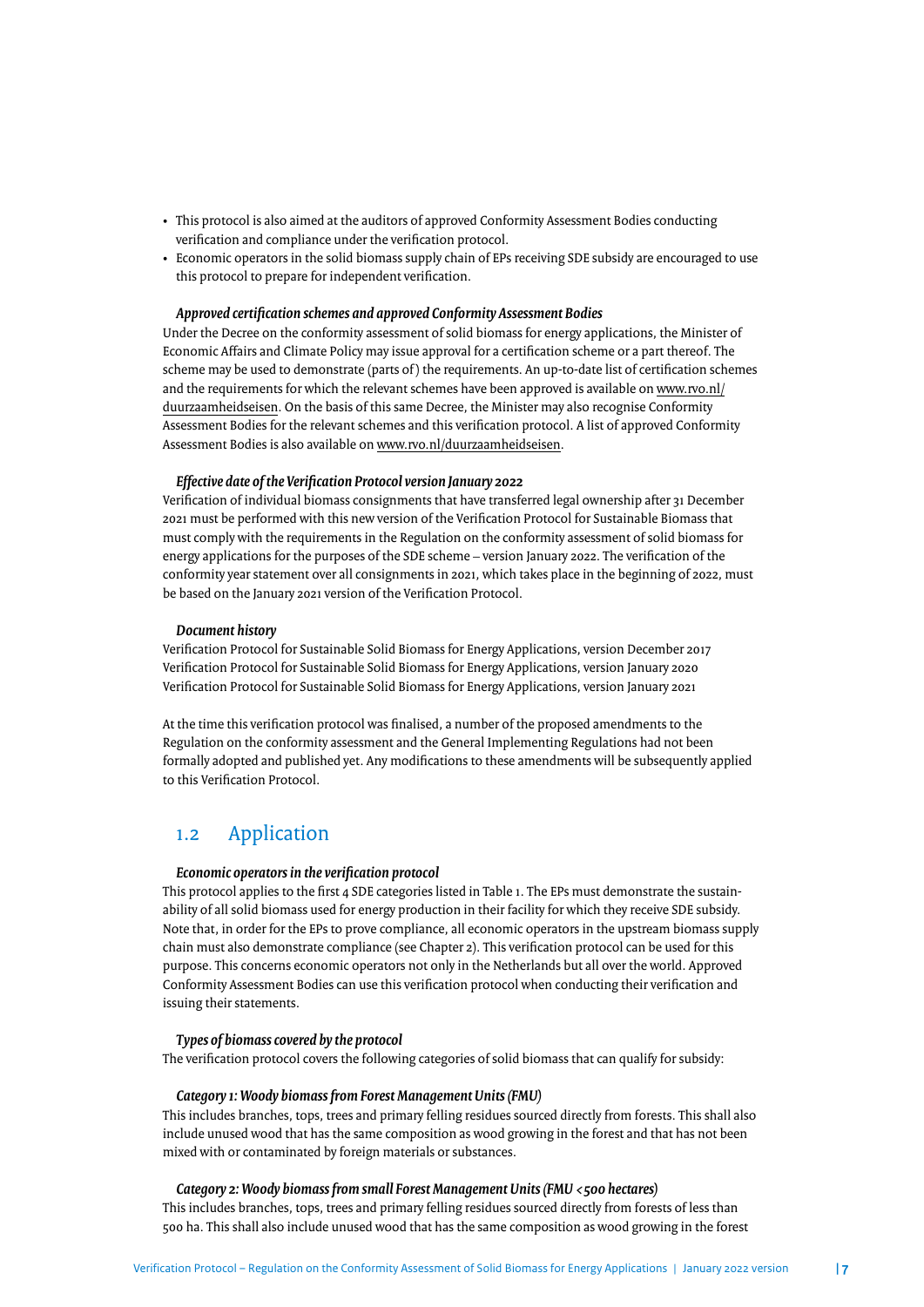<span id="page-7-0"></span>and that has not been mixed with or contaminated by foreign materials or substances. Category 2 biomass is distinguished from Category 1 biomass based on the size of the Forest Management Units. Biomass from FMUs smaller than 500 hectares can also be submited as Category 1 biomass, in which case the sustainability criteria for Category 1 biomass shall apply.

### *Category 3: Residues from nature and landscape management*

These are biomass residues (branches, tops, trees) produced in the course of managing urban and rural green spaces and nature areas, other than forests designated for the preservation, restoration or enhancement of specifc natural, recreational or aesthetic functions. These also include biomass residues produced during routine maintenance of public green spaces and parks.

#### *Category 4: Agricultural residues*

This concerns biomass consisting of residues obtained directly from agricultural business. Short rotation crops are excluded, with the exception of the residues thereof.

#### *Category 5: Biogenic residues and waste fows*

These are waste flows and residues from the agro-food and timber industry (secondary residual flows) and tertiary residual flows such as waste wood.

## *Guidance on the determination of the size of an FMU in order to distinguish between a category 1 and 2 FMU*

Management in the context of the FMU defnition cannot be seen as separate from a management plan. According to the requirements under Principle 10 (P10) of the 'Regulation on conformity assessment solid biomass for energy applications', all forests should be managed according to a management plan. Essential elements of this forest management plan are for example long term goals, planning and monitoring and a clear description of the state of the FMU. The geographical borders in the documented management plan are therefore an important indicator when determining the size of the FMU.

## *Category 2 FMU*

Historically, the intention of the Dutch sustainability system for solid biomass, to be eligible for an SDE subsidy, is that forests must be certifed at the FMU level (FSC or equivalent). For the many private small forest owners, who are predominantly not yet certifed, a growth path has been developed to stimulate the certifcation of this group. A transition period, which applies until 2023, has been designed to give these small- scale forest owners the possibility to demonstrate compliance with the SDE requirements frstly through the RBA at the pellet mill. This gives these small-scale forest owners time to eventually certify at the FMU level. From this historical background, it is clear that this transition period is not intended for owners of larger forests and/or for owners of forests that have already been certifed for FMUs of a size larger than 500 hectares.

# 1.3 Normative references/relevant documents

The following documents are relevant for the application of this protocol. Where there is reference to dated documents, only the cited version is applicable. Where there is reference to undated documents, the most recent version of the referred document (including regulations) is applicable.

- NEN-EN-ISO 19011, Guidelines for auditing of management systems;
- NEN-EN-ISO/IEC 17025, General requirements for the competence of testing and calibration laboratories;
- NEN-EN-ISO/IEC 17065, Requirements for certifcation bodies certifying products, processes and services;
- NEN-EN-ISO/IEC 17020:2012, Conformity assessment Requirements for the operation of various types of bodies performing inspection;
- NTA 8003:2017; Classifcation of biomass for energy applications;
- Decree for the conformity assessment of solid biomass for energy applications (*Besluit conformiteitsbeoordeling vaste biomassa voor energietoepassingen*);
- Regulation for the conformity assessment of solid biomass for energy applications (*Regeling conformiteitsbeoordeling vaste biomassa voor energietoepassingen*);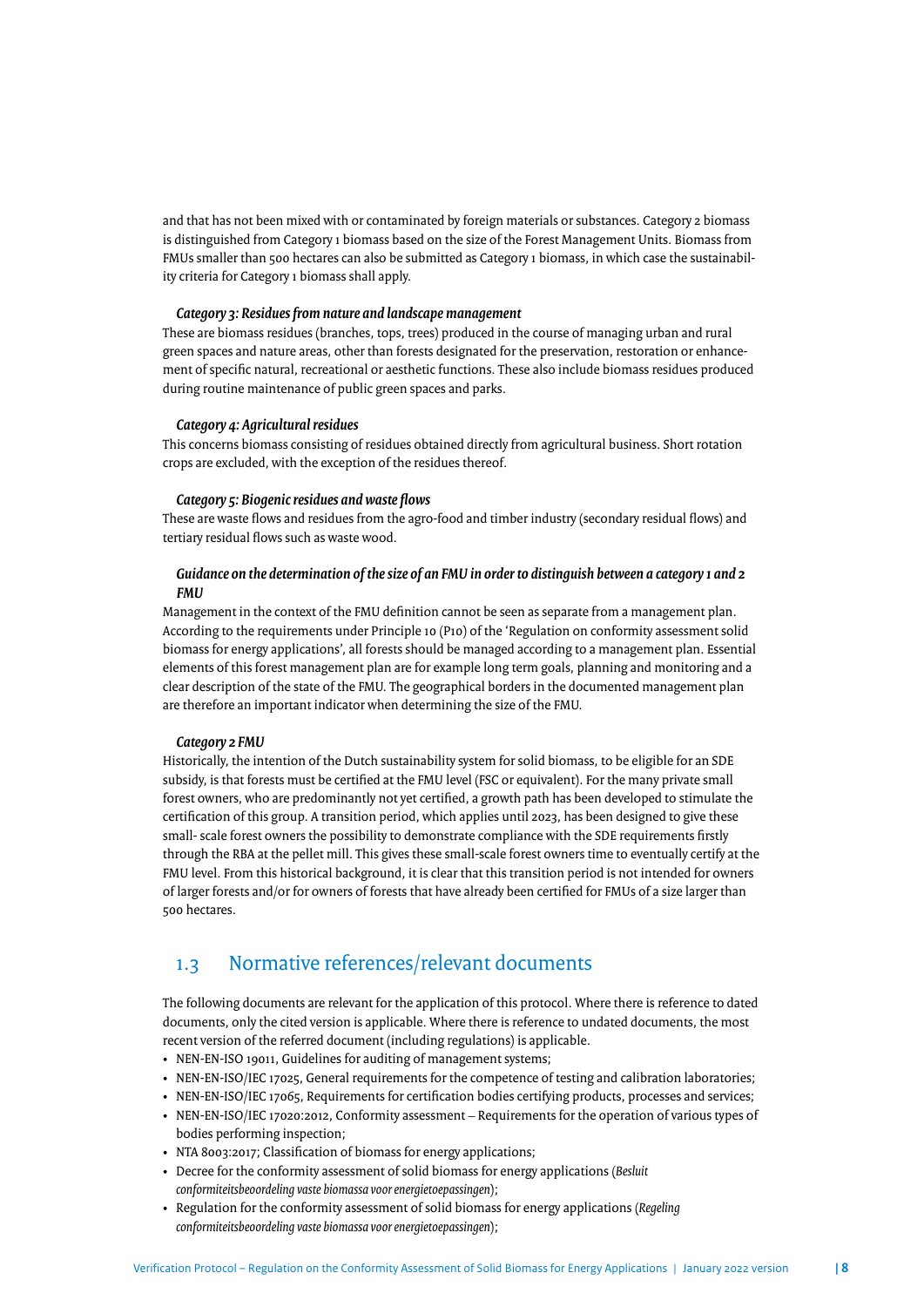- Decree for Stimulating Sustainable Energy Production (\*);
- Regulations designating Sustainable Energy Production categories (\*);
- General Implementing Regulations for Stimulating Sustainable Energy Production (\*);
- [BioGrace-II,](https://www.biograce.net/) the GHG calculation tool;
- [Chain of Custody Guidelines;](https://english.rvo.nl/sites/default/files/2018/02/Guidance-Chain-of-Custody-EN.pdf)
- [Guidance on the classifcation of biomass;](https://english.rvo.nl/sites/default/files/2020/01/Guidance on the classification of biomass.pdf)
- Guidance for the use of pellet certifcation within SDE+.

\*For the most recent documents, see: [htps://www.rvo.nl/subsidie-en-fnancieringswijzer/stimulering](https://www.rvo.nl/subsidie-en-financieringswijzer/stimulering-duurzame-energieproductie-sde/wet-en-regelgeving-stimulering-duurzame-energieproductie)[duurzame-energieproductie-sde/ wet-en-regelgeving-stimulering-duurzame-energieproductie](https://www.rvo.nl/subsidie-en-financieringswijzer/stimulering-duurzame-energieproductie-sde/wet-en-regelgeving-stimulering-duurzame-energieproductie)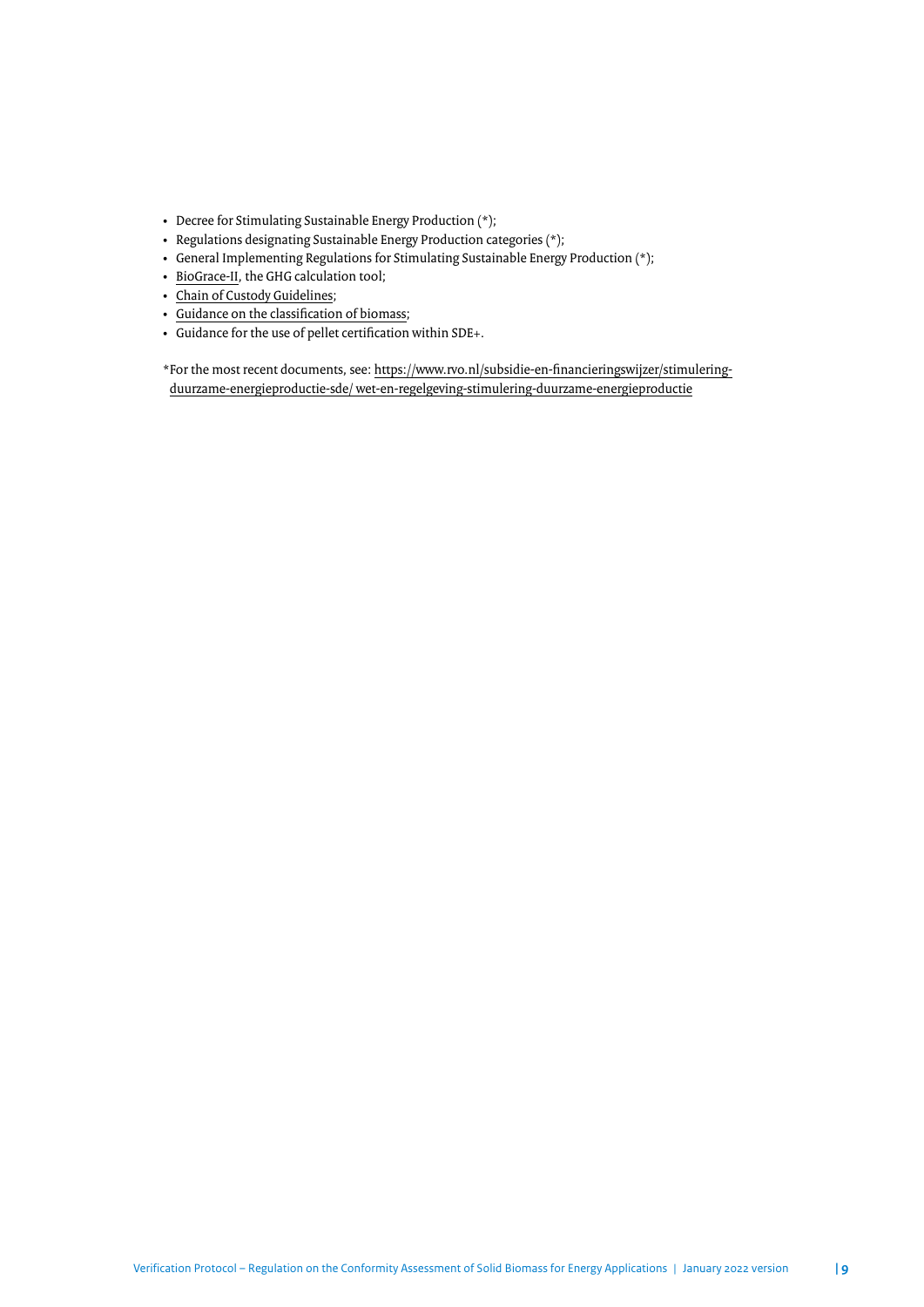# <span id="page-9-0"></span>**2 Verifcation basics**

# 2.1 Participants in the verifcation process

The verifcation process follows the supply chain of the biomass. All economic operators and relevant subcontractors in the solid biomass supply chain must undergo third-party verifcation in order to demonstrate that the supplied biomass meets the requirements of this protocol. The independent third party is an auditor from an approved Conformity Assessment Body (CAB). Based on a risk assessment, the auditor of this CAB decides whether any afliated subcontractors must also be audited. The economic operators in the biomass supply chain are shown in Figures 1 and 2.

In this protocol, an economic operator is defned as a legal entity that legally owns (see box) the biomass. Where economic operators hire subcontractors for work relating to the biomass, responsibility for their compliance with the requirements rests with the economic operator. More details about the various economic operators and relevant subcontractors involved in handling biomass are included in Table 2. Any economic operator can supply biomass to the next economic operator in the supply chain with its own verifcation statement. This verifcation statement provides the buyer of the biomass with proof that the seller of the biomass supplies biomass that is compliant with the sustainability requirements. However, verifcation statements do not have to physically accompany the biomass consignments in each step in the supply chain. It is also possible to have a Conformity Assessment Body issue a verifcation statement for each economic operator at the end of the year, covering all biomass consignments supplied by that economic operator in that year.

At the end of each calendar year, the EP that has received the subsidy in the previous year must demonstrate that all the biomass used for energy production in that year met the sustainability criteria. For this purpose, an accredited Conformity Assessment Body must issue a conformity year statement to the EP. For the conformity year statement, the EP needs verifcation statements and/or certifcates for all biomass that has been supplied in that calendar year and that is eligible to be subsidised. A format for the reporting on the sustainability that the conformity year statement relates to is available on [www.rvo.nl/](http://www.rvo.nl/duurzaamheidseisen) [duurzaamheidseisen](http://www.rvo.nl/duurzaamheidseisen)

#### **What is legal ownership?**

The term legal ownership is defned in Section 1 of Book 5 of the Dutch Civil Code (BW). The transfer of legal ownership of moveable goods (in this case the consignment of biomass) shall take place by way of consignment under a valid title, carried out by the party authorised to dispose of the goods (Section 84 of Book 3 of the BW). The 'valid title' will generally be the purchase agreement. However, the transfer of the legal ownership of the consignment of biomass is not yet completed simply by conclusion of the purchase. It also requires the selling party to supply the consignment of biomass to the purchasing party. Supply or delivery in this case means 'acquisition of ownership'. The physical location of the consignment of biomass is in principle not relevant in this regard. The time and manner of delivery must be laid down in the purchase agreement. From the moment of delivery, the purchasing party shall be free to dispose of the consignment of biomass (given that legal transfer of ownership is also a consequence of the delivery) and is also responsible for the biomass and shall bear the risks thereof (including for damage resulting from loss, etc.).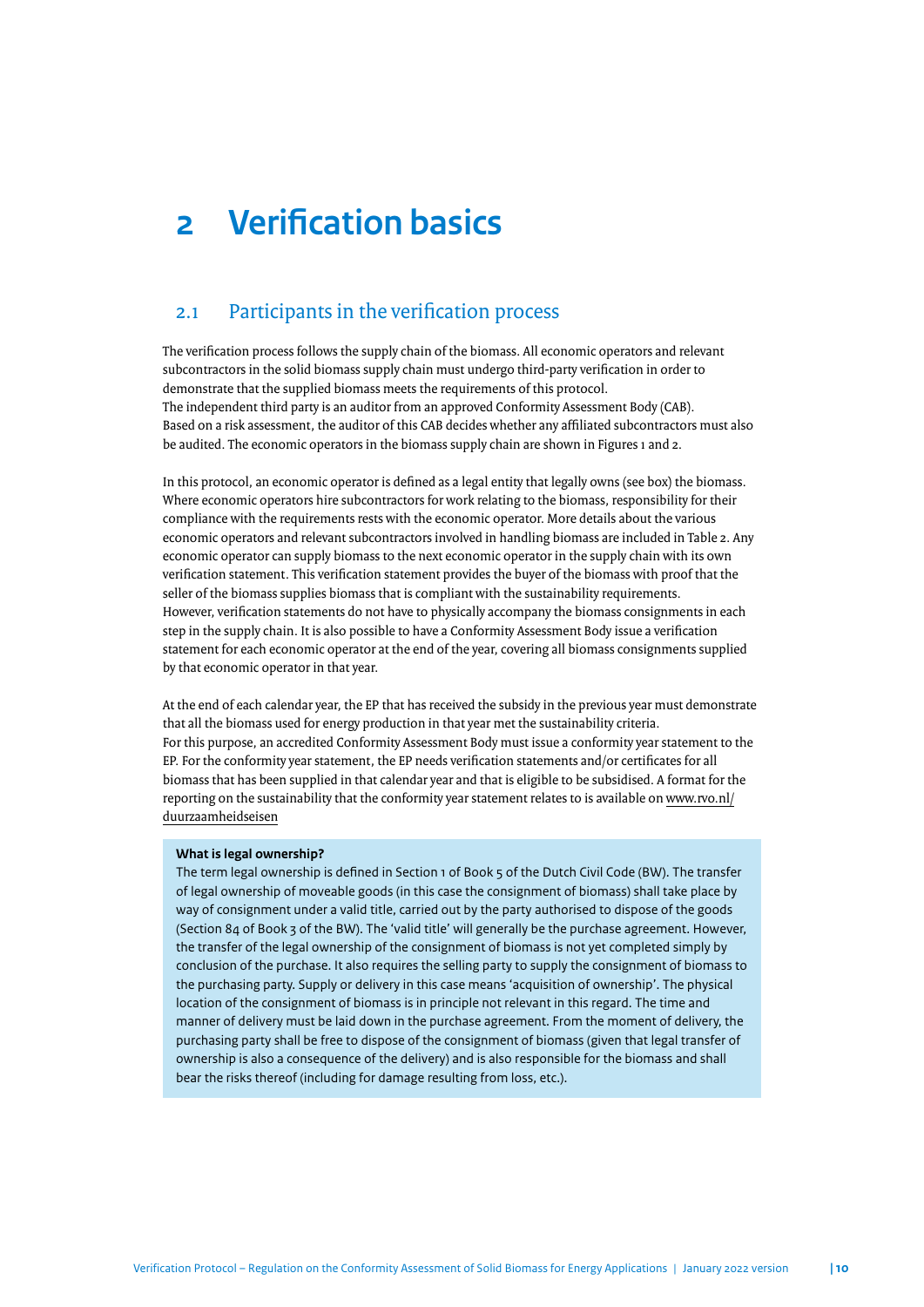#### **Figure 1** *Verifcation of the Category 1 and 2 solid biomass supply chain*



Forest managers, biomass producers, subcontractors and energy producers are possible actors in the Categories 1 and 2 solid biomass supply chain and are subject to verifcation (see Figure 1). Only economic operators who have legal ownership of the biomass issue verifcation statements. This means that subcontractors' activities performed on behalf of economic operators in the supply chain are part of the verifcation at the contracting economic operator concerned. Subcontractors do not receive verifcation statements themselves.

Economic operators supplying Category 3, 4 or 5 biomass (referred to as Points of Origin, PO) are not subject to verifcation, but may be selectively audited during verifcation of the First Collection Point (FCP), depending on identifed risks (see Figure 2).



**Figure 2** *Verifcation of the Category 3, 4 and 5 solid biomass supply chain*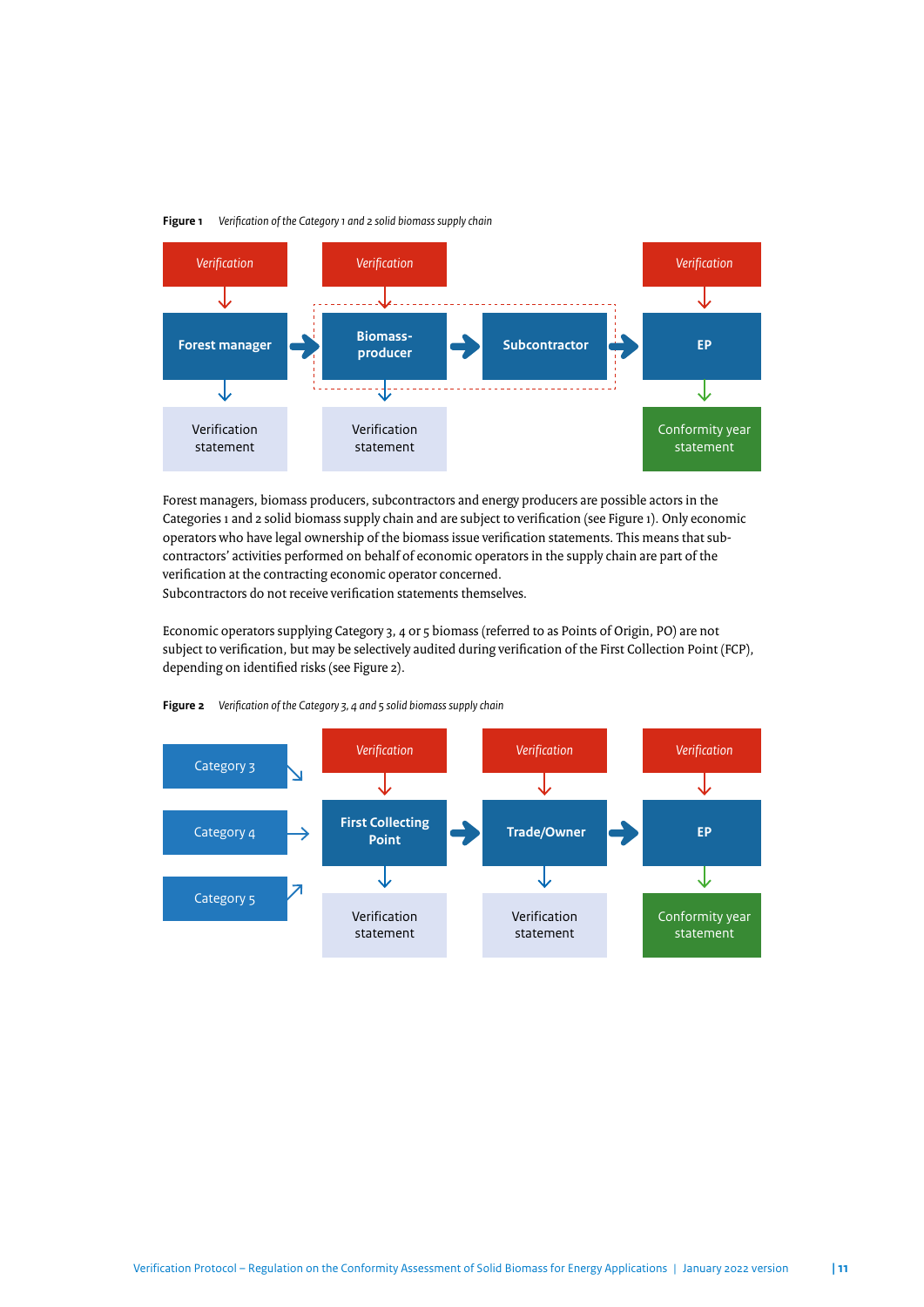<span id="page-11-0"></span>

| Table 2<br>Parties in the solid biomass supply chain                                                                                                                                                                                                                                                                                                                                                                       |                                   |
|----------------------------------------------------------------------------------------------------------------------------------------------------------------------------------------------------------------------------------------------------------------------------------------------------------------------------------------------------------------------------------------------------------------------------|-----------------------------------|
| <b>Economic operator</b><br>Any company or organisation (legal entity) that handles (e.g. trades, stores, processes)<br>sustainable solid biomass and has ownership of the biomass.                                                                                                                                                                                                                                        | <b>Subject to</b><br>verification |
| <b>Forest manager</b><br>The owner, concessionaire or person who is otherwise legally responsible for the management<br>and exploitation of a Forest Management Unit, being one or more forest stands containing natural<br>forest, planted forest or other types of forest that are managed as a single unit, in accordance with<br>a forest management plan as referred to in criterion 10.2.                            | Yes*                              |
| <b>First Collecting Point (FCP)</b><br>FCPs are economic operators that collect or receive Category 3, 4 or 5 biomass directly from the<br>point of origin. FCPs trade, distribute or further process the collected biomass. FCPs are responsi-<br>ble for the correct documentation of the categories and quantities of<br>biomass collected. In many cases, the FCP will be a pellet producer.                           | Yes                               |
| <b>Biomass producer</b><br>Legal entity that collects and processes biogenic raw material into solid biomass usable for EPs.<br>This is usually the pellet mill. For Category 1 and 2, biomass producers are economic operators<br>that collect or receive biomass directly from FMUs. Biomass producers trade, distribute or<br>further process the collected biomass.                                                    | Yes                               |
| Point of Origin (PO)<br>POs are economic operators where Category 3, 4 or 5 biomass occurs or is generated. POs are not<br>subject to verification, but may be audited during the FCP verification, based on identified risks.                                                                                                                                                                                             | <b>No</b>                         |
| Subcontractor<br>Company or organisation that has a contract with an economic operator for services or activities,<br>such as harvesting, transport or storage. The subcontractor has no ownership of the biomass and<br>is therefore not formally considered an economic operator in this protocol. A subcontractor can be<br>audited during the verification of the hiring economic operator, based on identified risks. | No                                |
| Energy producer (EP)<br>The subsidy recipient that runs a facility where sustainable solid biomass is processed into<br>renewable electricity and/or renewable heat.                                                                                                                                                                                                                                                       | $Yes**$                           |

*\*During the statutory growth path period (until 2022), forest units smaller than 500 ha may also allow verifcation at the biomass producer to take place using the risk-based approach (see Chapter 8).*

*\*\* For the EP, this is the conformity year statement.*

# 2.2 Biomass sustainability requirements

The Verifcation Protocol is classifed according to the fve themes used in the Regulation on the conformity assessment of solid biomass for energy applications:

- 1. requirements for greenhouse gas (GHG) emission savings and calculation;
- 2. requirements for soil management when using residues from nature and landscape management and agriculture;
- 3. carbon and land use change requirements;
- 4. Sustainable Forest Management (SFM) requirements;
- 5. requirements relating to the Chain of Custody.

The requirements are divided into 13 Principles as reflected in Table 3 below.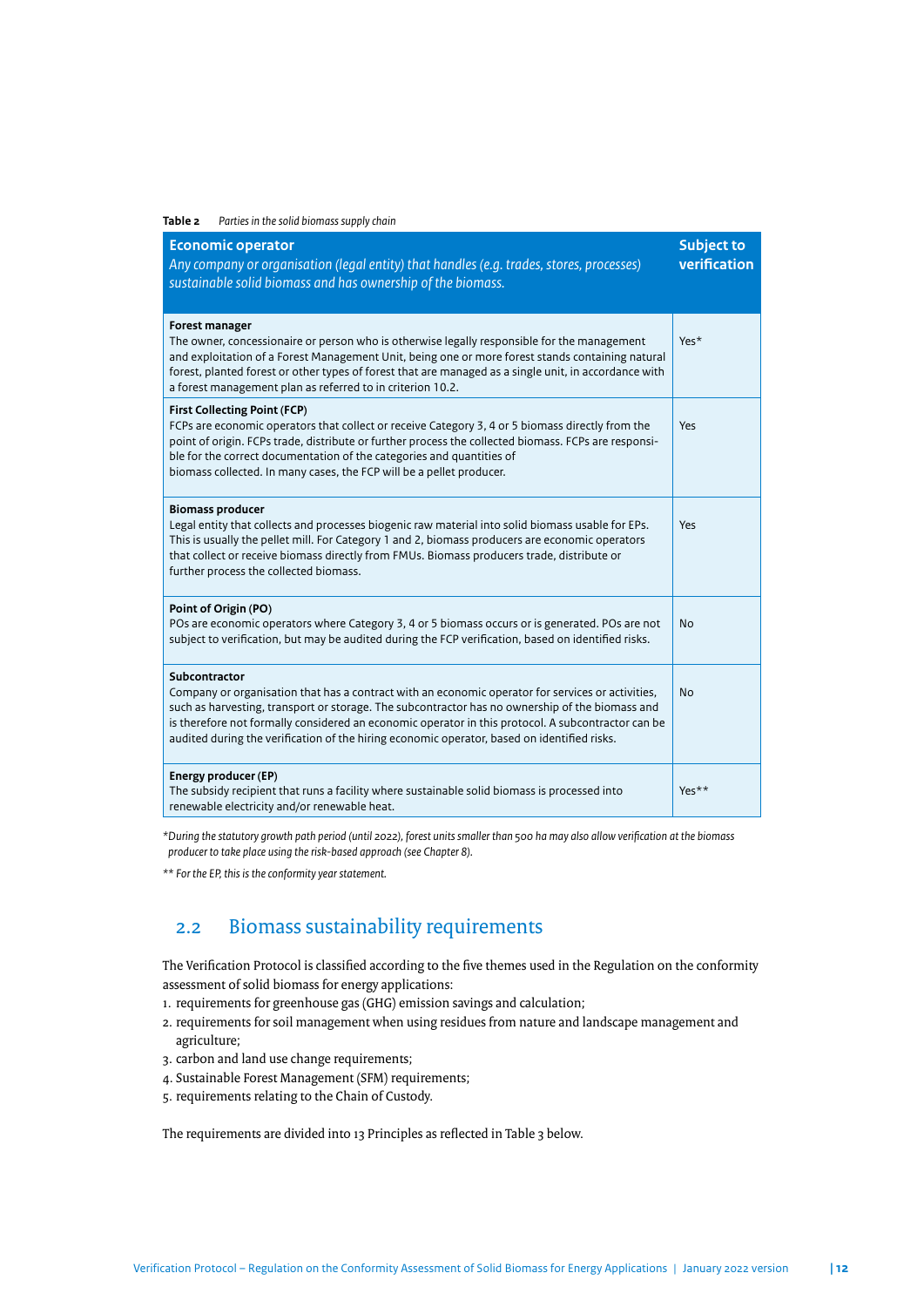**Table 3** *Economic operators and biomass categories to which the requirements apply:*

| <b>Principle</b> |                                                                                                                                                                                                                                                                                             | <b>Requirements applying to:</b> |                                               |
|------------------|---------------------------------------------------------------------------------------------------------------------------------------------------------------------------------------------------------------------------------------------------------------------------------------------|----------------------------------|-----------------------------------------------|
|                  |                                                                                                                                                                                                                                                                                             | <b>Economic</b><br>operator      | <b>Biomass</b><br><b>Category</b><br>(page 5) |
|                  | Requirements for greenhouse gas (GHG) emission savings and calculation                                                                                                                                                                                                                      |                                  |                                               |
| Principle 1:     | The use of biomass shall lead to a substantial reduction in<br>greenhouse gas emissions calculated across the entire<br>chain in comparison to the use of fossil fuels.                                                                                                                     | EP                               | All categories                                |
| agriculture      | Requirements for soil management when using residues from nature and landscape management and                                                                                                                                                                                               |                                  |                                               |
| Principle 2:     | Soil quality shall be maintained and where possible<br>improved.                                                                                                                                                                                                                            | <b>FCP</b>                       | 384                                           |
|                  | Carbon and land use change requirements*                                                                                                                                                                                                                                                    |                                  |                                               |
| Principle 3:     | Production of raw biomass does not result in the<br>destruction of carbon sinks.                                                                                                                                                                                                            | All FMUs                         | $1\,6\,2$                                     |
| Principle 4:     | The use of biomass does not result in long-term carbon<br>debt.                                                                                                                                                                                                                             | All FMUs                         | $1\,\mathrm{g}$ 2                             |
| Principle 5:     | Biomass production does not result in Indirect Land Use<br>Change (ILUC).                                                                                                                                                                                                                   | All FMUs                         | $\mathbf{1}$                                  |
|                  | Requirements relating to the Chain of Custody.                                                                                                                                                                                                                                              |                                  |                                               |
| Principle 6:     | Relevant international, national, regional and local<br>legislation and regulations are complied with.                                                                                                                                                                                      | All FMUs                         | $1\,\mathrm{E}$ 2                             |
| Principle 7:     | Biodiversity is maintained and where possible enhanced.                                                                                                                                                                                                                                     | <b>All FMUs</b>                  | $1\,6\,2$                                     |
| Principle 8:     | The regulating effect and the quality, health and vitality of<br>the forest are maintained and where possible enhanced.                                                                                                                                                                     | <b>All FMUs</b>                  | $1\,6\,2$                                     |
| Principle 9:     | The production capacity for wood products and relevant<br>non-timber forest products is maintained in order to<br>safeguard the future of the forests.                                                                                                                                      | <b>All FMUs</b>                  | $1\,6\,2$                                     |
| Principle 10:    | Sustainable forest management is achieved through a<br>management system.                                                                                                                                                                                                                   | <b>All FMUs</b>                  | $1\,6\,2$                                     |
| Principle 11**:  | Forest management by a group offers sufficient<br>safeguards for sustainable forest management.                                                                                                                                                                                             | All FMUs                         | 162                                           |
|                  | <b>Requirements relating to the Chain of Custody</b>                                                                                                                                                                                                                                        |                                  |                                               |
| Principle 12:    | A chain of custody system is in place for the biomass,<br>covering the entire chain from the first actor to the energy<br>producer, that links the source to the material used in the<br>product or product group and provides the greenhouse<br>gas emission data of each individual link. | All economic<br>operators        | All categories                                |
| Principle 13**:  | In case of a group management system for the Chain of<br>Custody, the same requirements shall apply to the group<br>as a whole as to individual businesses.                                                                                                                                 | All economic<br>operators        | All categories                                |

*\* Forest units must comply with principles 3 to 5, however verifcation may take place at the next link in the chain of custody (please see Chapter 5).*

*\*\*The requirements under P11 and P13 are only relevant if group certifcation is applied by the forest owner or forest manager (P11) or in the Chain of Custody (P13). If group certifcation is not applied, the sustainability of biomass can be demonstrated without compliance with the requirements under P11 and P13.*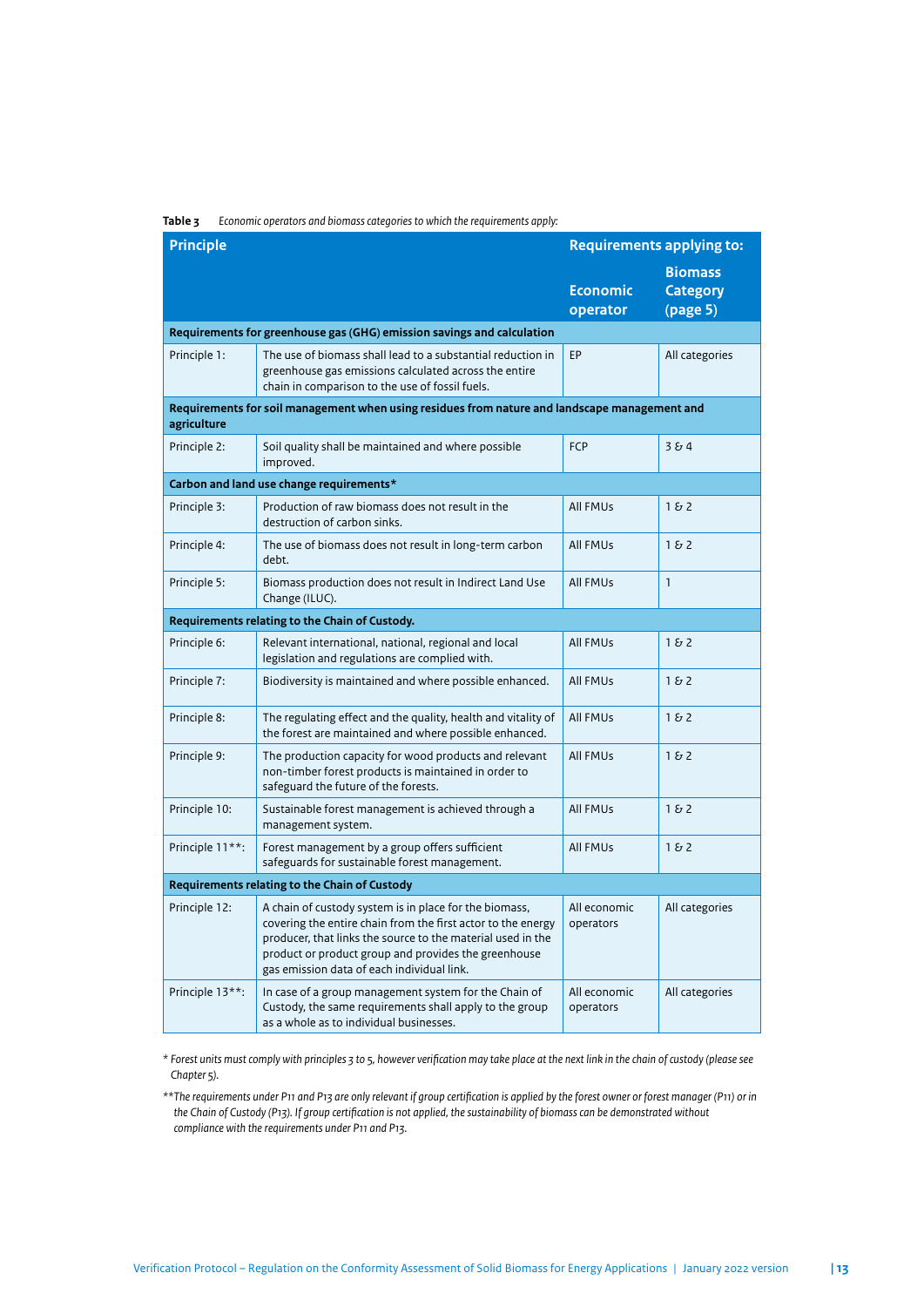<span id="page-13-0"></span>The requirements above (principles) are outlined in detail in Chapters 3, 4, 5, 6 and 7, which specify the various criteria and underpinning indicators of these principles. An economic operator is considered to be in compliance with a principle and the corresponding criteria once compliance with all applicable underlying indicators has been demonstrated. As outlined in Section 9.2.2 of this protocol, a strategic risk assessment is part of every verifcation process. The key objective is to identify the compliance aspects that require more atention during the verifcation process. The scale and intensity of the forest management activities will impact the risk of non-compliance with the criteria and indicators

# 2.3 Verifcation in conjunction with certifcates

In addition to verifcation statements, under this verifcation protocol, economic operators can also make use of certifcates to demonstrate that the biomass meets the sustainability requirements. The assessment of these certifcates and determining their scope falls beyond the scope of the verifcation protocol. In practice, however, it is quite possible for economic operators to use the verifcation protocol in conjunction with certifcates. The reason for this is that certifcation schemes do not always cover all sustainability requirements. In such cases, economic operators can ensure compliance with the missing requirements by way of a verifcation statement. The verifcation statement would then only relate to the part of the sustainability requirements not covered by the certifcate. An overview of approved certifcation schemes and the scope of these schemes is available on [Sustainability criteria for solid biomass under the SDE+/](https://english.rvo.nl/subsidies-programmes/sde/sustainability-criteria) [SDE++-scheme | RVO.nl.](https://english.rvo.nl/subsidies-programmes/sde/sustainability-criteria) When determining the scope of the verifcation, in the case of partial verifcation, checks must be made to ascertain which requirements have already been covered by certifcates. This is not an assessment of the content, and the verifcation statement will make no ruling on compliance with the section of the requirements that is guaranteed by certifcates. When issuing the conformity year statement to the EP, an assessment will be carried out for each underlying consignment in order to ascertain whether the correct verifcation statements and/or approved certifcates have been issued for all the requirements. In addition, the conformity year assessment will verify whether the EP has complied with a number of specifc requirements (also see Section 2.6 on the conformity year statement).



**Figure 3** *The combination of the scopes of the certifcates and verifcation statements present covers all the requirements for the biomass consignment. An example for a consignment of Category 3 biomass.*

Please note that, if 12.2 and/or 12.4 and/or 12.5 take place by verifcation, then 12.5 must also take place by that same verifcation.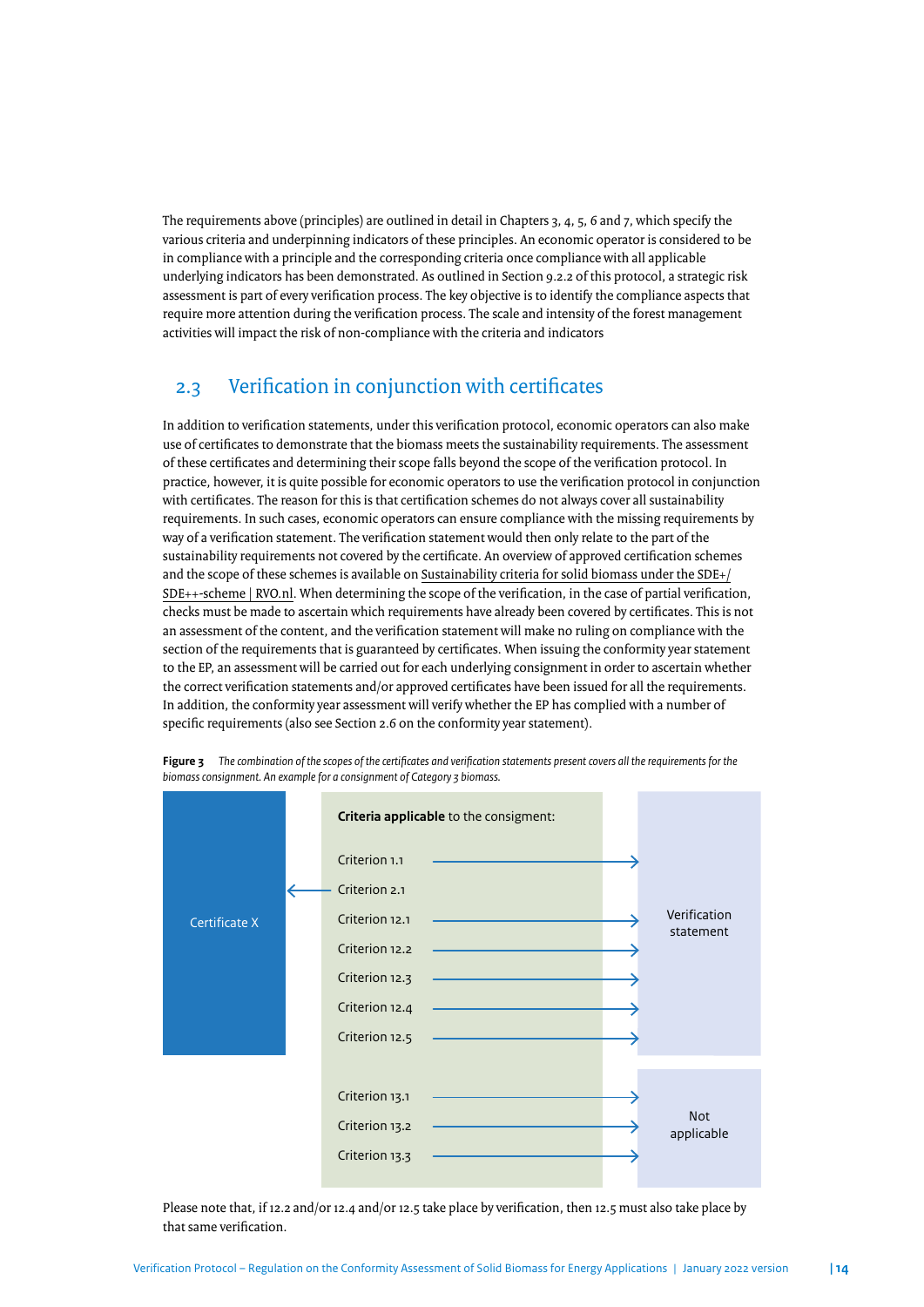# <span id="page-14-0"></span>2.4 Compliance with Sustainable Forest Management criteria using a Risk Based Approach

According to the Regulation, the verifcation of the sustainability of the biomass must eventually take place at FMU level. However, for small forest units  $(<$  500 ha), the Regulation contains a growth path for verification or certifcation (see Table 3 for more detailed information). This means that these FMUs in the EP's growth period do not need to be subjected to verifcation at the level of the FMU; verifcation may also take place at the sourcing area level. As such, the Chain of Custody starts with the biomass producer that can demonstrate compliance with the requirements for Sustainable Forest Management, based on a risk-based approach (RBA) (see Figure 4).



**Figure 4** *Verifcation of compliance with the requirements for Sustainable Forest Management, based on a Risk Based Approach at the biomass producer*

The biomass producer will need to produce sufficient evidence to demonstrate that the initial or residual risk level is 'low' for each SFM criterion. For each criterion with a higher risk level in the relevant point of origin, mitigation measures must be implemented. These measures must be efective and be monitored by the biomass producer in such a way that the risk of non-compliance is reduced to a 'low' level. The requirements for demonstrating compliance using a Risk Based Approach are set out in Chapter 8.

The period in which compliance with the SFM criteria can be demonstrated for Category 2 biomass using an RBA depends on the first year in which the EP receives SDE subsidy. Energy producers that started after 2017 may use this approach up to 2022, but not beyond 2022.

The RBA may also be used to demonstrate compliance with the criteria for controlled biomass. Controlled biomass is Category 1 or Category 2 biomass that meets a narrower set of requirements. Section 2.5 provides further details on this.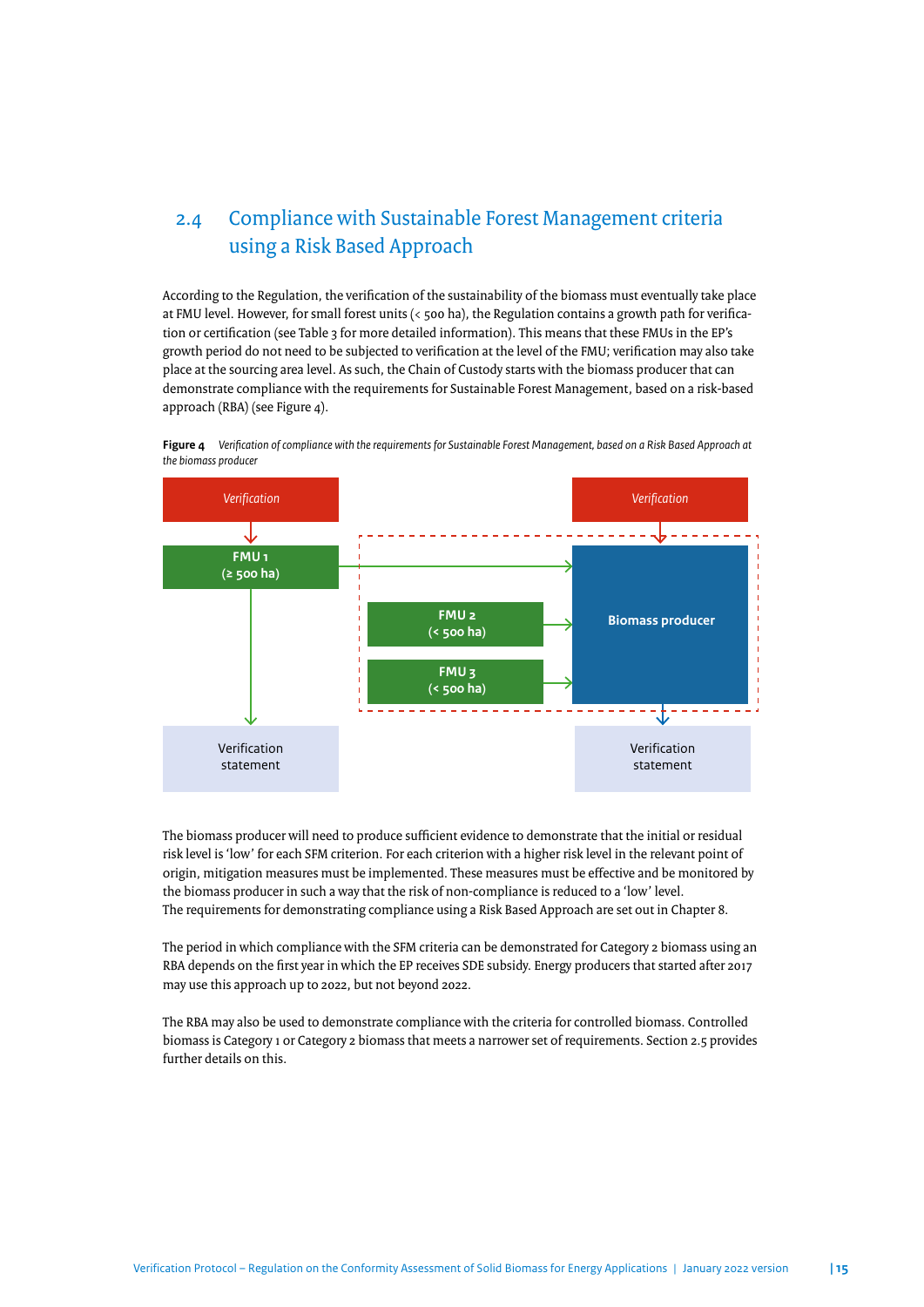# <span id="page-15-0"></span>2.5 30% controlled or RED II biomass

The General Implementing Regulations for Stimulating Sustainable Energy Production stipulate that, in order to be eligible for SDE subsidy, the percentage of biomass from forests that meets a narrower set of requirements cannot exceed 30%.

Depending on whether the plant is covered by the implementation of RED II (in terms of the date of the SDE application and the plant size), this set is made up of the requirements in the former 12.6 criterion (as set out in Government Gazette 2017, 70368 ) or all the applicable requirements pursuant to RED II.

The diagram in Table 4 illustrates the plants in which controlled biomass (as defned in the former 12.6 criterion) can be used and those in which RED II compliant biomass can used, up to a maximum of 30% of the total amount of biomass used.

|                             | Application for decision dated<br>prior to 21 December 2018 | <b>Application for decision dated</b><br>21 December 2018 or later |
|-----------------------------|-------------------------------------------------------------|--------------------------------------------------------------------|
| Input capacity $\geq 20$ MW | Controlled biomass as defined in former<br>criterion 12.6   | RED II compliant biomass                                           |
| Input capacity < 20 MW      | Controlled biomass as defined in former<br>criterion 12.6   | Controlled biomass as defined in former<br>criterion 12.6          |

**Table 4** *Decisions in scope for controlled biomass or RED II compliant biomass.*

### **2.5.1 Controlled biomass**

The former Requirement 12.6 in Annex B of the Regulation on the conformity assessment of solid biomass for energy applications ([Government Gazete 2017, 70368](https://zoek.officielebekendmakingen.nl/stcrt-2017-70368.html) ) defnes controlled biomass as Category 1 or 2 biomass that only meets Requirements 1.1, 3.1, 3.2, 3.3, 4.1, 4.2, 4.3, 5.1, 7.1 and 7.3 of the Regulation and for which the biomass producer is the frst link in the Chain of Custody. Following implementation of RED II, this set of requirements was incorporated into the General Implementing Regulations for Stimulating Sustainable Energy Production. Chapter 7 of this Verifcation Protocol provides the mixing rules under which controlled biomass can be used for verifcation under this protocol.

## **2.5.2 RED II compliant biomass**

The 30% of RED II compliant biomass is also subject to the requirement that the biomass must originate from forest, as defned in RED II, and cannot be woody residues from the timber industry. In new, larger plants, up to 30% of forest biomass that meets all of the relevant RED II requirements can be used. Chapter 7 provides the mixing rules under which RED II compliant biomass can be included in the verifcation of the conformity year statement at the EP. Only Section 7.5 in Chapter 7 is relevant for RED II compliant biomass, and this section also applies exclusively in relation to the EP.

With regard to the plants listed in Table 4, sustainability can only be demonstrated using RED II certifcation. This biomass is not subject to the requirement to use the Dutch approved version of the scheme, nor the requirement to use Conformity Assessment Bodies holding Dutch accreditation. The total tonnes of RED II certifed biomass used, as defned in Article 29(1) of Directive (EU) 2018/2001 of the European Parliament and of the Council of 11 December 2018 on the promotion of the use of energy from renewable sources, cannot amount to more than 30% of the tonnes of Category 1 and 2 biomass used.

# **2.5.3 Using RED II claims for the 30%**

To be able to use 30% RED II biomass in a plant, it is necessary to demonstrate that the biomass meets the criteria in Article 29 RED II. This means consignments of biomass must be delivered with Proof of Sustainability (PoS) issued under an EC accredited scheme ([Voluntary schemes | Energy \(europa.eu](https://ec.europa.eu/energy/topics/renewable-energy/biofuels/voluntary-schemes_en))) by a party certifed in accordance with the same scheme. The EP is also required to hold certifcation in accordance with this scheme. Where an SDE plant is covered under this protocol, verifcation of conformity with RED II is not permited.

The verifer responsible for the conformity year statement will assess whether the feedstock listed on the certifcate can in fact be classifed as Category 1 or 2.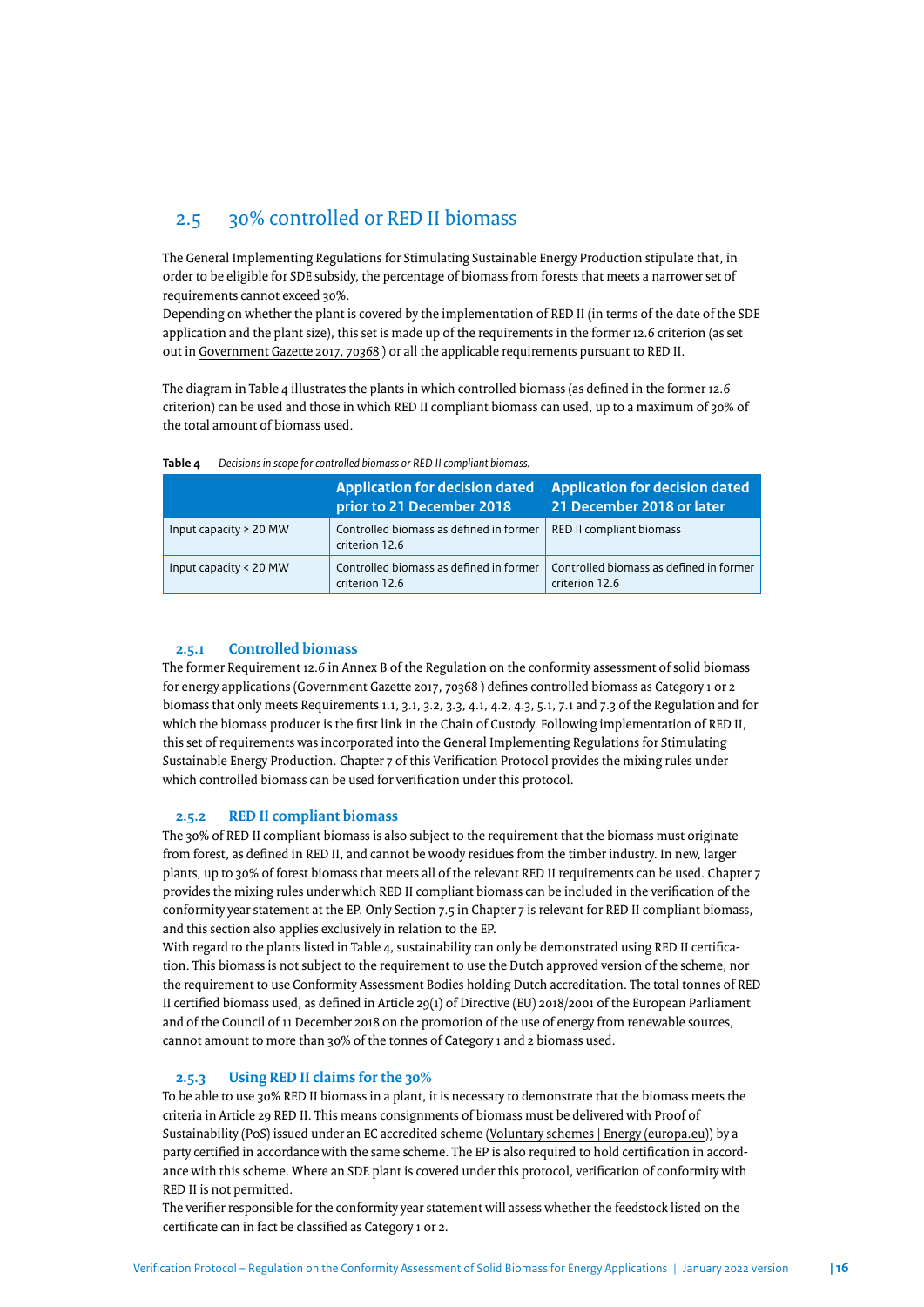#### <span id="page-16-0"></span>**2.5.4 RED II claim for liquid biomass**

The General Implementing Regulations for Stimulating Sustainable Energy Production do not rule out the use of liquid biomass in co-fring and co-gasifcation plants. This is already being done to a limited extent. European regulations (RED II) do not permit the use of a specifc national framework for liquid biomass. Therefore, the sustainability of liquid biomass must be demonstrated in accordance with a European sustainability system. This requires the provision of Proof of Sustainability (PoS) issued under an EC approved scheme [\(Voluntaryschemes | Energy \(europa.eu\)\)](https://ec.europa.eu/energy/topics/renewable-energy/biofuels/voluntary-schemes_en) by a party certifed in accordance with the same scheme. The EP is also required to hold certifcation in accordance with this scheme. The verifer must assess whether the feedstock listed on the certifcate has in fact been correctly classifed. In the case of liquid biomass, no biomass category needs to be established. Liquid biomass is, by defnition, not woody biomass and therefore does not impact on the restrictions set with regard to those categories.

#### **Approval of RED II schemes**

The approval of RED II schemes by the European Commission is subject to delays, meaning approved schemes will not be available in time (1 January 2022). There will be an announcement on www.rvo.nl/duurzaamheidseisen to confrm what provisional proof of the sustainability of RED II biomass will be accepted in anticipation of fnal decisions by the EC.

# 2.6 Verifcation statements

#### **2.6.1 Responsibility of economic operators**

Each economic operator in the sustainable biomass supply chain is responsible for implementation of the requirements of this protocol, as well as for the completeness and correctness of the information relevant to the verifcation. The economic operator must check and confrm whether its processes and documentation are in compliance with the requirements before supplying biomass to the next economic operator. As the party with a legal obligation under the Regulation, the EP is expected to have processes in place (e.g. contractual agreements, supplier evaluations) to ensure compliance with the requirements of this protocol within the entire sustainable biomass supply chain.

## **2.6.2 Responsibility of Conformity Assessment Bodies**

Conformity Assessment Bodies issue a verifcation statement based on a successful audit of an economic operator. They have been authorised by the Minister of Economic Afairs and Climate Policy to do so. A list of approved Conformity Assessment Bodies is also [available on htps://english.rvo.nl/subsidies.](http://www.rvo.nl/duurzaamheidseisen) The Conformity Assessment Body keeps a register of all issued verifcation statements and conformity year statements, containing the following information:

- unique number of the issued statement;
- date of the statement;
- name and address of the economic operator the statement was issued for;
- name and address of the recipient of the biomass.

#### **2.6.3 The verifcation process**

Economic operators up to the EP can demonstrate compliance with the requirements of this protocol through a verifcation process. This is conducted by way of post-delivery verifcation. In verifying compliance, it is checked whether the quantities of biomass that have already been supplied (or received and processed by an EP) meet the requirements of this protocol. The verifcation process assumes:

• an economic operator that has supplied to the next economic operator (buyer/receiver) during a certain period of time, and the available information on the sustainability of the supplied biomass.

Supplied biomass must comply with the principles, criteria and indicators in this protocol to which the verifcation statement relates. The combination of the scopes of the various certifcates and the statement should encompass the entire scope of the relevant biomass category in the consignment. A successful verifcation results in a verifcation statement for each customer to which the economic operator supplies biomass.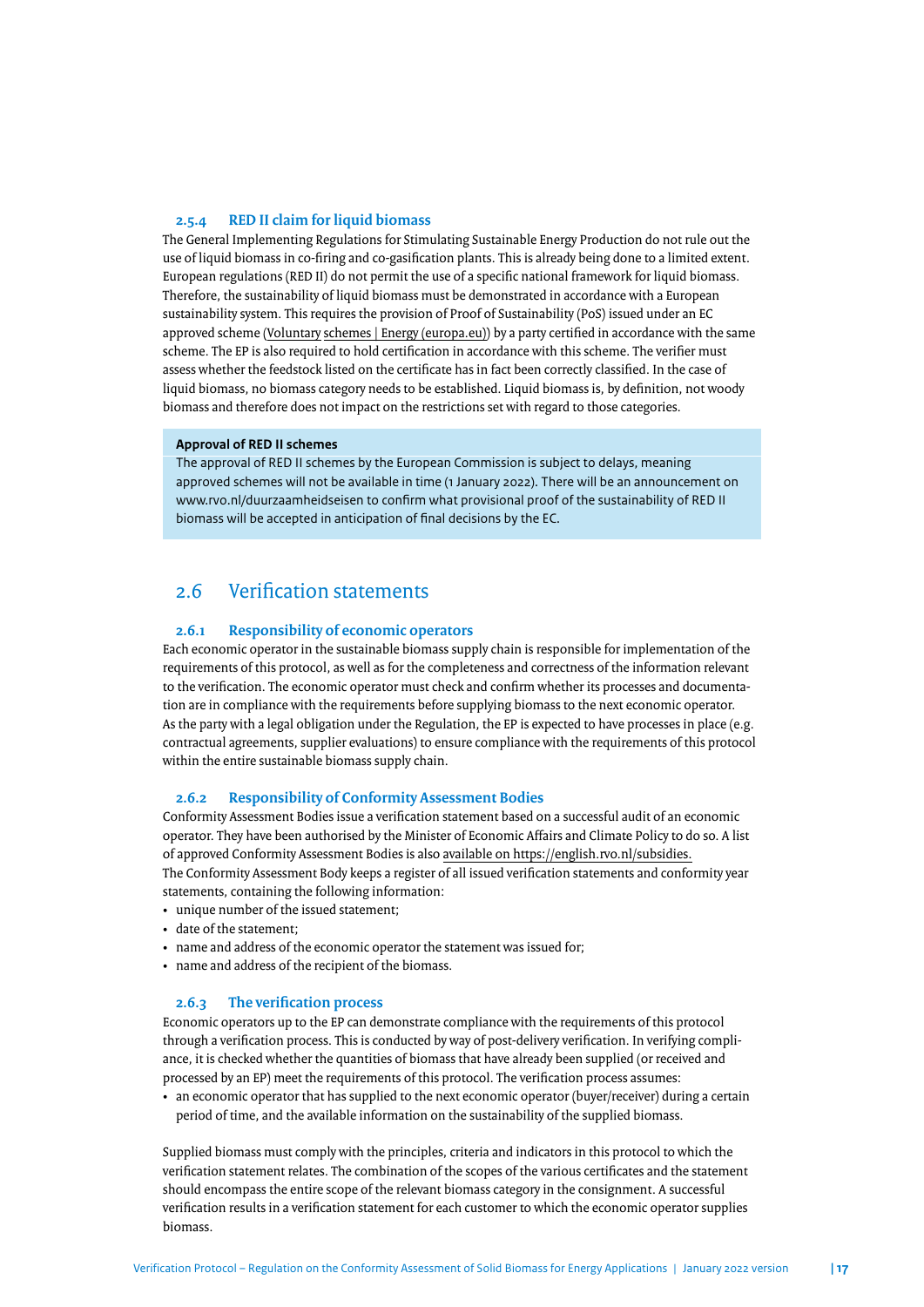# **2.6.4 Purpose of the verifcation statement**

The verifcation statement confrms that a consignment of biomass supplied by an economic operator was produced in accordance with (part of) the sustainability requirements. Insofar as the information relates to the emissions reduction calculation, the statement confrms that the necessary information that has gone through the Chain of Custody is correct. Afer all, the requirement as outlined in Criterion 1.1 is verifed at the EP, but can only be assessed there if the correct information is passed on through the entire Chain of Custody. A verifcation statement is issued for a specifc period for each economic operator that is part of the Chain of Custody of a delivery.

## **2.6.5 General requirements**

A verifcation statement for a consignment of biomass can only be issued for a single geographical site of an economic operator in the Chain of Custody (i.e. an FMU, a processing unit or the EP) or for a group of FMUs. The verification statement reflects the quantity and the sustainability characteristics of the supplied biomass. Given that the statement is issued as proof of a sustainable consignment to the next link, a separate statement is issued for each economic operator in the Chain of Custody receiving biomass.

Each economic operator supplying biomass submits a copy of the verifcation statement to the economic operator receiving the biomass, as proof that the supplied quantity of biomass complies with the requirements of this protocol to which the statement relates.

If the scope of this verifcation comprises Criterion 12.2 and/or 12.4 and/or 12.6, then 12.5 must also be included in the verifcation.

## **2.6.6 The verifcation statement**

Each verifcation statement must contain at least the following information:

#### *General*

- name and address of the economic operator that has asked for the verifcation statement;
- legal framework and requirements (this protocol) the verifcation is based on;
- specifcation of the claims of the approved certifcates that are present for the consignment of biomass, including a list of the criteria for which the relevant certifcation schemes have been approved, in accordance with the results published regarding the approval of the schemes;
- the scope of this verifcation statement. These are the additional requirements that apply to this consignment of biomass. These must be listed at the level of the criteria;
- description of the verifcation activities, including, when applicable, justifcation of remote audits due to COVID-19;
- quantities (in tonnes) of the biomass supplied;
- an assessment of the application of the criteria as defned in the scope of this verifcation statement. If these criteria have been met, a positive statement may be issued;
- a specifcation or list of the criteria covered by the certifcates and the criteria for which a positive statement was issued, collectively covering all applicable requirements for this consignment;
- name and address of the recipient of the biomass;
- a unique code with the following format: AAA-VXXXXX-20zz:
	- AAA is a leter code provided by the Netherlands Enterprise Agency, referring to the issuing Conformity Assessment Body;
	- V indicates the type of statement: verifcation statement;
	- XXXXX is a unique sequence number for each verifcation statement;
	- 20zz is the year in which the verifcation statement was issued;
- date of issue of the verifcation statement;
- Name and signature of the Conformity Assessment Body.2

<sup>&</sup>lt;sup>2</sup> 2 or the digital equivalent.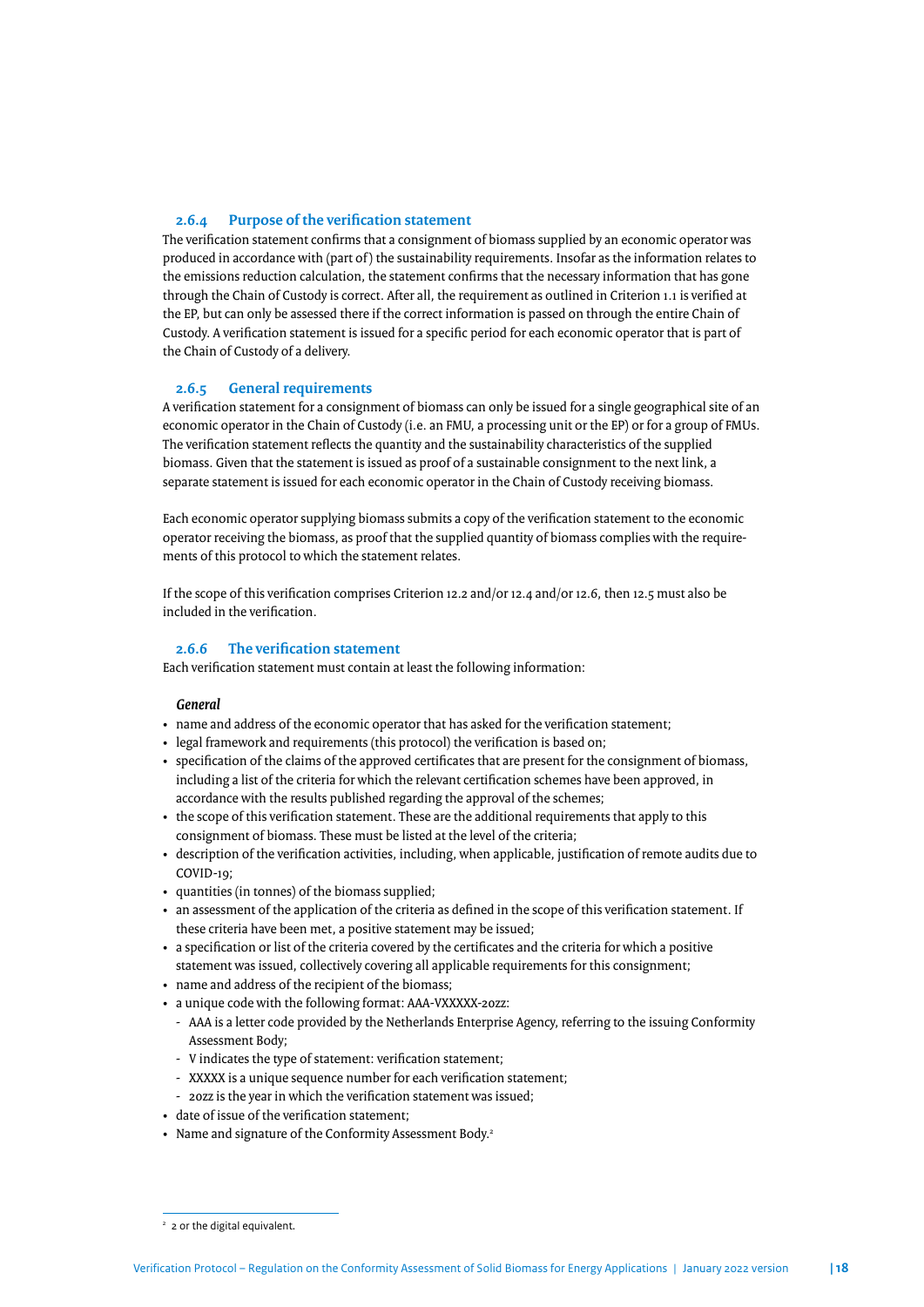## <span id="page-18-0"></span>*Sustainability characteristics*

- biomass Category  $(1, 2, 3, 4$  or  $5)$ ;
- for Categories 1 and 2: does the consignment qualify as controlled biomass (yes/no);
- for Category 2, has the RBA been used (yes/no);
- country of origin of the biomass (country of the FMU or PO the biomass originated from);
- GHG emission (in g CO2-eq/MJ energy carrier) and/or information enabling the use of default values further down the chain. This information must be sufficient to enable selection of the correct category in RED II Annex VI C and D for deliveries to the EP (MJ on lowest heating value).

# **2.6.7 Spliting of verifcation statements**

Spliting of a statement may be requested if the biomass covered by the verifcation is delivered to two or more different buyers after declaration Splitting is allowed under the following conditions:

- Verifcation statements based on this protocol can only be split by the Conformity Assessment Body that issued the original statement.
- The statement to be split shall be handed in to the conformity assessment body and cannot be used again.
- The Conformity Assessment Body will subsequently issue one or more statements for an amount of biomass not exceeding the total amount on the original statement.
- The sustainability characteristics stated on the original statement will be allocated to the new statements, in order to comply with mass balance requirements and the emission reduction calculation rules.
- New statements issued afer spliting will state that they originate from a split, together with the unique identifcation code of the original statement.
- The split must be traceable in the mass balance and in the GHG balance.

# 2.7 Conformity year statements

# **2.7.1 Responsibilities and the verifcation process**

The responsibilities of economic operators (in this case, the EPs) and the Conformity Assessment Bodies with regard to a conformity year statement are equivalent to those for a verifcation statement as outlined in Section 2.5.1 and 2.5.2.

The verifcation process in the case of a conformity year statement relates to:

- the consignments of sustainable biomass received during a year by an EP receiving SDE subsidy and processed into renewable electricity and possibly renewable heat, and the available information on the sustainability of the received biomass. The received sustainable biomass must comply with the principles, criteria (in the case of verifcation statements) and indicators in this protocol, including the requirements for GHG emission savings, mixing (mass balance) and the entire Chain of Custody. In addition, the EP must meet the requirements for the use of controlled biomass and Category 2 biomass of which the Chain of Custody starts with the biomass producer.
- In addition, the auditor also determines whether the fve categories have been applied correctly. When verifying these claims, the auditor may use the reports that have been drawn up by an accountant for the company under the Dutch Guarantee of Origin regulations. In these statements, the biomass is specifed by NTA 8003 coding. The auditor will include this information in their assessment of whether the EP has applied the categories correctly, but is not required to evaluate the NTA 8003 coding itself. A positive verifcation results in a conformity year statement.

## **2.7.2 Purpose of the conformity year statement**

A conformity year statement allows an EP to provide proof that all the necessary verifcation statements and certifcates are present for all consignments of solid biomass for which the SDE subsidy was received in a calendar year. In this way, the conformity year statement indicates that the information submited by the EP in the annual report to the Netherlands Enterprise Agency is supported by the required documentary proof. No further substantive assessment is carried out on the documentation required, except with regard to Criterion 1.1 regarding greenhouse gas emission savings. Assessment in this regard takes place at the EP, based on the information from the CoC and the EP, both per consignment and for joint consignments. In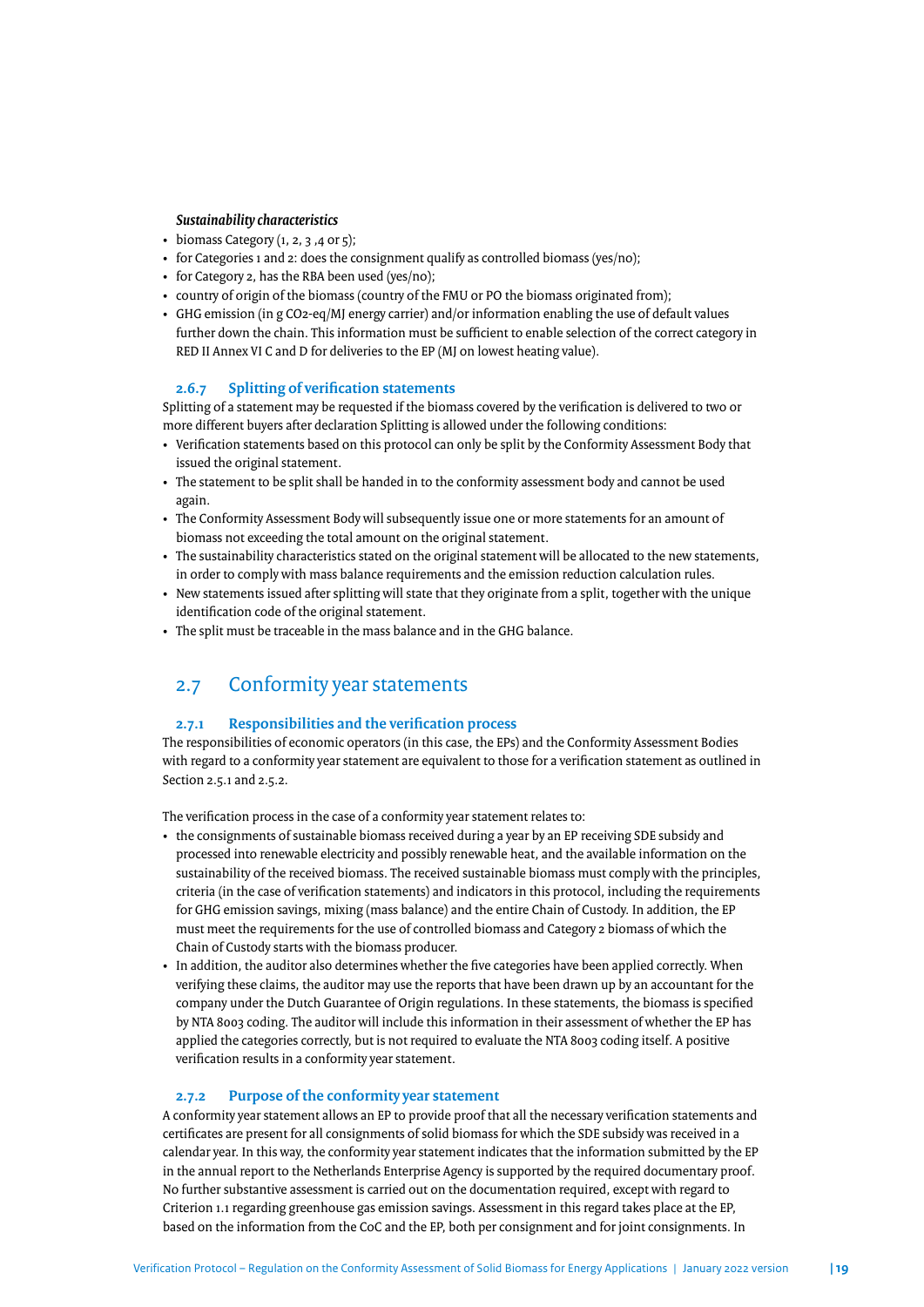addition, the conformity year statement, where applicable, assesses the reported share of controlled biomass and assesses whether the use of the RBA for Category 2 biomass complies with the growth path of the relevant energy company.

The template for the conformity year statement that energy producers are required to submit to the Netherlands Enterprise Agency (including the list of consignments covered by the statement) is available at [rvo.nl/duurzaamheidseisen](http://www.rvo.nl/duurzaamheidseisen).

### **2.7.3 General requirements**

A conformity year statement can only be issued for an EP receiving SDE subsidy. The EP must submit the conformity year statement to the Netherlands Enterprise Agency, along with the list of sustainable biomass consignments. The conformity year statement is drawn up using the mass balance determined no later than 31 December of the relevant calendar year. The statement allows the EP to prove that the biomass that was used for energy production for which subsidy was received in the relevant year met the sustainability requirements of the scheme. Given that the actual biomass fred each year is usually not perfectly equal to the incoming consignments at the EP, the auditor will have to translate the delivery documentation present into biomass used.

# **2.7.4 The conformity year statement**

Each conformity year statement must contain at least the following information:

#### *General*

- name of the EP and address of the installation verifed for the conformity year statement;
- legal framework and requirements (this protocol) the conformity year statement was based on;
- calendar year covered by the conformity year statement;
- description of the verifcation activities carried out by the Conformity Assessment Body;
- a list of all consignments for the biomass used in a calendar year, and a statement from the Conformity Assessment Body confrming that the biomass used by the EP and the sustainability characteristics of the biomass have been reported to the Netherlands Enterprise Agency correctly and meet the requirements of this protocol;
- a unique code with the following format: AAA-CXXXXX-20zz:
- AAA is a leter code provided by the Netherlands Enterprise Agency, referring to the issuing Conformity Assessment Body;
- C indicates the type of statement, namely a conformity year statement;
- XXXXX is a unique sequence number for each conformity year statement;
- 20zz is the year in which the conformity year statement was issued;
- for each consignment, the NTA 8003 code that was used in the reports drawn up by an accountant for the EP under the Guarantee of Origin regulations (for biorefnery residues, see 2.6.6.);
- date of issue of the conformity year statement;
- name and signature of the Conformity Assessment Body.

#### *Sustainability characteristics for each consignment:*

- quantities (in tonnes) of the biomass supplied;
- biomass Category  $(1, 2, 3, 4$  or  $5)$ ;
- for Categories 1 and 2: does the consignment qualify as controlled biomass (yes/no);
- for Category 2, has the RBA been used (yes/no);
- country of origin of the biomass (country of the FMU or PO the biomass originated from);
- GHG emission of the biomass (default or calculated values). Calculated values are reflected in g CO2/MJ (electricity) or MJ (heat);
- an indication of whether, and if so which, approved certification schemes were used (see 2.6.5);
- if an RED II scheme for forest biomass is applied: that the biomass is Category 1 or 2 and that the correct information has been supplied and the information linked to the correct consignments;
- if an RED II scheme for liquid biomass is applied: that the correct information has been supplied and has been linked to the correct consignments;
- an indication of whether verifcation statements were used, including the criteria they covered;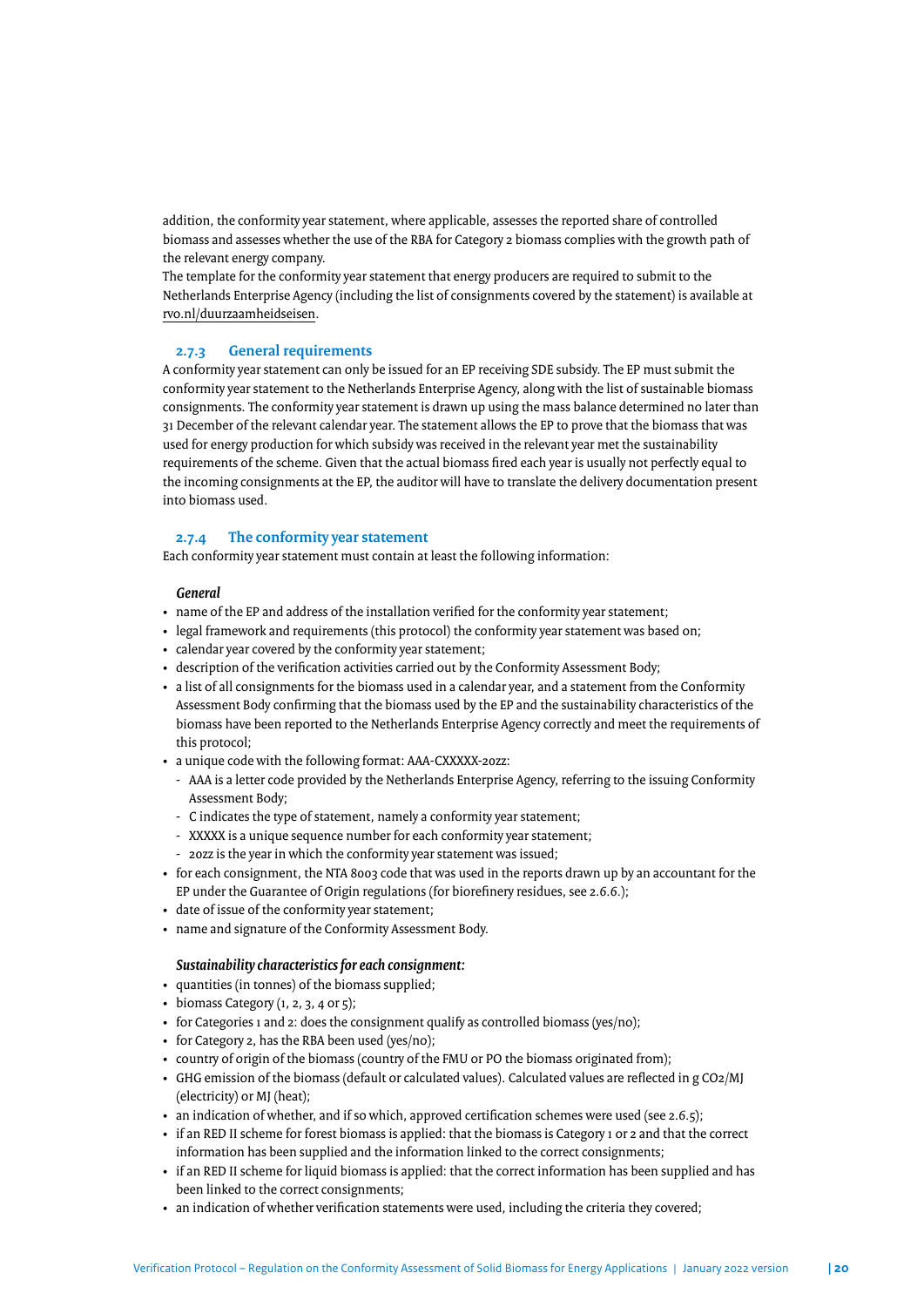• a statement indicating that the combination of the scopes of all the certifcates and verifcation statements present for the consignment, as mentioned in the foregoing, covers all the applicable requirements for this category of biomass.

## *Sustainability characteristics for the year:*

- Average emission reduction in % compared to the given reference (only for facilities that were put into operation prior to 1 January 2021 and not for RED II biomass);
- beyond 2022: an indication that no certifcation claims for biomass in Category 2 were used based on the RBA and that verifcation was similarly not carried out using the RBA;
- used controlled biomass in Categories 1 and 2 as a % of the total Category 1 and 2 material; this percentage of controlled biomass should not exceed 30%;<sup>3</sup>
- conformity assessment of all consignments through certifcation and verifcation is carried out by recognised conformity assessment bodies. Biomass with an RED II claim does not require this;
- throughout the complete chain of custody, only approved certifcations scheme versions have been used. Biomass with an RED II claim does not require this;
- used RED II compliant biomass from Category 1 and Category 2 as a % of the total Category 1 and 2 material; this percentage of biomass should not exceed 30%.4

# **2.7.5 Sustainability information of certifcates**

## *Category 1 and 2: biomass from forests*

When drafing the conformity year statement, it should still be clear which claim covered the forest management requirements of the biomass consignment. This means that, at the end of the chain of custody, it should still be clear how the forest was certifed, even if the other links in the chain have transferred the biomass consignment under another approved scheme certifcate that changed the name of the claim on the biomass.

## *Determining the category*

In addition, at the end of the chain of custody, there should be certainty regarding the category of biomass (1 or 2). Certifcates from certifcation schemes that have been approved for 12.4 ensure that the certifed parties are able to efectively make that determination and as such need only to provide an indication of the category without all the underlying information. If the certificate has not been approved for 12.4, sufficient information is required to travel through the chain to enable verifcation by the conformity assessment body checking the conformity year statement at the EP. Another way to do this is for the party at the point of origin to draft a verification statement and send it along the chain. For more information, please see the Guidance on the Classifcation of Biomass: [htps://english.rvo.nl/subsidies-programmes/sde/](https://english.rvo.nl/subsidies-programmes/sde/sustainability-criteria ) [sustainability-criteria](https://english.rvo.nl/subsidies-programmes/sde/sustainability-criteria )

Where an RED II scheme is applied, sufficient information must be available to determine whether the biomass is Category 1 or 2. In the case of liquid biomass, the category does not need to be determined.

#### *Certifcation scheme updates*

The Decree on the conformity assessment of solid biomass for energy applications includes a strict defnition of an approved certifcation scheme. This is regarded as a fxed set of certifcation scheme documents (hereinafer referred to as a certifcation scheme version) on which the assessment of the scheme is based and which has been included in the approval decision to the certifcation scheme holders. All decisions, including the approved certifcation scheme versions, are available on the Netherlands Enterprise Agency website and have been published in the Government Gazete.

Newer certifcation scheme versions (for example, if a scheme has updated one or more document versions) have not been formally assessed and approved and, as such, cannot be used by economic operators in the biomass chain to demonstrate the sustainability of solid biomass for the SDE grant. This applies to every document included in the approval decision. This means that any modifed document will result in a new

<sup>&</sup>lt;sup>3</sup> Table 4 lists the decisions in scope for controlled biomass.

<sup>4</sup> Table 4 lists the decisions in scope for RED II compliant biomass.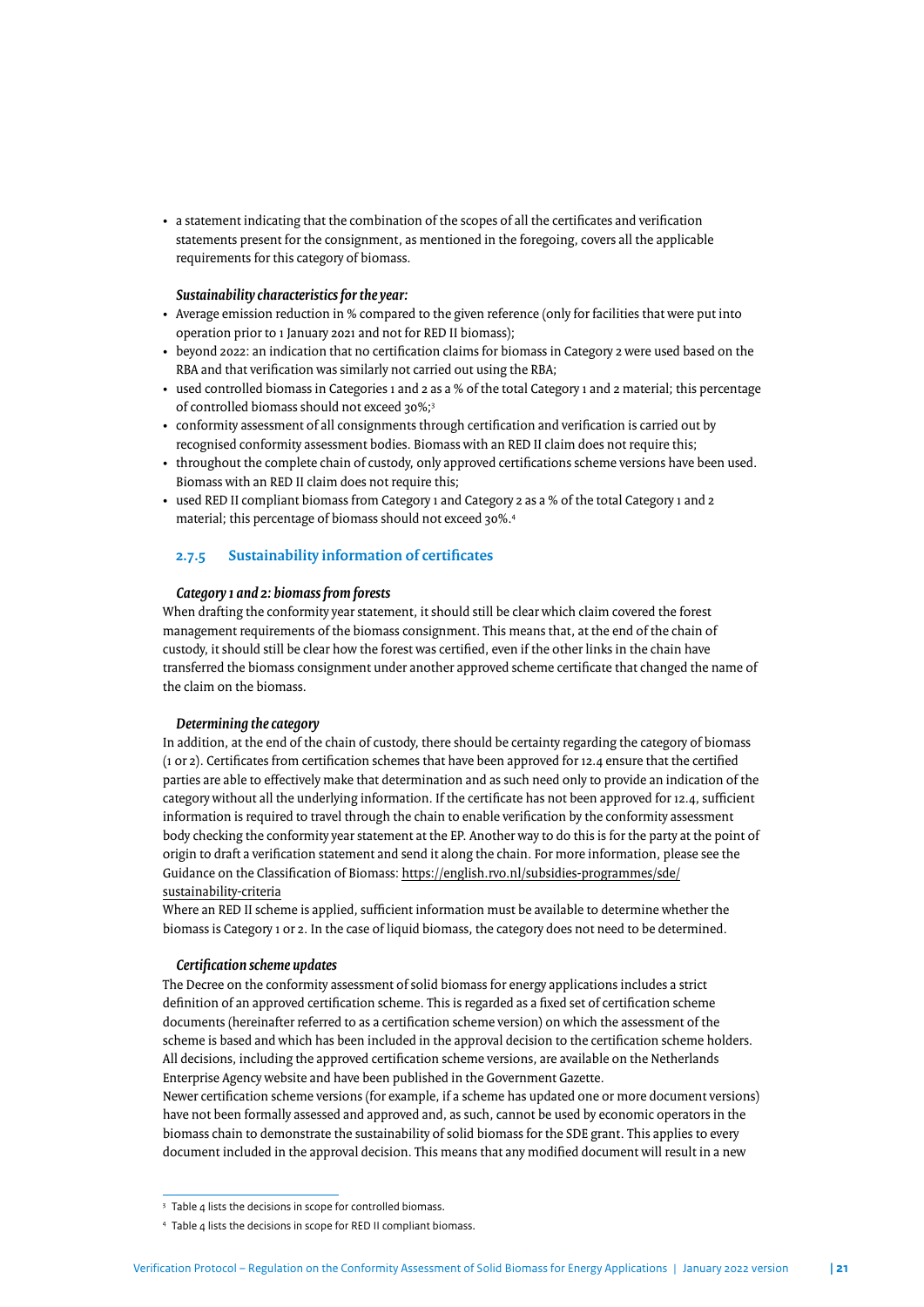certifcation scheme version. Each new scheme version needs approval in order for the scheme to be used to prove conformity to the sustainability requirements.

Where the approval concerns an international meta scheme, this principle applies to the documents at meta scheme level. Each new underlying country scheme that is added on this basis and becomes applicable can be considered a new scheme approval for certifed economic operators in the relevant country.

# **2.7.6 Demonstrating sustainability for biorefnery residues**

If an EP wishes to make use of the option to use more than 15% other residues under the exception provided by the General Implementing Regulations for biorefnery residues (NTA 8003:2017 code 595), the sustainability of the biomass that is entered as input at the refnery must be demonstrated in accordance with Section 2.7.4 above. The conformity assessment body drafing the conformity year statement will verify this at the biorefnery. The EP will be responsible for making the relevant arrangements.

The biomass is generated at the refnery as a residue. For that reason, the greenhouse gas calculation begins immediately afer the creation of this residue, and the biorefnery process need not be taken into account in the calculation.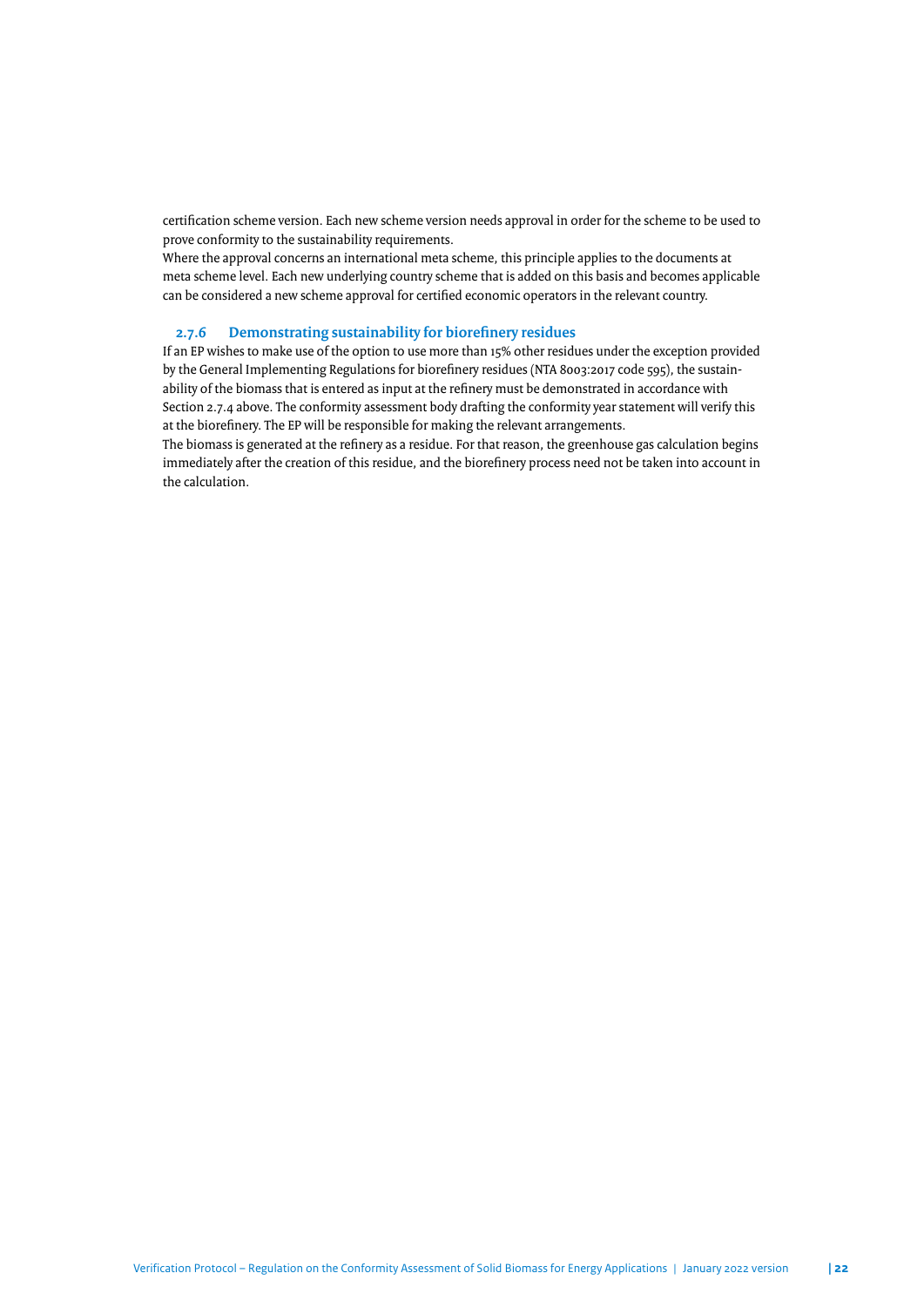# <span id="page-22-0"></span>**3 Requirements for total GHG savings**

The requirements in this chapter apply to energy producers (EP) that process biomass into renewable electricity and/or heat. An economic operator complies with the principle and the related criterion when compliance with all applicable underlying indicators is demonstrated.

# 3.1 Criteria and indicators for Principle 1

**2018/2001.**

| Principle 1:       | The use of biomass leads to a substantial reduction in greenhouse gas emissions<br>calculated across the entire chain in comparison with the use of fossil fuels                                                                                                                                                                                                                                                                                                                                                                                                                                                            |
|--------------------|-----------------------------------------------------------------------------------------------------------------------------------------------------------------------------------------------------------------------------------------------------------------------------------------------------------------------------------------------------------------------------------------------------------------------------------------------------------------------------------------------------------------------------------------------------------------------------------------------------------------------------|
| C <sub>1.1a</sub>  | The reduction in $CO2$ -eq emissions is calculated to be a minimum of $70\%$ per year on<br>average based on the EU reference value. The average emissions shall have a maximum<br>of 56 g CO <sub>2</sub> -eq/MJ for electricity and 24 g CO <sub>2</sub> -eq/MJ for heat. The calculated maximum<br>$CO2$ -eq emission levels are based on the method and reference values for fossil fuels in<br>Annex VI.B of Directive (EU) 2018/2001.                                                                                                                                                                                 |
| c.1.1 <sub>b</sub> | No consignment of biomass shall result in emissions above 74 g<br>$CO_2$ -eq/MJ for electricity and 32 g CO <sub>2</sub> -eq/MJ for heat. Where an installation has been<br>put into operation on or after 1 January 2021, or will be put into operation by 31<br>December 2025 at the latest, the envisaged reduction per consignment must be at least<br>70%. For facilities becoming operational from 1 January 2026, the envisaged reduction<br>is a minimum of 80%. The calculated maximum $CO2$ -eq emissions levels are based on<br>the method and reference values for fossil fuels in Annex VI.B of Directive (EU) |

The provisions of criterion 1.1b do not apply to production facilities with a nominal thermal input capacity of less than 20 MW overall.

|       | <b>Indicators</b>                                                                                                                                                                                                                                                                                                                                                                                                                                                                                                                                                                                                       |  |
|-------|-------------------------------------------------------------------------------------------------------------------------------------------------------------------------------------------------------------------------------------------------------------------------------------------------------------------------------------------------------------------------------------------------------------------------------------------------------------------------------------------------------------------------------------------------------------------------------------------------------------------------|--|
| 1.1.1 | The EP shall calculate, using BioGrace-II, the total GHG emissions in gram $CO2$ -eq of biomass processed into<br>renewable electricity and/or heat, based on: default values in RED II Annex VI; or<br>calculated values using the latest version of the BioGrace-II calculation (or, with valid justification, an<br>equivalent tool that follows the calculation methodology in RED II Annex $VI^*$ ; or<br>a combination of calculated values and disaggregated default values where appropriate. The requirements<br>on mixing in the chapter on mass balancing apply.<br>The EP shall register all relevant data. |  |
| 1.1.2 | In relation to criterion 1.1a, he calculated reduction of $CO2$ -eq emissions over an average of one year shall<br>be a maximum of 56 g $CO_2$ -eq/MJ for electricity and 24 g $CO_2$ -eq/MJ for heat Emission reductions shall be<br>calculated using BioGrace-II.                                                                                                                                                                                                                                                                                                                                                     |  |
| 1.1.3 | In relation to criterion 1.1b, no consignment of biomass shall result in emissions above 74 g CO <sub>2</sub> -eq/MJ for<br>electricity and 32 g CO <sub>2</sub> -eq/MJ for heat. Where a facility has been put into operation on or after 1 January<br>2021, or will be put into operation by 31 December 2025 at the latest, the envisaged reduction per<br>consignment must be at least 70%. For facilities becoming operational from 1 January 2026, the envisaged<br>reduction is a minimum of 80%.                                                                                                                |  |

*\* In 2020, the BioGrace-II tool was updated from version 3 to 4. Because approved certifcation schemes that work with BioGrace-II are transitioning in 2021, both version 3 and 4 can be used for emission calculations for consignments on the conformity year statement for 2021. Both versions can be used for certifcation and verifcation purposes*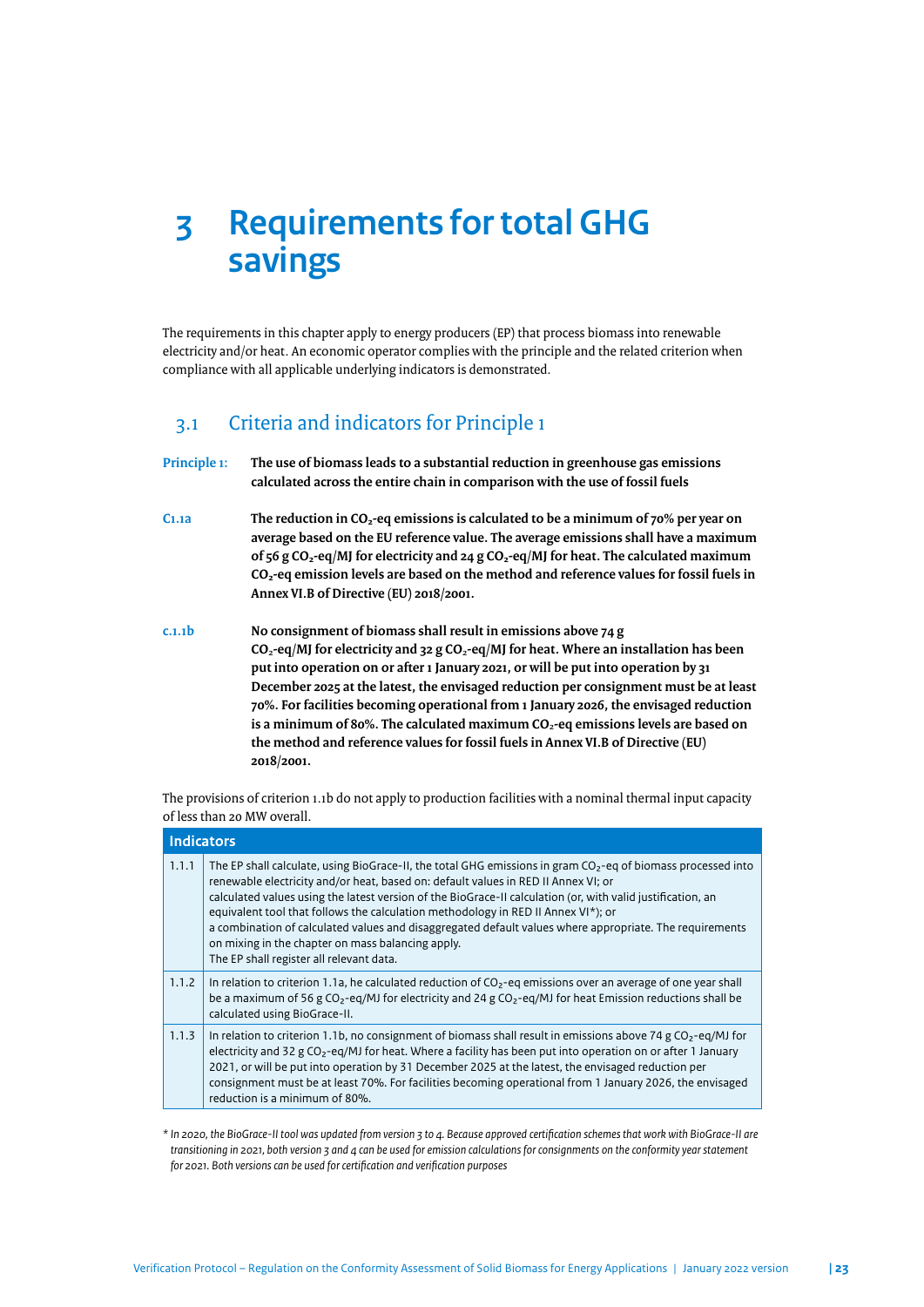#### *Criteria 1.1a and 1.1b as a table*

|                                                                                   | <b>Facility operational</b><br>prior to 1 January<br>2021                              | <b>Facility operational</b><br>after 1 January and by<br>no later than<br>31 December 2025 | <b>Facility operational</b><br>after 1 January 2026                                   |
|-----------------------------------------------------------------------------------|----------------------------------------------------------------------------------------|--------------------------------------------------------------------------------------------|---------------------------------------------------------------------------------------|
| Minimum average<br>reduction in CO <sub>2</sub> -eq<br>emissions over one<br>year | Reduction of at least<br>70% compared to the<br>reference values for<br>fossil sources | N/A                                                                                        | N/A                                                                                   |
| <b>Maximum average</b><br>CO <sub>2</sub> -eq emissions over<br>one year          | 56 g $CO_2$ -eg/MJ for<br>electricity;<br>24 g $CO_2$ -eg/MJ for<br>heat.              | N/A                                                                                        | N/A                                                                                   |
| Maximum CO <sub>2</sub> -eq<br>emissions per<br>consignment                       | 74 g $CO_2$ -eq/MJ for<br>electricity;<br>32 g CO2-eq/MJ for<br>heat.                  | a reduction of at least 70%<br>compared to the reference<br>values for fossil sources      | a reduction of at least 80%<br>compared to the reference<br>values for fossil sources |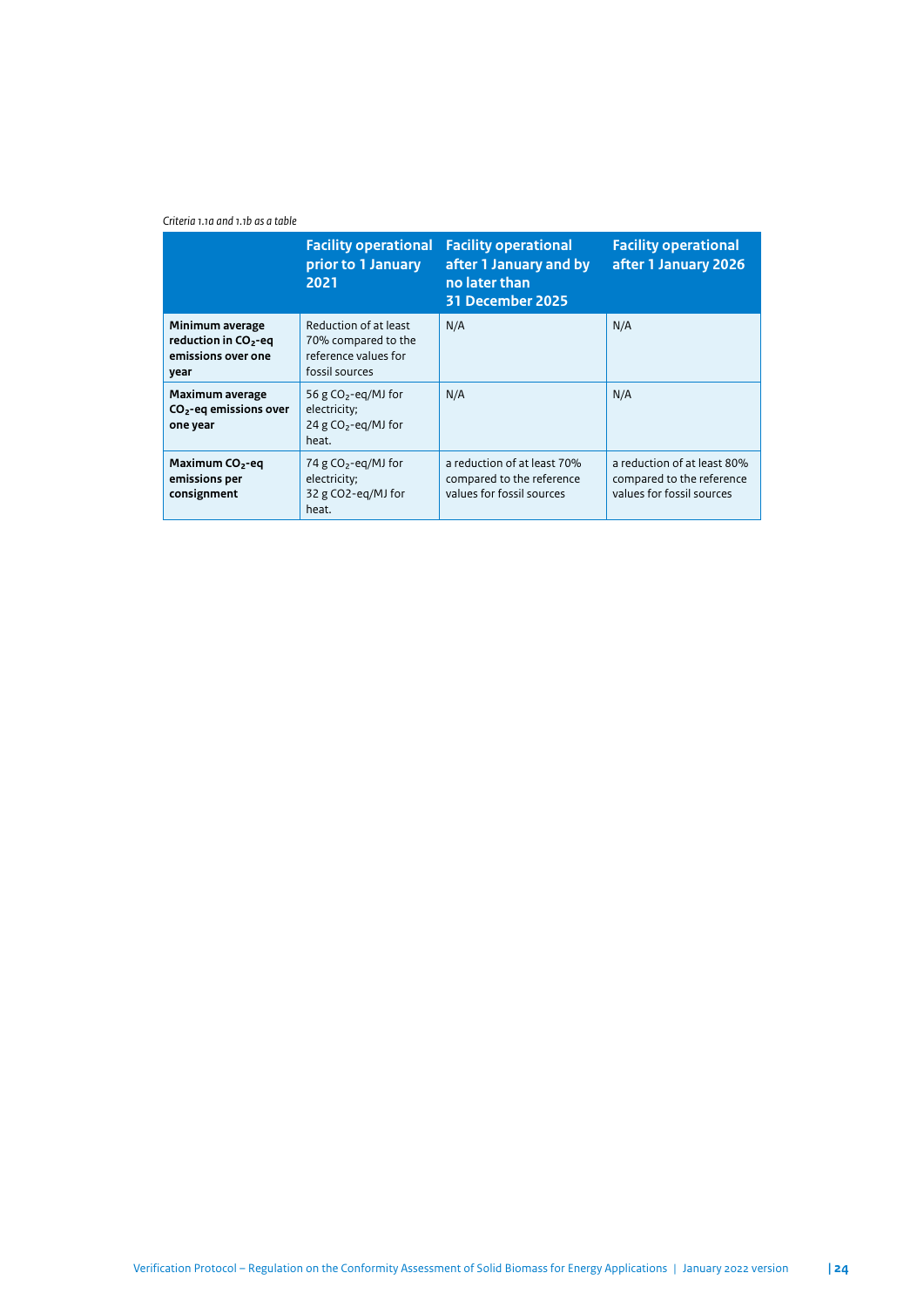# <span id="page-24-0"></span>**4 Sustainability requirements for residues from nature and landscape management and agriculture**

The Sustainable requirements in this chapter apply to First Collection Points that collect residues from nature and landscape management (Category 3 biomass) and agriculture (Category 4 biomass). An economic operator complies with the principle and the related criterion when compliance with all applicable underlying indicators is demonstrated.

A Strategic Risk Assessment (SRA) shall be part of any verifcation, as outlined in Section 9.2.2 of this protocol. The primary objective is the identifcation of the compliance aspects that more or less require atention during the verifcation process. The scale and intensity of the activities producing Category 3 and 4 material will infuence the risks of non-compliance with criteria and indicators in this protocol, as well as the measures required to be taken by the economic operators. Examples include the risk of erosion or the importance of the nutrient balance for the diferent types of soil concerned.

# 4.1 Criteria and indicators for Principle 2

**Principle 2: Soil quality shall be maintained and where possible improved.**

**C2.1 Best practices are applied for the maintenance or improvement of the soil and soil quality in relation to production or the management objectives as these have been included in a management plan.**

|       | <b>Indicators</b>                                                                                                                                                                                                                                                                                                                                                                                                                                                                                            |  |
|-------|--------------------------------------------------------------------------------------------------------------------------------------------------------------------------------------------------------------------------------------------------------------------------------------------------------------------------------------------------------------------------------------------------------------------------------------------------------------------------------------------------------------|--|
| 2.1.1 | The First Collection Point (FCP) shall demonstrate that the supplying Point of Origin (PO) has a policy or a<br>plan for maintaining (and where possible improving) soil quality, based on local best practices. If relevant,<br>this plan shall include:<br>1. key objectives of soil management;<br>2. measures to prevent erosion;<br>3. maintenance of the soil nutrient balance (nitrogen, phosphorus, potassium);<br>4. maintenance of soil organic matter and soil fertility, structure and salinity. |  |
| 2.1.2 | The FCP shall hold relevant information (e.g. reports from the PO, audit reports, monitoring data) to<br>demonstrate that the plan or policy has been implemented.                                                                                                                                                                                                                                                                                                                                           |  |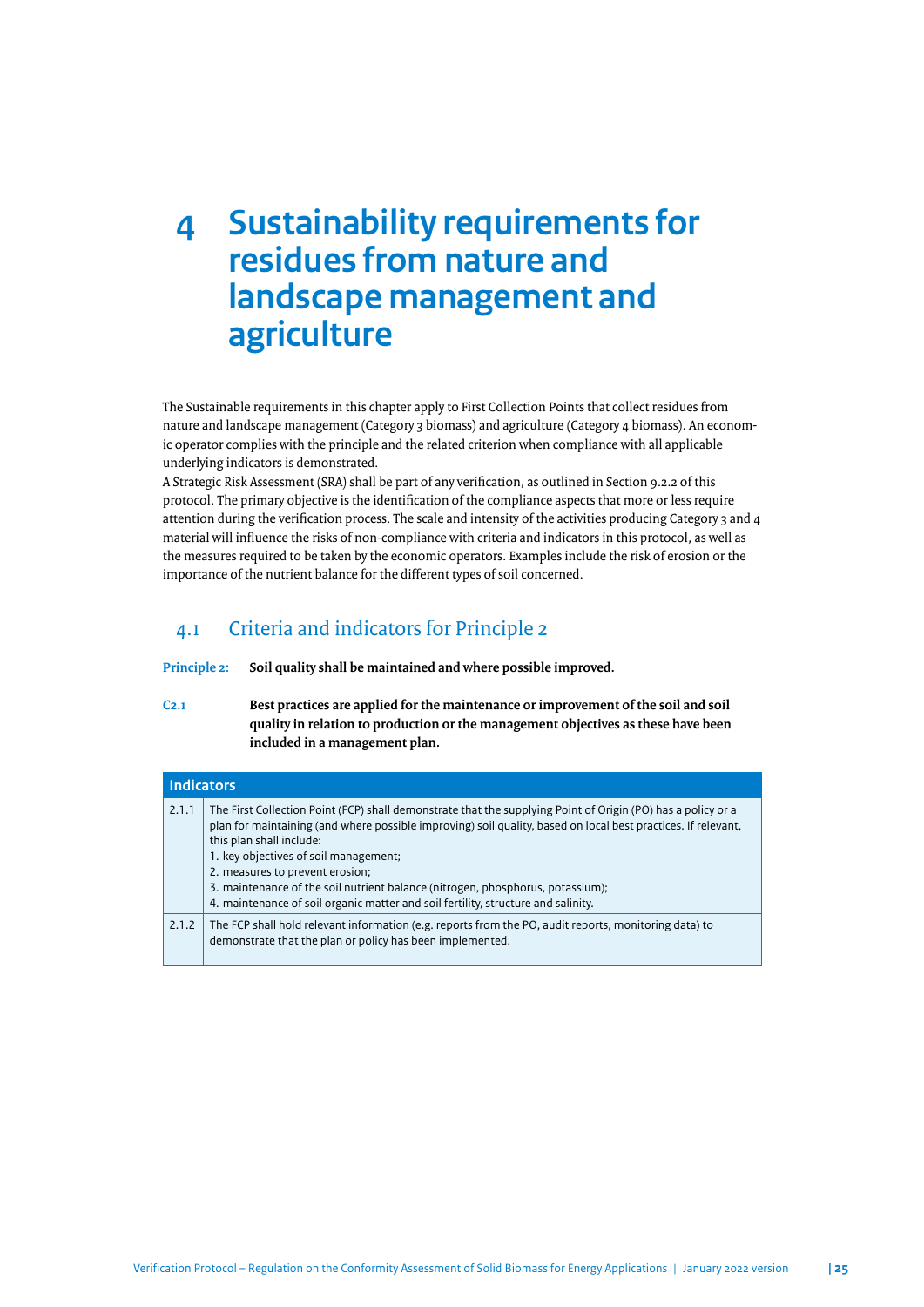# <span id="page-25-0"></span>**5 Carbon and land use change requirements**

The criteria and indicators for carbon and land use change in this chapter apply to biomass from Categories 1 and 2 (C5.1 applies only to Category 1). An economic operator meets the principles and related criteria when conformity with all applicable underlying indicators is demonstrated.

First link in conformity assessment Principles 3, 4 and 5.

It has been concluded that the contents of the requirements of Principles 3 to 5 are logically assessed at regional level. This means that the forest must be in compliance, but that demonstration may take place at the next link in the chain. As such, in practice, the biomass producer is ofen the frst link in the chain of custody at which conformity assessment for Principles 3 to 5 will take place.

# 5.1 Criteria and indicators for Principles 3-5

**Principle 3: Production of raw biomass does not result in the destruction of carbon sinks.**

**C3.1 Biomass is not sourced from permanently drained land that was classifed as peatland on 1 January 2008, unless it can be demonstrated that the production and harvesting of the biomass does not result in water depletion of a previously undrained soil.**

| <b>Indicators</b> |                                                                                                                                                                                                         |
|-------------------|---------------------------------------------------------------------------------------------------------------------------------------------------------------------------------------------------------|
| 3.1.1             | The economic operator shall demonstrate that the biomass is not sourced from permanently drained land<br>that was classified as peatland on 1 January 2008, unless Indicator 3.1.2 applies.             |
| 3.1.2             | If Indicator 3.1.1 cannot be fulfilled, the economic operator shall demonstrate that the production and<br>harvesting of the biomass does not result in water depletion of a previously undrained soil. |

#### *Explanatory notes*

*Comparing two or more types of relevant information (e.g. area photographs, satellite images, land register documents/ certifcates, online maps/databases, site surveys, NGO reports, forest management plans) for the situation before and afer 1*  January 2008 is considered an appropriate method for providing clear and sufficient evidence.

*If only one type of relevant information is available to compare the situation before and afer 1 January 2008, additional evidence is required that may consist of:*

- *Environmental Impact Assessments of expansions since 1 January 2008 (showing no conversion of peatland) conducted with appropriate assessment tools. Appropriate assessment tools are e.g. databases like the Harmonized World Soil Database;*
- *reports of consultation with relevant stakeholders (State Environmental Agency, local community, NGOs) confrming that no conversion of wetland into a dryer ecosystem occurred afer 1 January 2008.*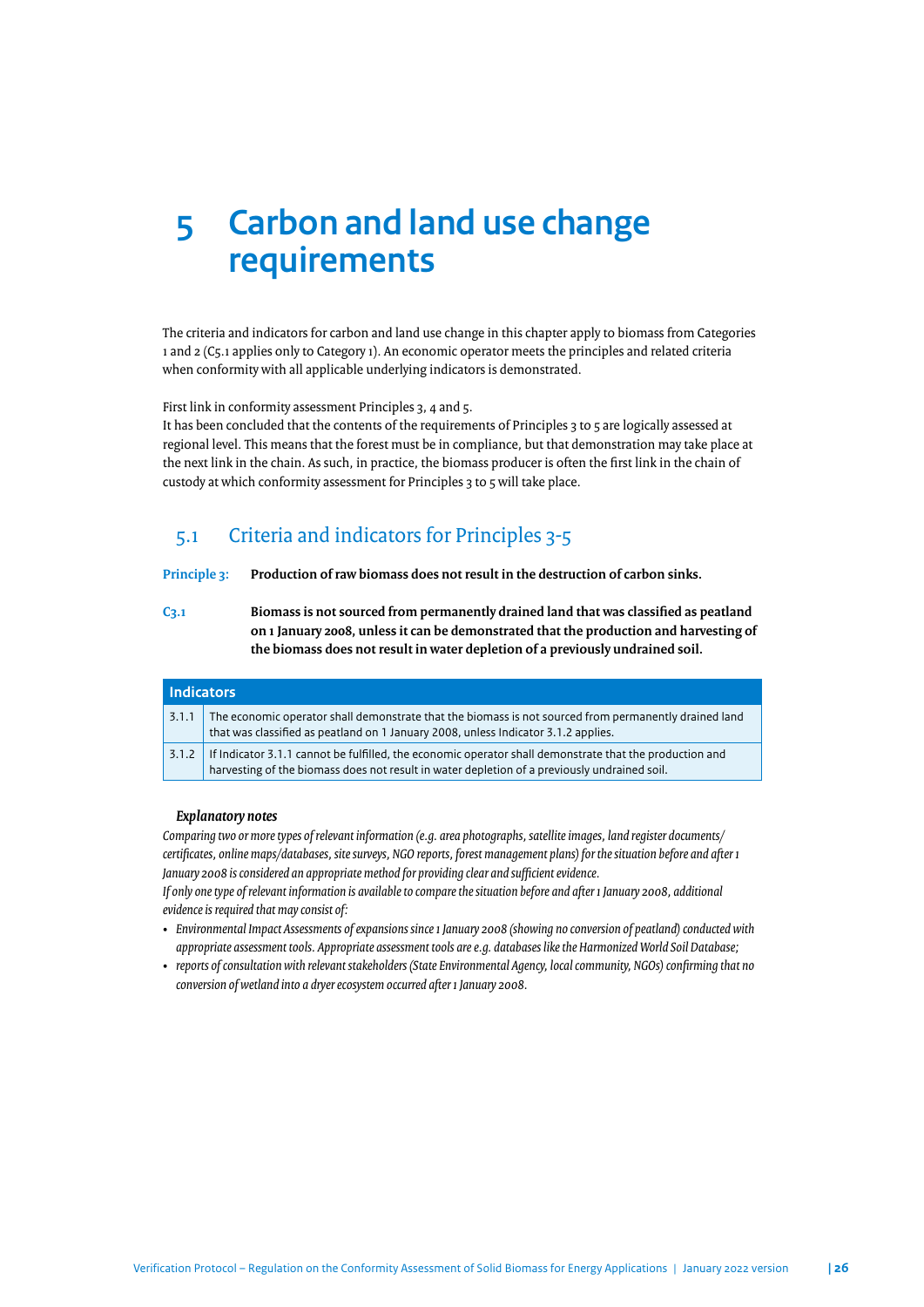# **C3.2 Biomass is not sourced from land that was converted from a wetland to an alternative, dryer ecosystem afer 1 January 2008.**

## **Indicator**

3.2.1 The economic operator shall demonstrate that the biomass is not sourced from land that was converted from wetland to an alternative (dryer) ecosystem after 1 January 2008.

#### *Explanatory notes*

*Comparing two or more types of relevant information (e.g. area photographs, satellite images, land register documents/ certifcates, online maps/databases, site surveys, NGO reports, forest management plans) for the situation before and afer 1*  January 2008 is considered an appropriate method for providing clear and sufficient evidence.

*If only one type of relevant information is available to compare the situation before and afer 1 January 2008, additional evidence is required that may consist of:*

- *Environmental Impact Assessments of expansions since 1 January 2008 (showing no conversion of wetland), conducted with appropriate assessment tools. Appropriate assessment tools are e.g. databases like RAMSAR Convention, Modis Land Cover Database and the World Intact Forest Landscape Database;*
- *reports of consultation with relevant stakeholders (State Environmental Agency, local community, NGOs) confrming that no conversion of wetland into a dryer ecosystem occurred afer 1 January 2008.*

**C3.3 Biomass is not sourced from wood plantations that were created by means of conversion of natural forests afer 31 December 1997, unless the forest manager is not directly or indirectly responsible for the conversion. Biomass originating from wood plantations that were created afer 1997 by means of conversion of degraded natural forests or degraded land is exempt from this requirement on condition that this is ecologically and economically justifed and that the forest manager is not directly or indirectly responsible for the degradation.**

|       | Indicator                                                                                                                                                                                                                                                                                                                                                                                                                                                                                                                                                          |  |
|-------|--------------------------------------------------------------------------------------------------------------------------------------------------------------------------------------------------------------------------------------------------------------------------------------------------------------------------------------------------------------------------------------------------------------------------------------------------------------------------------------------------------------------------------------------------------------------|--|
| 3.3.1 | If biomass originates from wood plantations where conversion has taken place of natural forests, the<br>economic operator shall demonstrate whether this conversion occurred before 31 December 1997.                                                                                                                                                                                                                                                                                                                                                              |  |
| 3.3.2 | If biomass originates from wood plantations where conversion of natural forests has taken place after 31<br>December 1997, the economic operator shall demonstrate that:<br>the forest manager that harvested the biomass was not directly or indirectly responsible for the<br>$\bullet$<br>conversion, or;<br>the conversion took place in natural forests that, at the time of conversion, were in a degraded state or of<br>which the soil had degraded, and where the conversion was carried out in an ecologically and economi-<br>cally justifiable manner. |  |

## *Explanatory notes*

- *Enrichment planting afer clear-cuting within an FMU could be part of sustainable management of natural forests, depending on the scale and intensity of the forest management. This is not considered a conversion of the natural forest into a wood plantation.*
- *Comparing two or more types of relevant information (e.g. area photographs, satellite images, land register documents/ certifcates, online maps/databases, site surveys, NGO reports, FMPs) of the situation before and afer 31 January 1997 is considered an appropriate method for providing clear and sufcient evidence. In the event that only one type of relevant information is available for the situation before and afer 31 December 1997, additional proof is required that may consist of relevant environmental impact reports or reports of consultations with relevant stakeholders that confrm that the requirement has been met.*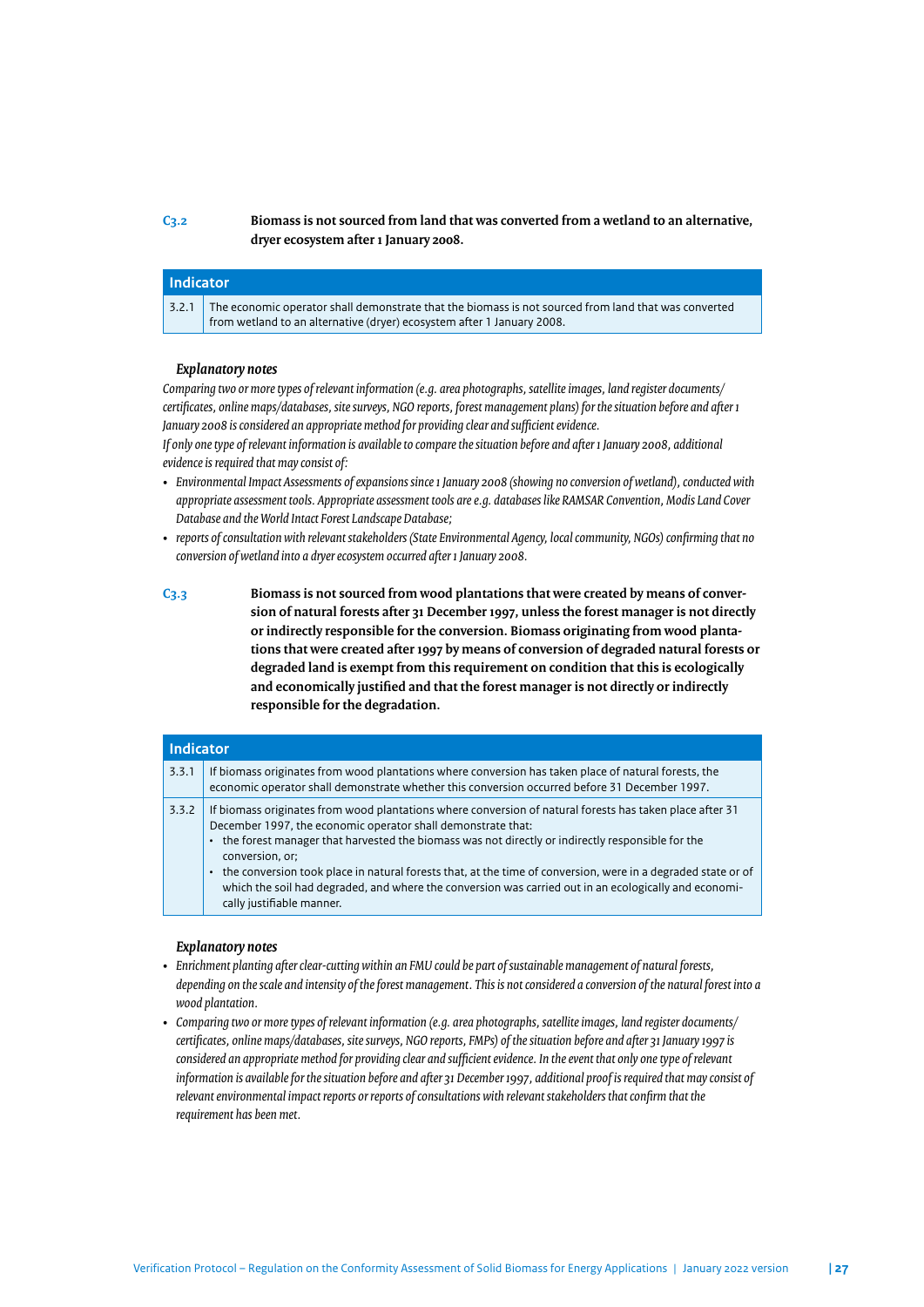#### **Principle 4: The use of biomass does not result in long-term carbon debt.**

**C4.1 The Forest Management Unit where the wood is sourced is managed with the aim of retaining or increasing carbon stocks in the medium or long term.**

| <b>Indicator</b> |                                                                                                                                                                                                                                                   |
|------------------|---------------------------------------------------------------------------------------------------------------------------------------------------------------------------------------------------------------------------------------------------|
| 4.1.1            | The economic operator shall provide clear and sufficient evidence that the harvesting rates and methods<br>ensure that carbon stocks, in terms of tree stands or other carbon proxies, are maintained or increased in<br>the medium or long term. |

#### *Explanatory notes*

*Proof may be submited in the form of a forest management plan or similar documentary proof. This plan shall outline the current carbon stocks in the vegetation of the FMU above ground, as well as the desired development of these carbon stocks. The plan shall focus specifcally on the envisaged harvest volumes and the impact of this harvest and of the regrowth on the carbon stocks in the mid to long term. The duration of a mid to long term will depend inter alia on the type of forest, the growth rate and the type of forest management.*

## **C4.2 Biomass is not sourced from stumps unless these stumps had to be removed from the site for other reasons than wood or biomass production.**

|       | <b>Indicators</b>                                                                                                                                                                                                                |  |
|-------|----------------------------------------------------------------------------------------------------------------------------------------------------------------------------------------------------------------------------------|--|
| 4.2.1 | The biomass producer shall demonstrate that the risk of accepting or accidentally accepting unregistered<br>wood or biomass from trunks received from its suppliers can be considered low.                                       |  |
| 4.2.2 | The biomass producer shall register all wood or biomass received from stumps.                                                                                                                                                    |  |
| 4.2.3 | In the event stumps are removed and used for biomass, the biomass producer shall demonstrate that these<br>stumps had to be removed from the site for other reasons than wood or biomass production (e.g. road<br>construction). |  |

**C4.3 On average, less than half the volume of the annual round wood harvest from forests is processed as biomass for energy generation. Round wood from thinning or from production forests with a rotation period of 40 years or less is exempt from this requirement.**

|       | <b>Indicators</b>                                                                                                                                                                                                                                                                                                                                                                                                                                                                                                                                              |  |
|-------|----------------------------------------------------------------------------------------------------------------------------------------------------------------------------------------------------------------------------------------------------------------------------------------------------------------------------------------------------------------------------------------------------------------------------------------------------------------------------------------------------------------------------------------------------------------|--|
| 4.3.1 | The biomass producer shall have relevant information available showing that less than 50% of annual<br>harvested round wood (excluding thinning) in its sourcing area is used for production of biomass products<br>for energy generation. Round wood from production forests with a rotation period of 40 years or less is<br>exempt from this criterion.<br>Relevant information in this regard is any government report, NGO report, local economy statistics or<br>similar information reflecting the allocation of biomass coming from the sourcing area. |  |
| 4.3.2 | In the absence of initial biomass allocation information (as indicated in 4.1.1), the economic operator shall<br>provide clear and sufficient evidence (e.g. total harvested and supplied wood and volumes supplied to pellet<br>mills) that less than 50% of annual harvested round wood (except thinning wood) is sold to pellet mills.<br>Round wood from production forests with a rotation period of 40 years or less is exempt from this criterion.                                                                                                      |  |

#### **Principle 5: Biomass production does not result in Indirect Land Use Change (ILUC).**

**C5.1 Biomass sourced from bioenergy plantation systems that were planted afer 1 January 2008 have a demonstrably low ILUC risk. Biomass from Forest Management Units smaller than 500 hectares is exempt from this requirement.**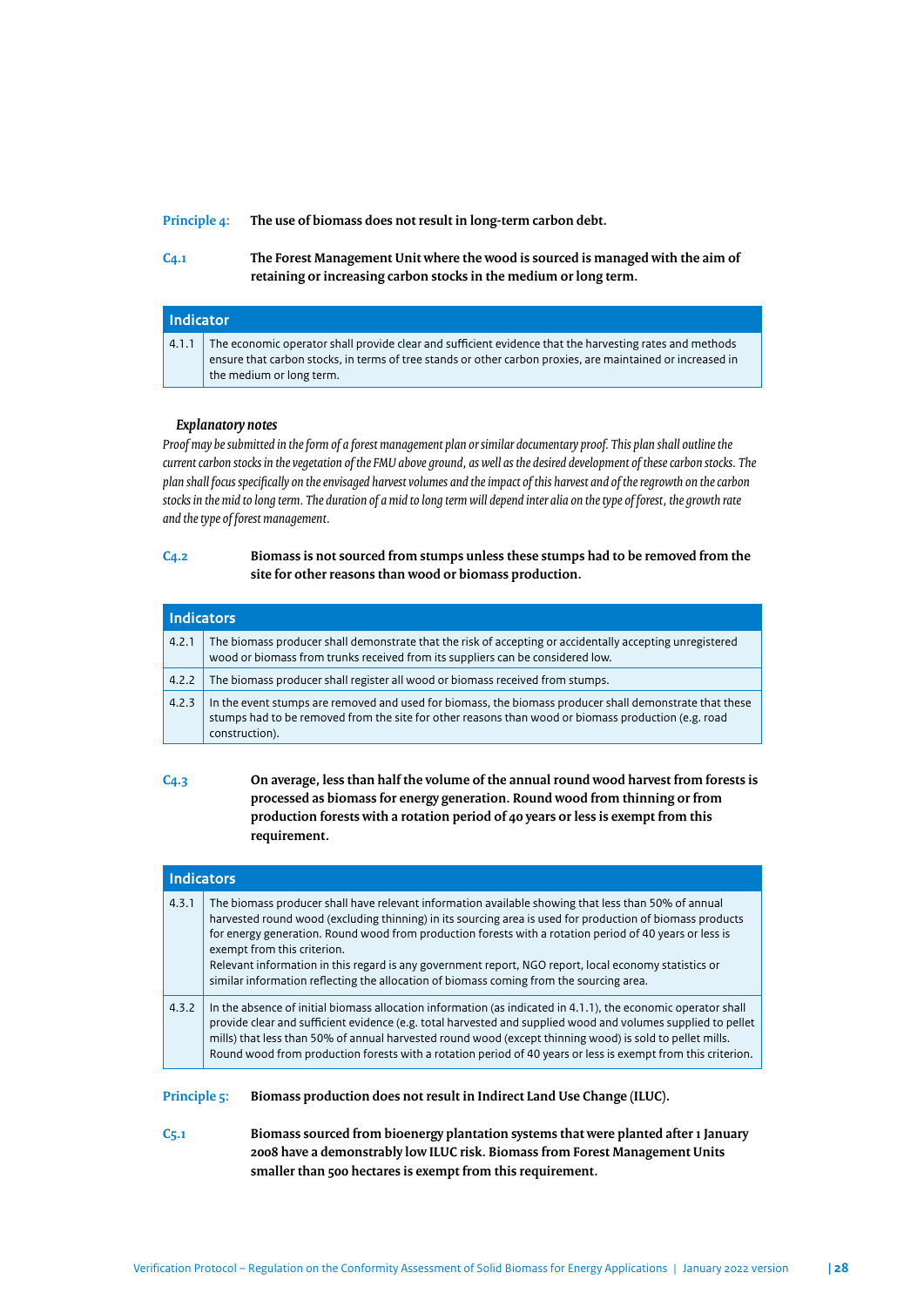## *Explanatory notes*

*The planting systems relate to tree types such as willow, poplar, eucalyptus, acacia and short rotation coppice, where the new crop grows from the stumps of previously harvested stems and/or sprouts, with rotations typically between two and ten years, or systems of short rotation forest plantations using tree species that are harvested within 20 years or less. In the GLOBIOM study*<sup>5</sup> *(2015) commissioned by the European Commission, it is demonstrated that in case of new biomass energy plantation systems (with a short rotation time):*

- *land conversion due to new energy plantations does not lead to displacement of food production (in particular because it takes place on abandoned land and other natural land);*
- *overall, no CO₂ emissions take place, but CO₂ sequestration (i.e. negative ILUC emissions due to large carbon storage in biomass) does.*

*Even if new biomass energy production systems are partly established on land used as cropland until the date of conversion, no CO2 emissions take place overall (comparable with the scenario of perennial crops in the GLOBIOM study). The ILUC impact because of the use of (partly) agricultural land leads to a displacement of food/feed production. However, this emission efect is more than ofset by the sequestration of carbon in biomass and soil through energy wood production.*

*The GLOBIOM study is taken as a basis for assessing the ILUC risk of biomass, as elaborated in the decision tree below. More detailed information on this approach can be found in Appendix 1.*

<sup>5</sup> [htps://ec.europa.eu/energy/sites/ener/fles/documents/Final%20Report\\_GLOBIOM\\_publication.pdf](https://ec.europa.eu/energy/sites/ener/files/documents/Final%20Report_GLOBIOM_publication.pdf)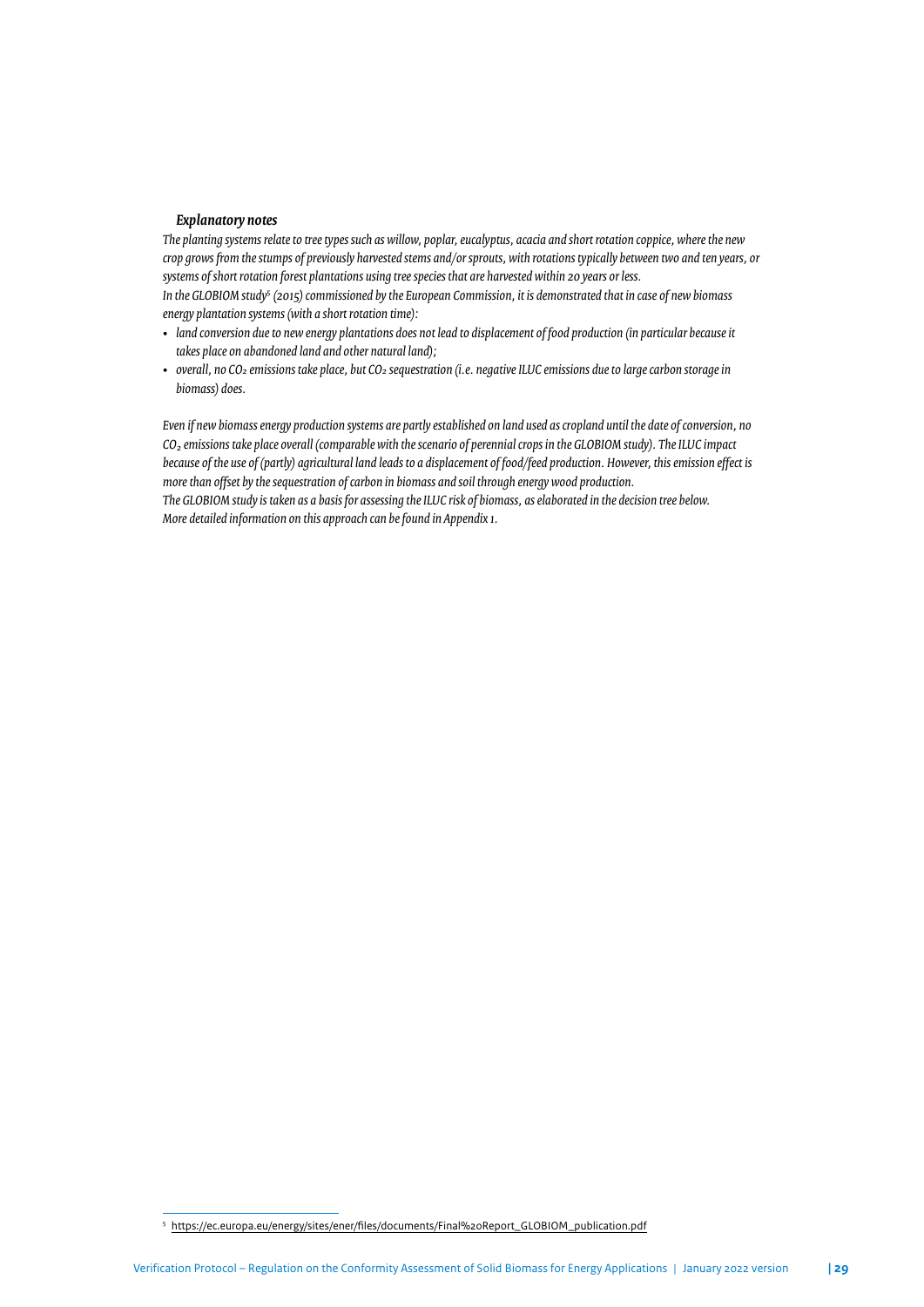## *ILUC criterion decision tree*



*\* In accordance with RED II Annex VIII, ILUC emissions are taken to be zero for feedstocks not listed in Part A of Annex VIII. Part A references the categories of cereal and other starch-rich crops, sugars and oil crops*

*\*\* There is a risk that a possible increase in CO2-emissions cannot be fully compensated by carbon sequestration in plantations (net ILUC emission), but this risk is expected to be low.*

*\*\*\* The GLOBIOM model builds on the LIBB method mentioned in the explanatory notes to the criterion.*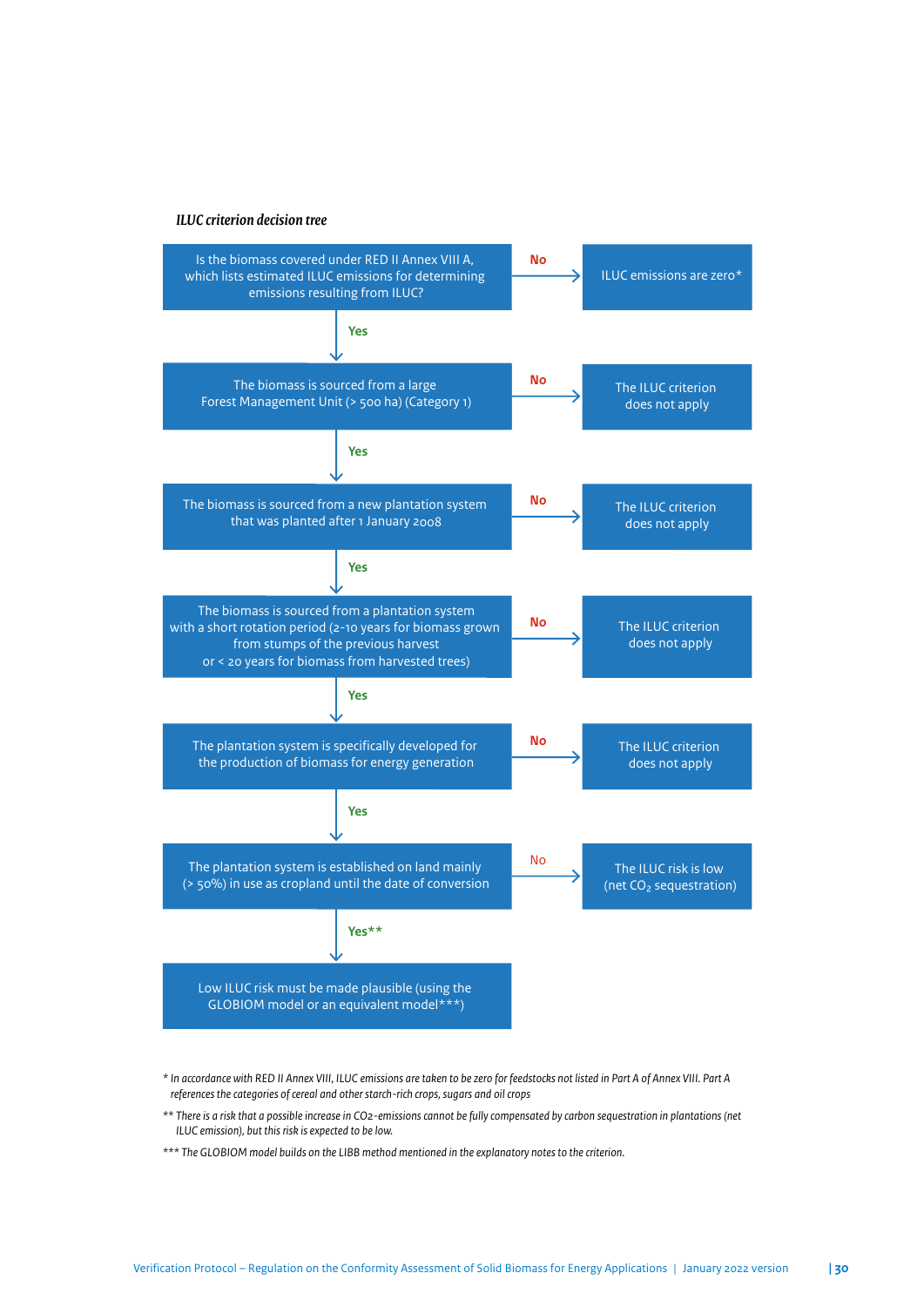# <span id="page-30-0"></span>**6 Sustainable Forest Management (SFM) requirements**

The Sustainable Forest Management (SFM) criteria and indicators in this chapter apply to Category 1 and 2 biomass. In case of Category 2 biomass, FMUs and biomass producers may (temporarily) use an RBA to demonstrate compliance with the SFM requirements at the level of the sourcing area. If indicators cannot be used for the risk assessment, other means of verifcation may be used. This shall be made transparent to the Conformity Assessment Body during the verifcation process (see Section 8.3.1 of this protocol).

An economic operator meets the principles and related criteria when conformity with all applicable underlying indicators is demonstrated. A Strategic Risk Assessment (SRA) shall be part of any verifcation, as outlined in Section 9.2.2 of this protocol. The primary objective is the identifcation of the compliance aspects that require more atention during the verifcation process. The scale and intensity of the forest management will infuence the risk of non-compliance with the criteria and the indicators of this protocol or the required measures to be taken by the economic operator. Aspects of scale and intensity of the forest management are relevant for such activities as the identifcation, monitoring and protection of locations with a high conservation value (C7.1), protection of endangered species (C7.2) and the management plans and systems in place for forest management (C10.1, C10.2, C10.3 and C10.5).

# 6.1 Criteria and indicators for Principles 6-11

**Principle 6: Relevant international, national, regional and local laws and regulations are complied with.**

**C6.1 The forest manager holds the legal right to use the forest.**

## **Indicator**

6.1.1 Documentation demonstrating legal rights to manage the land as forests and manage and utilise its forest resources (e.g. registrations in the land register, licenses, permits), including associated maps (where applicable), shall be provided.

#### *Explanatory notes*

*Legal rights comprise at a minimum:*

- *land tenure and management rights;*
- *concession licenses;*
- *harvesting permits;*
- *legally required licenses for the exploitation, payment and claims related to ecosystem services.*

#### **C6.2 The forest manager complies with all obligations to pay taxes and royalties.**

### **Indicator**

6.2.1 Clear and sufficient evidence (statement from tax authorities, auditor's statement, payment receipts) that all taxes and royalties related to forest management are paid correctly (timely and in full) shall be provided.

# *Explanatory notes*

*This includes all legally required taxes/royalties, such as:*

• *forest harvesting fees, such as royalties, stumpage fees and other volume-based fees. These payments must be based on correct classifcation of quantities, qualities and species;*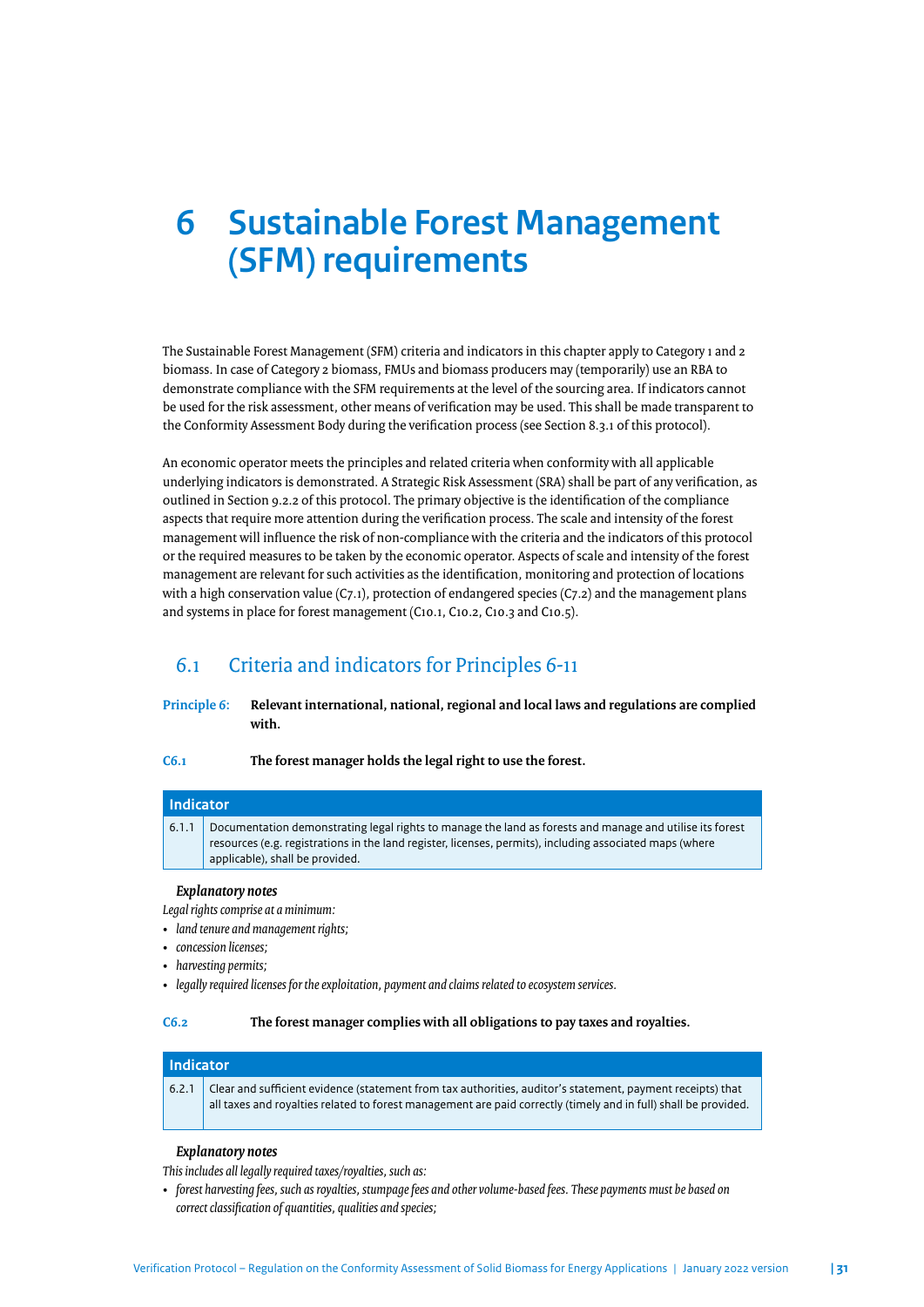- *sales taxes that apply to wood being sold, including sale of wood as growing forest (standing stock sale);*
- *income and proft taxes related to proft derived from the sale of forest products and harvesting activities.*
- **C6.3 Anti-corruption legislation is complied with. If no anti-corruption legislation exists, the forest manager shall take alternative anti-corruption measures proportionate to the scale and intensity of the management activities and the risk of corruption.**

| <b>Indicators</b> |                                                                                                                                                                                                                                                                                                                                                                                                                                                   |
|-------------------|---------------------------------------------------------------------------------------------------------------------------------------------------------------------------------------------------------------------------------------------------------------------------------------------------------------------------------------------------------------------------------------------------------------------------------------------------|
| 6.3.1             | The economic operator is aware of any applicable anti-corruption laws and regulations and has a system in<br>place to monitor its performance against these.                                                                                                                                                                                                                                                                                      |
| 6.3.2             | In countries with a Corruption Perception Index (CPI) lower than 50 and where anti-corruption laws and<br>regulations do not exist or are ineffective, the economic operator shall ensure that staff whose roles carry a<br>higher level of risk in the area of ethical business practice (e.g. sales, harvesting, logistics, dealing with local<br>officials) are trained on what action to take in the event of an issue arising in their area. |
| 6.3.3             | In countries with a Corruption Perception Index (CPI) lower than 50 and where anti-corruption laws and<br>regulations do not exist or are ineffective, the economic operator shall have a transparent and effective<br>system in place for confidentially reporting and dealing with unethical business practices without fear of<br>reprisals towards the reporting party.                                                                       |

## **Principle 7: Biodiversity is maintained and where possible enhanced.**

**C7.1 Sites with a high conservation value and representative areas of native ecosystems that are found in the Forest Management Unit have been identifed and are protected and where possible enhanced. The sites may contain one or more of the following values: diversity of species, ecosystems and habitats, ecosystem services, ecosystems at landscape level and cultural values.**

|       | <b>Indicators</b>                                                                                                                                                                                                                                                                                                                                                                                                                                                                                                                                                                                                                                                                                                                                                                                                                                                                                                                                                                                                                                                                                                                                                                                                                                                                                                                                                                                                                                                                                                                                                                                                                                                                                                                                                                 |  |
|-------|-----------------------------------------------------------------------------------------------------------------------------------------------------------------------------------------------------------------------------------------------------------------------------------------------------------------------------------------------------------------------------------------------------------------------------------------------------------------------------------------------------------------------------------------------------------------------------------------------------------------------------------------------------------------------------------------------------------------------------------------------------------------------------------------------------------------------------------------------------------------------------------------------------------------------------------------------------------------------------------------------------------------------------------------------------------------------------------------------------------------------------------------------------------------------------------------------------------------------------------------------------------------------------------------------------------------------------------------------------------------------------------------------------------------------------------------------------------------------------------------------------------------------------------------------------------------------------------------------------------------------------------------------------------------------------------------------------------------------------------------------------------------------------------|--|
| 7.1.1 | Documentation has shown that a process has been followed for the Forest Management Unit regarding the<br>identification, protection and monitoring of sites with a high conservation value. This process shall contain<br>at least the following elements:<br>identification of sites with a high conservation value: locations of sites with a high conservation value<br>$\bullet$<br>shall be established. This is done using relevant regional scientific information, nationally and/or<br>internationally recognised databases, environmental impact reports and information submitted by<br>interested and affected stakeholders. Involvement of the local inhabitants or indigenous people is a<br>condition for establishing cultural values;<br>development and implementation of measures to protect sites with a high conservation value: potential<br>$\bullet$<br>threats with regard to the identified sites with a high conservation value shall be established. Effective<br>measures shall be developed and implemented to protect and/or reinforce the sites with a high<br>conservation value. In the development of the measures, the stakeholders affected shall be proactively<br>involved, with interested stakeholders involved on request;<br>monitoring and feedback: within the framework of the forest management plan, there shall be an<br>$\bullet$<br>effective programme aimed at monitoring the status of the sites with a high conservation value and the<br>effectiveness of the measures that have been taken. If necessary, the conservation measures shall be<br>modified. A key part of the monitoring process is the proactive involvement of affected stakeholders and<br>the involvement of interested stakeholders at their request. |  |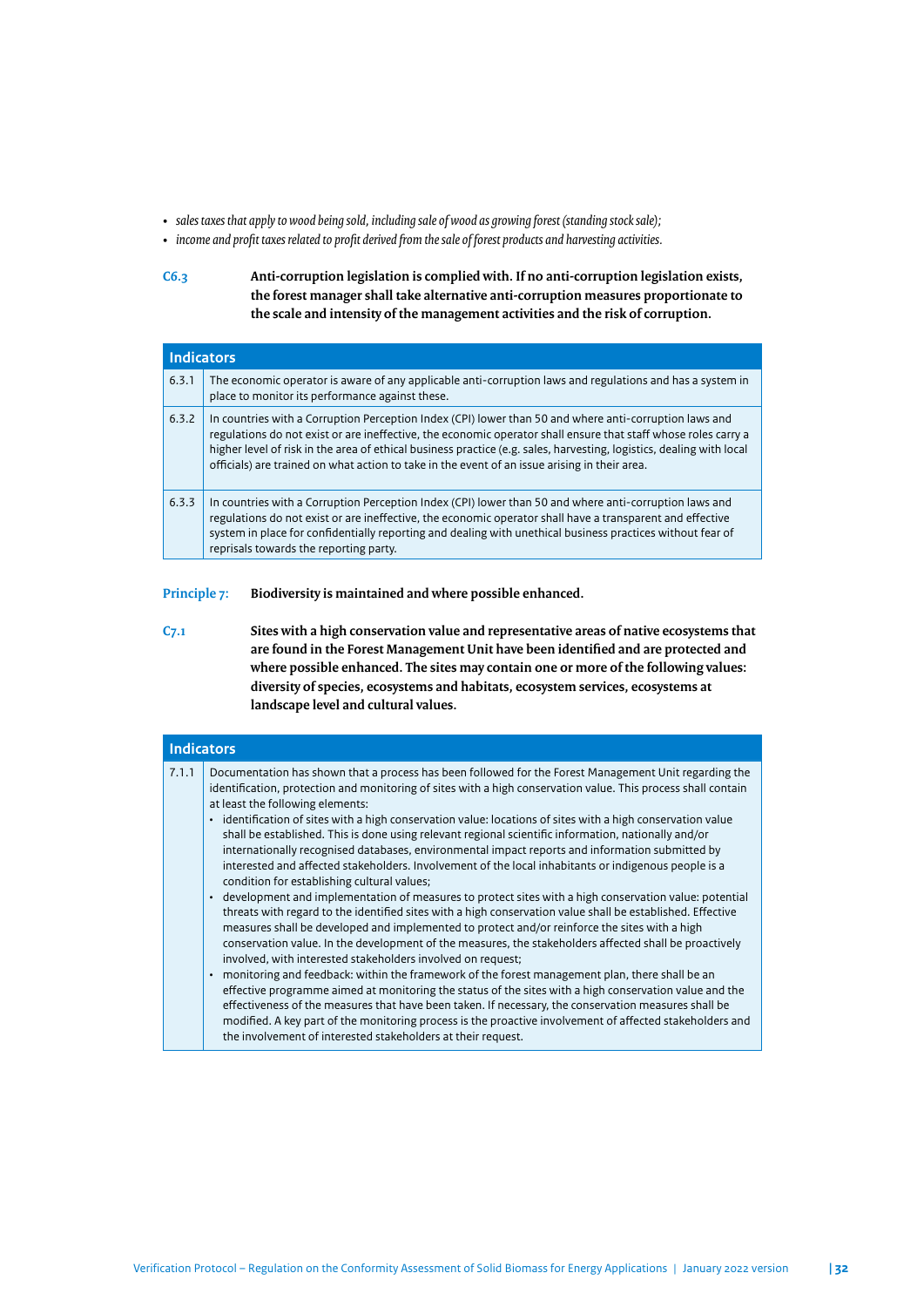| <b>Indicators</b> |                                                                                                                                                                                                                                                                                                                                                                                                                                                                                                                                                                                                                                                                                                                                                                                                                                                                                                                                                                                                                                                                                                                                                                                                                                                   |
|-------------------|---------------------------------------------------------------------------------------------------------------------------------------------------------------------------------------------------------------------------------------------------------------------------------------------------------------------------------------------------------------------------------------------------------------------------------------------------------------------------------------------------------------------------------------------------------------------------------------------------------------------------------------------------------------------------------------------------------------------------------------------------------------------------------------------------------------------------------------------------------------------------------------------------------------------------------------------------------------------------------------------------------------------------------------------------------------------------------------------------------------------------------------------------------------------------------------------------------------------------------------------------|
| 7.1.2             | Sites that, after the completion of the process, have been identified as sites with a high conservation value<br>shall contain at least one of the following values:<br>diversity of species: concentrations of biological diversity, including indigenous species and rare or<br>endangered species that are of importance at global, regional or national level;<br>ecosystems and habitats: rare or endangered ecosystems, habitats or refuges;<br>ecosystem services: basic ecosystem services in critical situations, such as the protection of important water<br>sources and control of the erosion of vulnerable soils and slopes;<br>ecosystems at landscape level: whole forest landscapes or other large intact ecosystems or mosaics of<br>ecosystems on landscape level that are of importance on a global, regional or national level because they<br>contain viable populations of the majority of the natural species in natural patterns with regard to<br>distribution and numbers;<br>cultural values: areas or means of living that are of global or national cultural, archaeological or historical<br>importance and/or fundamental to the traditional cultures or beliefs of the local population or indigenous<br>people. |
| 7.1.3             | Local communities must be involved in the establishment and evaluation of strategies and actions to<br>maintain and/or enhance the sites of high conservation value if they were consulted to help identify these<br>sites.                                                                                                                                                                                                                                                                                                                                                                                                                                                                                                                                                                                                                                                                                                                                                                                                                                                                                                                                                                                                                       |

# **C7.2 Measures have been taken to protect endangered plant and animal species and, if applicable, to increase the populations and enhance the habitats of these species.**

| Indicators |                                                                                                                                                                                                                                                                                                                                                                                                                                                                                                                                                                                                                                                                         |
|------------|-------------------------------------------------------------------------------------------------------------------------------------------------------------------------------------------------------------------------------------------------------------------------------------------------------------------------------------------------------------------------------------------------------------------------------------------------------------------------------------------------------------------------------------------------------------------------------------------------------------------------------------------------------------------------|
| 7.2.1      | Threatened and endangered species and their habitats (e.g. nesting and feeding areas) that are present or<br>are likely to be present within the FMU are identified based on 'best available information' known to and<br>observed by the economic operator and based on what could be learnt from neighbours and other local<br>stakeholders.                                                                                                                                                                                                                                                                                                                          |
| 7.2.2      | In the presence of threatened and endangered species within the FMU, appropriate forest management<br>practices to protect or maintain the presence of threatened or endangered species and their habitats within<br>the FMU have been defined and implemented. Appropriate forest management practices include, but are<br>not limited to:<br>conservation zones (or protected areas). The size and location of the conservation zones conform to<br>national and local legislation and shall be sufficient to guarantee the continuing presence of the identified<br>species. Conservation zones have been identified and marked on maps and, where necessary, on the |
|            | ground, in a way that is visible when entering the zone; and<br>reduced harvesting methods to protect nesting and breeding sites.                                                                                                                                                                                                                                                                                                                                                                                                                                                                                                                                       |

# *Explanatory notes*

*Conservation zones are not necessarily forestland. They may include wetlands and open space and may have dual purposes.*

**C7.3 The conversion of forests within the Forest Management Unit to other forms of land use, including wood plantations, is not permited unless:**

> • **the area concerned is small, no greater than 5% of the area of the Forest Management Unit on the benchmark date of 1 January 2008, it clearly leads to long-term advantages for nature conservation and there is no damage or threat of damage to sites with a high conservation value.**

| <b>Indicators</b> |       |                                                                                                                                                                                                   |
|-------------------|-------|---------------------------------------------------------------------------------------------------------------------------------------------------------------------------------------------------|
|                   | 7.3.1 | Any parts of the FMU that are scheduled for conversion from natural or semi-natural forest to plantation or<br>any other kind of non-forest land use have been clearly identified and documented. |
|                   | 7.3.2 | The areas scheduled for conversion shall total less than 5% of the total area of the FMU as of 1 January<br>2008.                                                                                 |
|                   | 7.3.3 | The areas scheduled for conversion do not damage or threaten any site of high conservation value.                                                                                                 |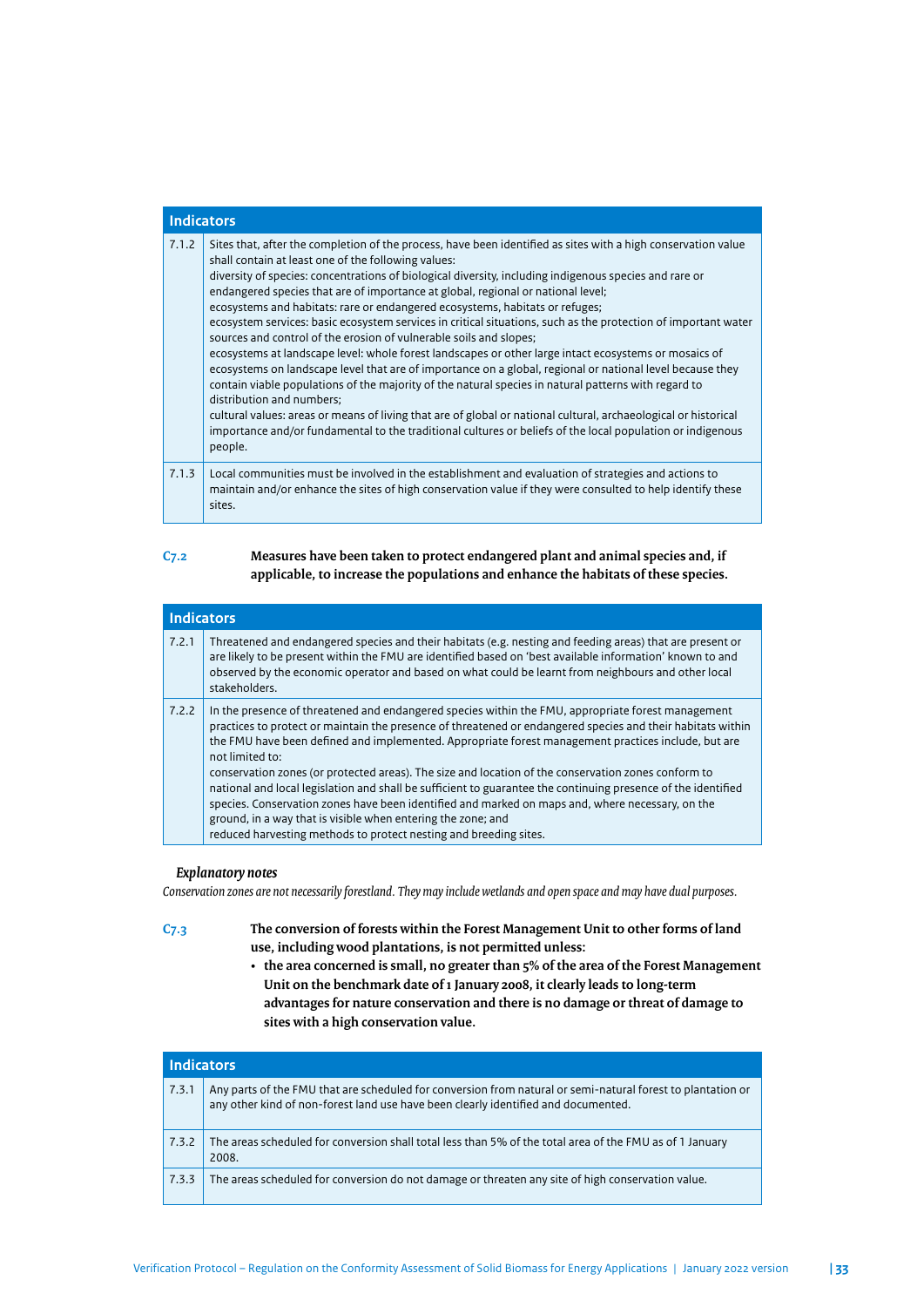## *Explanatory notes*

*Clear long-term advantages for nature conservation means that the conversion fts in a long-term forest management plan and the related forest management measures. If, for example, the conversion is part of the construction of a road, this road is benefcial for nature conservation and the construction complies with all requirements, then the conversion is compliant with C7.3. The requirements of C7.3 refer to conversion within an FMU to other types of land use, including wood plantations. Beside this, biomass from wood plantations that were created by conversion of natural or semi-natural forests afer 31 December 1997 is not accepted according to C3.3.*

# **C7.4 In the case of wood plantations, there is a preference for native species, and a relevant percentage of the wood plantation area must be able to revert to natural forest at a later stage.**

| <b>Indicators</b> |                                                                                                                                                                                                                                                                                                                                |
|-------------------|--------------------------------------------------------------------------------------------------------------------------------------------------------------------------------------------------------------------------------------------------------------------------------------------------------------------------------|
| 7.4.1             | In the case of wood plantations, it is demonstrated through documented trials that the selection of species<br>for planting is based on their overall suitability for the site and their appropriateness to the management<br>objectives.                                                                                      |
| 7.4.2             | Any choice to use exotic species and genotypes must be clearly justified.                                                                                                                                                                                                                                                      |
| 7.4.3             | Representative samples of existing natural ecosystems, which shall cover at least 5% of the area of the<br>FMU, are managed so as to retain them or restore them to their natural state, based on the identification of<br>key biological areas and consultation of stakeholders, local government and scientific authorities. |

# **C7.5 Exploitation of non-timber forest products, including products from hunting and fshing, is regulated, monitored and controlled to safeguard the maintenance of the biodiversity in the forests.**

| <b>Indicators</b>           |                                                                                                                                                                                                                                                                                                                                           |
|-----------------------------|-------------------------------------------------------------------------------------------------------------------------------------------------------------------------------------------------------------------------------------------------------------------------------------------------------------------------------------------|
| 7.5.1                       | The forest manager identifies and complies with all legal requirements applicable to the management and/<br>or collection of the non-timber forest products in question, including CITES.                                                                                                                                                 |
| <b>Principle 8:</b><br>C8.1 | The regulating effect and the quality, health and vitality of the forest are maintained<br>and where possible enhanced.<br>The soil quality of the forest management unit is maintained and if necessary<br>improved, with special attention to coasts, riverbanks, erosion-sensitive areas and                                           |
|                             | sloping landscapes.                                                                                                                                                                                                                                                                                                                       |
| <b>Indicators</b>           |                                                                                                                                                                                                                                                                                                                                           |
| 8.1.1                       | Specific measures have been taken to maintain and if necessary improve the soil within the FMU in terms of<br>structure, fertility and biological activity. As a minimum, site preparation and harvesting methods within the<br>FMU shall have been designed to minimise soil compaction and maximise the retention of nutrients on-site. |

#### 8.1.2 All forestry operations within the FMU with a potential negative environmental impact, with an emphasis on watershed protection (e.g. coasts, riverbanks), areas susceptible to erosion and slopes are accompanied by appropriate control systems and procedures. Control systems are based on national or regional best practices with regard to erosion and sediment control, minimisation of forest damage during harvesting, road construction and other mechanic disturbances that may arise under specifc weather conditions (all-weather harvesting vs dry weather harvesting).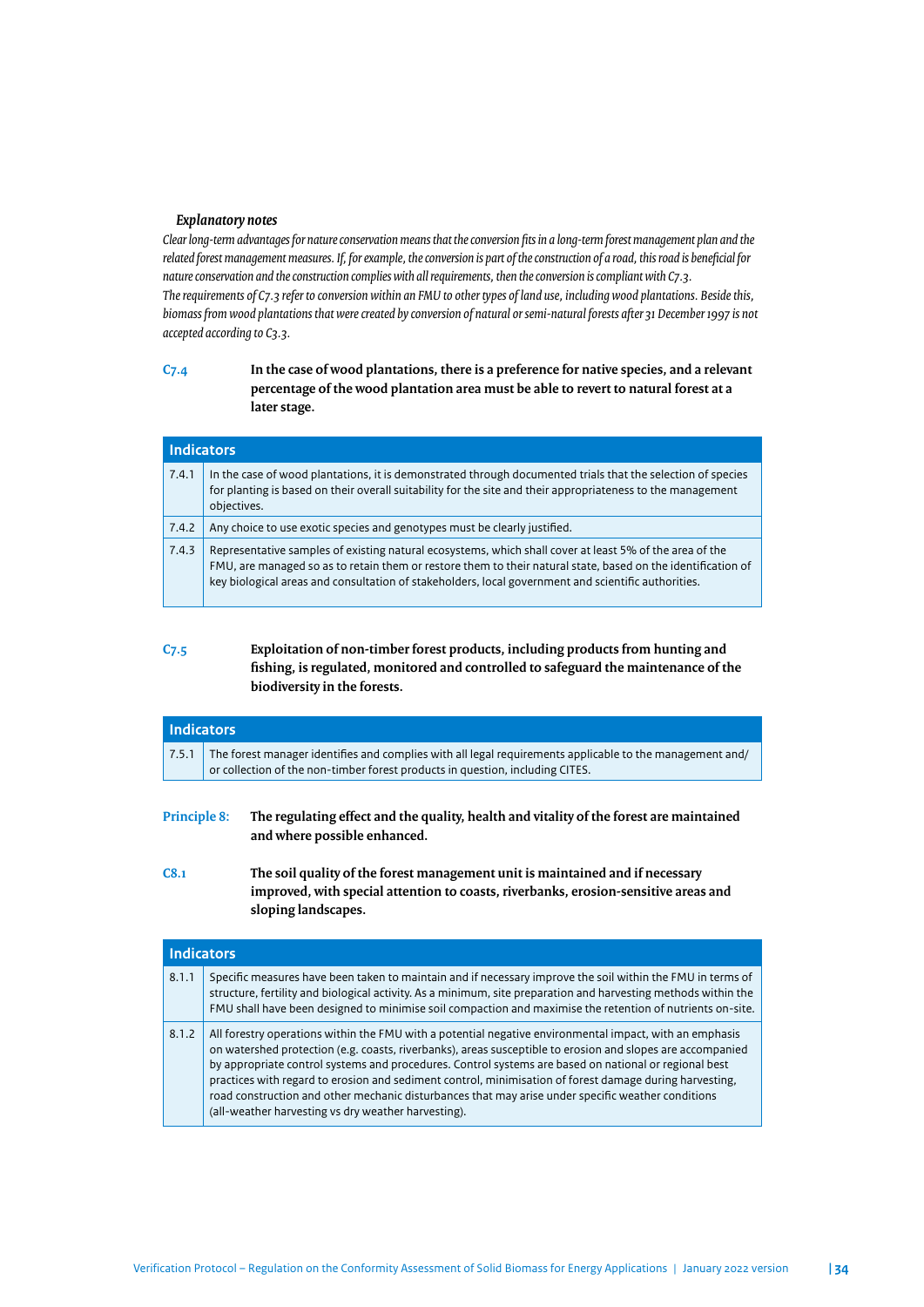# **C8.2 The water balance and quality of both groundwater and surface water in the Forest Management Unit and downstream (outside the Forest Management Unit) shall be at least maintained and where necessary improved.**

| <b>Indicators</b> |                                                                                                                                                                                                                                                                                                       |
|-------------------|-------------------------------------------------------------------------------------------------------------------------------------------------------------------------------------------------------------------------------------------------------------------------------------------------------|
| 8.2.1             | Forest operations within the FMU should not negatively impact the local hydrology of natural water courses,<br>water bodies, riparian zones and their connections.                                                                                                                                    |
| 8.2.2             | All forestry operations within the FMU with a potential negative environmental impact shall be accompa-<br>nied by appropriate control systems and procedures with regard to protection of water resources both<br>within and downstream from the FMU, based on national and regional best practices. |

## **C8.3 Important ecological cycles present in the Forest Management Unit are preserved, including carbon and nutrient cycles.**

| <b>Indicators</b> |                                                                                                                                             |
|-------------------|---------------------------------------------------------------------------------------------------------------------------------------------|
| 8.3.1             | Site preparation and harvesting methods have been designed to minimise soil compaction and maximise<br>the retention of nutrients on-site.  |
| 8.3.2             | There is evidence that specific measures have been taken to ensure that sensitive areas are sufficiently<br>protected from erosion or fire. |

# **C8.4 Unnecessary damage to ecosystems is prevented by applying Reduced Impact Logging and the most suitable road construction methods and techniques for local conditions.**

| <b>Indicators</b> |                                                                                                                                                                                                                                                                                                                                       |
|-------------------|---------------------------------------------------------------------------------------------------------------------------------------------------------------------------------------------------------------------------------------------------------------------------------------------------------------------------------------|
| 8.4.1             | There is evidence that the most suitable logging (Reduced Impact Logging (RIL)) and road construction<br>methods and techniques are used in the Forest Management Unit to prevent unnecessary damage to<br>ecosystems.<br>This may include the use of RIL techniques, adapted to the site-specific characteristics within the<br>FMU. |
| 8.4.2             | Harvest planning and harvest operations are carried out in accordance with national or sub-national (e.g.<br>State) best practice guidelines.                                                                                                                                                                                         |

# **C8.5 If fres are used to achieve forest management objectives, such as regeneration of specifc tree species, then adequate control measures have been taken.**

| Indicator |       |                                                                                                                                                                                                                           |
|-----------|-------|---------------------------------------------------------------------------------------------------------------------------------------------------------------------------------------------------------------------------|
|           | 8.5.1 | Where fires are used to achieve forest management objectives, such as regeneration of specific tree species,<br>adequate control systems and procedures shall be in place, including fire control and safety precautions. |

# **C8.6 The forest management measures are designed to prevent and control diseases and pests where these form a threat to natural capital.**

| <b>Indicators</b> |       |                                                                                                                                                                                                                 |
|-------------------|-------|-----------------------------------------------------------------------------------------------------------------------------------------------------------------------------------------------------------------|
|                   | 8.6.1 | The forest manager has identified pests and diseases that are present and that potentially threaten the<br>natural stock within the FMU.                                                                        |
|                   | 8.6.2 | Where applicable, the forest manager has procedures in place to prevent and control potential and existing<br>pests and diseases that have been identified (e.g. by applying Integrated Pest Management (IPM)). |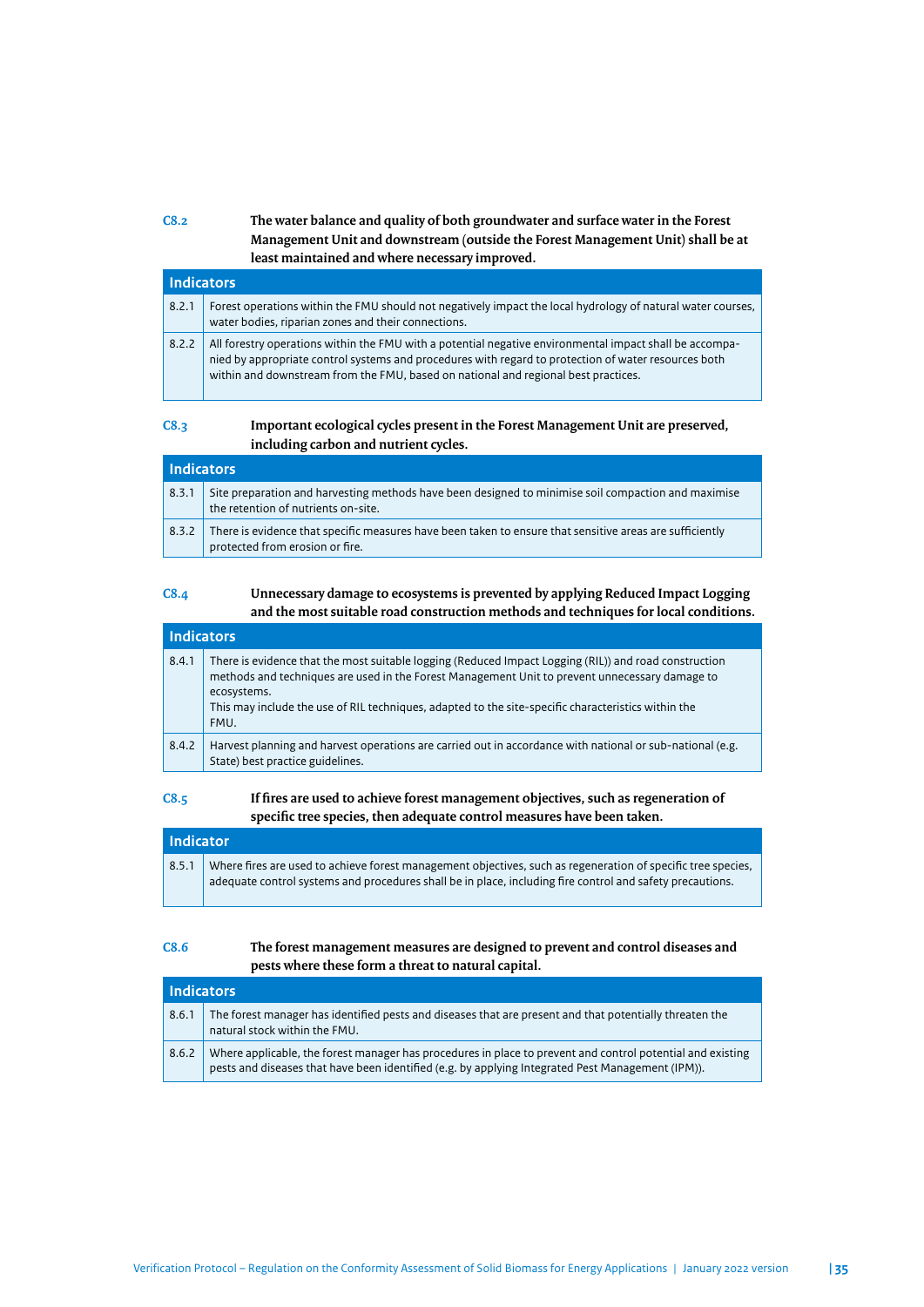**C8.7 The use of chemicals is only permited if ecological processes and the optimal deploy**ment of sustainable alternatives prove insufficient. Pesticides classified as type 1A and **1B by the World Health Organisation and chlorinated hydrocarbons are not permited.**

| <b>Indicators</b> |                                                                                                                                                      |
|-------------------|------------------------------------------------------------------------------------------------------------------------------------------------------|
| 8.7.1             | The forest manager shall not use or store any of the WHO Type 1A and 1B pesticides and chlorinated<br>hydrocarbons.                                  |
| 8.7.2             | Where chemicals are used, an up-to-date list is kept of all pesticides used in the FMU.                                                              |
| 8.7.3             | Where chemicals are used, all staff and contractors involved in their use have received training in handling,<br>application and storage procedures. |
| 8.7.4             | Where chemicals are used, safe transport, storage, handling, application and emergency procedures have<br>been implemented.                          |

# **C8.8 The accumulation of inorganic waste and liter is prevented, or such waste and liter is collected, stored in approved areas and disposed of responsibly.**

| <b>Indicators</b> |                                                                                                                                                                                                                                                   |
|-------------------|---------------------------------------------------------------------------------------------------------------------------------------------------------------------------------------------------------------------------------------------------|
| 8.8.1             | There is a documented system in place for collecting and storing inorganic waste and litter safely, and for<br>safe transportation for disposal.                                                                                                  |
| 8.8.2             | There shall be no evidence that the forest manager's waste products are disposed of other than at the listed<br>sites or in any manner other than according to environmentally appropriate and safe methods and<br>applicable legal requirements. |
| 8.8.3             | All staff and contractors involved in the use of chemicals, fuel and oil have received training and materials<br>for controlling and cleaning up chemicals, fuel and oil in the case of accidental spillage.                                      |

# **Principle 9: The production capacity for wood products and relevant non-timber forest products is maintained in order to safeguard the future of the forests.**

### **C9.1 The production capacity of all forest types represented in the Forest Management Unit is maintained.**

| <b>Indicators</b> |                                                                                                                                                                                                                  |
|-------------------|------------------------------------------------------------------------------------------------------------------------------------------------------------------------------------------------------------------|
| 9.1.1             | There is a clear methodology to determine the Annual Allowable Cut (AAC) or harvest per forest type.                                                                                                             |
| 9.1.2             | The allowable harvest level is based on conservative, well-documented and most current estimates of<br>growth and yield in order to not jeopardise the forest's productive potential in the medium to long term. |
| 9.1.3             | There are clear, accurate and up-to-date records of harvest volumes for all commercial timber species, and<br>of the commercial harvest of any NTFPs.                                                            |

**C9.2** The Forest Management Unit is sufficiently protected against all forms of illegal **exploitation of timber and non-timber forest products, including hunting and fshing, illegal establishment of setlements, illegal land use, illegally initiated fres and any other illegal activities.**

| <b>Indicators</b> |                                                                                                                                                                                                               |
|-------------------|---------------------------------------------------------------------------------------------------------------------------------------------------------------------------------------------------------------|
| 9.2.1             | The boundaries of the FMU have been clearly marked and mapped.                                                                                                                                                |
| 9.2.2             | Concrete measures are taken to prevent illegal harvesting, including of products of hunting and fishing,<br>settlement, illegal land-use, illegal fires and any other unauthorised activities within the FMU. |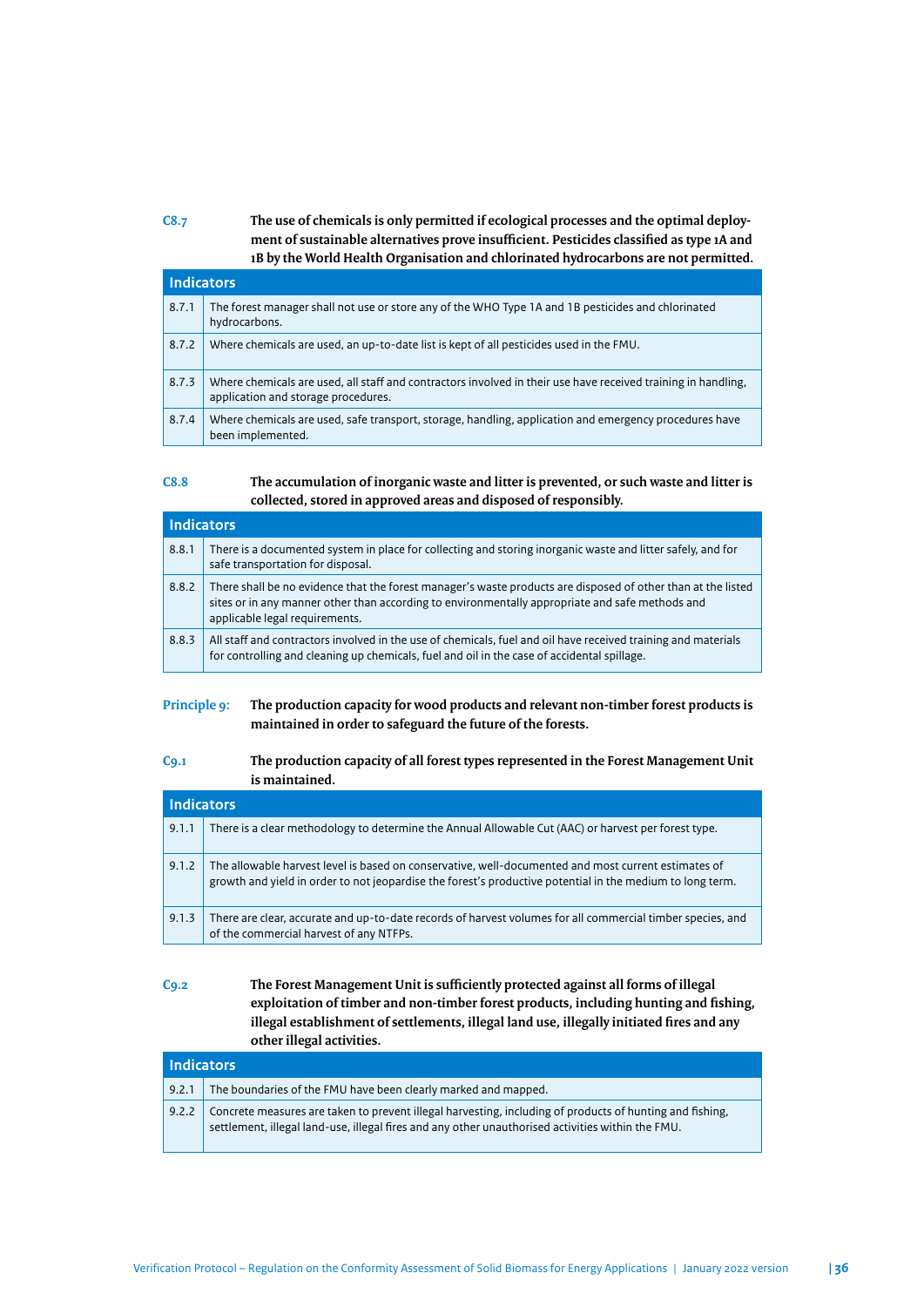#### *Explanatory notes*

*Depending on the size of the forest area and on the risk of illegal activity occurring, such measures may include:*

- *forest roads with gates and/or controlled access to areas of high risk;*
- *forest roads that are physically closed off after harvesting;*
- *forest roads that are patrolled to detect and prevent illegal access to the forest;*
- *personnel and resources that have been assigned to detect and control illegal activities promptly.*

#### **Indicators**

9.2.3 Appropriate measures are taken when illegal activities are detected.

#### *Explanatory notes*

*Depending on the nature of the activity, such measures may include: reporting the activity to an appropriate authority;* disciplinary action or fines in the case that staff were involved; *working with the appropriate authorities, always within the law, to control the unauthorised activity; taking legal action (e.g. prosecution), if necessary.*

#### **Principle 10: Sustainable Forest Management is achieved through a management system.**

# **C10.1 The forest management system is designed to achieve the objectives of a forest management plan and covers the inventory, analysis, planning, implementation, monitoring, evaluation and adjustment cycle.**

| <b>Indicators</b> |                                                                                                                                                                                                                                                                                                                                                                    |
|-------------------|--------------------------------------------------------------------------------------------------------------------------------------------------------------------------------------------------------------------------------------------------------------------------------------------------------------------------------------------------------------------|
| 10.1.1            | Policies and operational management objectives shall exist for the FMU and shall at least meet national<br>and regional legal requirements.                                                                                                                                                                                                                        |
| 10.1.2            | Depending on the scale and intensity of the forest management, a management plan and/or supporting<br>documents shall exist for the FMU. This management plan shall include the long-term management<br>objectives and a description of the inventory, planning, monitoring and evaluation cycle. An Environmen-<br>tal Impact Assessment is part of the planning. |

**C10.2 A forest management plan is drawn up that at least includes:**

- **a description of the current condition of the Forest Management Unit;**
- **long-term goals for the ecological functions of the Forest Management Unit;**
- **the average annual allowable cut per forest type and, if applicable,**
- **the annual allowable harvest of non-timber forest products based on reliable and current data;**
- **budget planning for the implementation of the forest management plan.**

| <b>Indicator</b> |                                                                                                                                                                                                                                                                                                                                                                                                                                                                                                                                                                                                                                                                                            |  |
|------------------|--------------------------------------------------------------------------------------------------------------------------------------------------------------------------------------------------------------------------------------------------------------------------------------------------------------------------------------------------------------------------------------------------------------------------------------------------------------------------------------------------------------------------------------------------------------------------------------------------------------------------------------------------------------------------------------------|--|
| 10.2.1           | A forest management plan includes the long-term management objectives for the FMU, with due regard<br>for ecological (species, ecosystems, functions) aspects. The forest management plan shall contain at least<br>the following information:<br>a description of the inventory and analysis, planning, implementation, monitoring, evaluation and review<br>cycle;<br>a description of the current state of the FMU;<br>longer-term objectives aimed at ecological functions;<br>the average annual harvest permitted per forest type and, if applicable, the annual exploitation of<br>non-timber forest products permissible, calculated on the basis of reliable and up-to-date data. |  |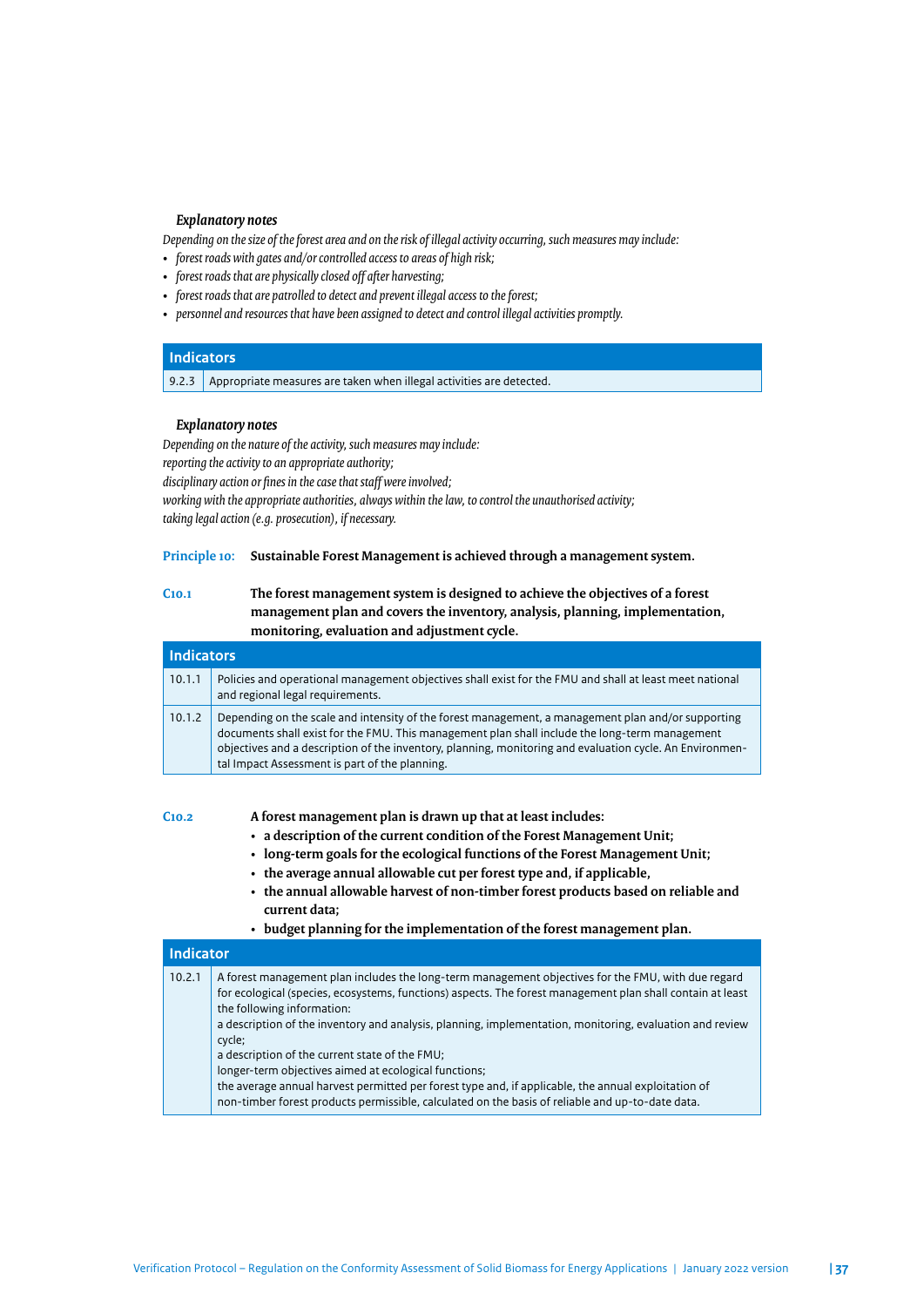| Essential elements for the management of the forest are indicated on maps.<br>C <sub>10.3</sub> |                   |                                                                                                                                                                                                                                                                                                                                            |
|-------------------------------------------------------------------------------------------------|-------------------|--------------------------------------------------------------------------------------------------------------------------------------------------------------------------------------------------------------------------------------------------------------------------------------------------------------------------------------------|
|                                                                                                 | <b>Indicators</b> |                                                                                                                                                                                                                                                                                                                                            |
|                                                                                                 | 10.3.1            | There are appropriate maps of the forest resource base, indicating protected areas, planned management<br>and land ownership.                                                                                                                                                                                                              |
|                                                                                                 | 10.3.2            | Before the commencement of harvesting and road construction, clear and accessible maps shall be made<br>available describing the forest resource base and the boundaries of the FMU, including sites with special<br>ecological, archaeological or cultural values, sites reserved for wildlife and sites where harvesting takes<br>place. |

# **C10.4 The implementation of the forest management plan is periodically monitored and the ecological efects of the forest management are evaluated.**

| Indicators |                                                                                                                                                                                                                                                                                                                                                                                                                                                                                                                                                                                                                                                                                                                                                                                                                                                                         |  |
|------------|-------------------------------------------------------------------------------------------------------------------------------------------------------------------------------------------------------------------------------------------------------------------------------------------------------------------------------------------------------------------------------------------------------------------------------------------------------------------------------------------------------------------------------------------------------------------------------------------------------------------------------------------------------------------------------------------------------------------------------------------------------------------------------------------------------------------------------------------------------------------------|--|
| 10.4.1     | Procedures for collecting the monitoring data have been clearly documented and are consistent and<br>replicable over time to allow comparison and assessment of change.                                                                                                                                                                                                                                                                                                                                                                                                                                                                                                                                                                                                                                                                                                 |  |
| 10.4.2     | The frequency, intensity and expense of the monitoring activities are defined and are appropriate to the<br>scale, intensity and risks of the forest operations, as well as to the relative complexity and fragility of the<br>resources under management. Monitoring shall at least include the following information in order to<br>facilitate evaluation:<br>• data collected during surveys before and after harvesting and the generic inventories in order to identify<br>and describe key changes in forest flora over time;<br>data on the presence of key fauna species within the FMU, sufficiently so to allow identification and<br>٠<br>description of significant changes in the population over time;<br>data aimed at demonstrating the conservation of high protection values and representative sites of<br>$\bullet$<br>forest types within the FMU. |  |

# C10.5 The forest management plan is implemented by professional office and field staff, **whose expertise and knowledge is maintained by means of an efective and regular training programme**

| <b>Indicators</b> |                                                                                                                                                                                                        |  |
|-------------------|--------------------------------------------------------------------------------------------------------------------------------------------------------------------------------------------------------|--|
| 10.5.1            | Competence/training requirements for all employees are identified, and necessary (periodic) training is<br>provided to ensure employees are sufficiently qualified and trained to perform their tasks. |  |
| 10.5.2            | Appropriate employee qualification is available.                                                                                                                                                       |  |
| 10.5.3            | Safeguards and verification procedures are in place to ensure that contractors are qualified for the<br>activities they conduct within the FMU.                                                        |  |

# Principle 11: Forest management by a group offers sufficient safeguards for sustainable forest **management.**

| C <sub>11.1</sub> | A group is led and supervised by a legal entity.                                                                                                                                                 |  |
|-------------------|--------------------------------------------------------------------------------------------------------------------------------------------------------------------------------------------------|--|
| <b>Indicators</b> |                                                                                                                                                                                                  |  |
| 11.1.1            | The group or regional association shall be led and supervised by an independent legal entity or by a<br>person acting as a legal entity.                                                         |  |
| 11.1.2            | The entity shall meet all statutory requirements, such as registrations and the paying of taxes.                                                                                                 |  |
| 11.1.3            | The division of responsibility between the entity and the members of the group in relation to sustainable<br>forest management and the requirements of this protocol has been clearly laid down. |  |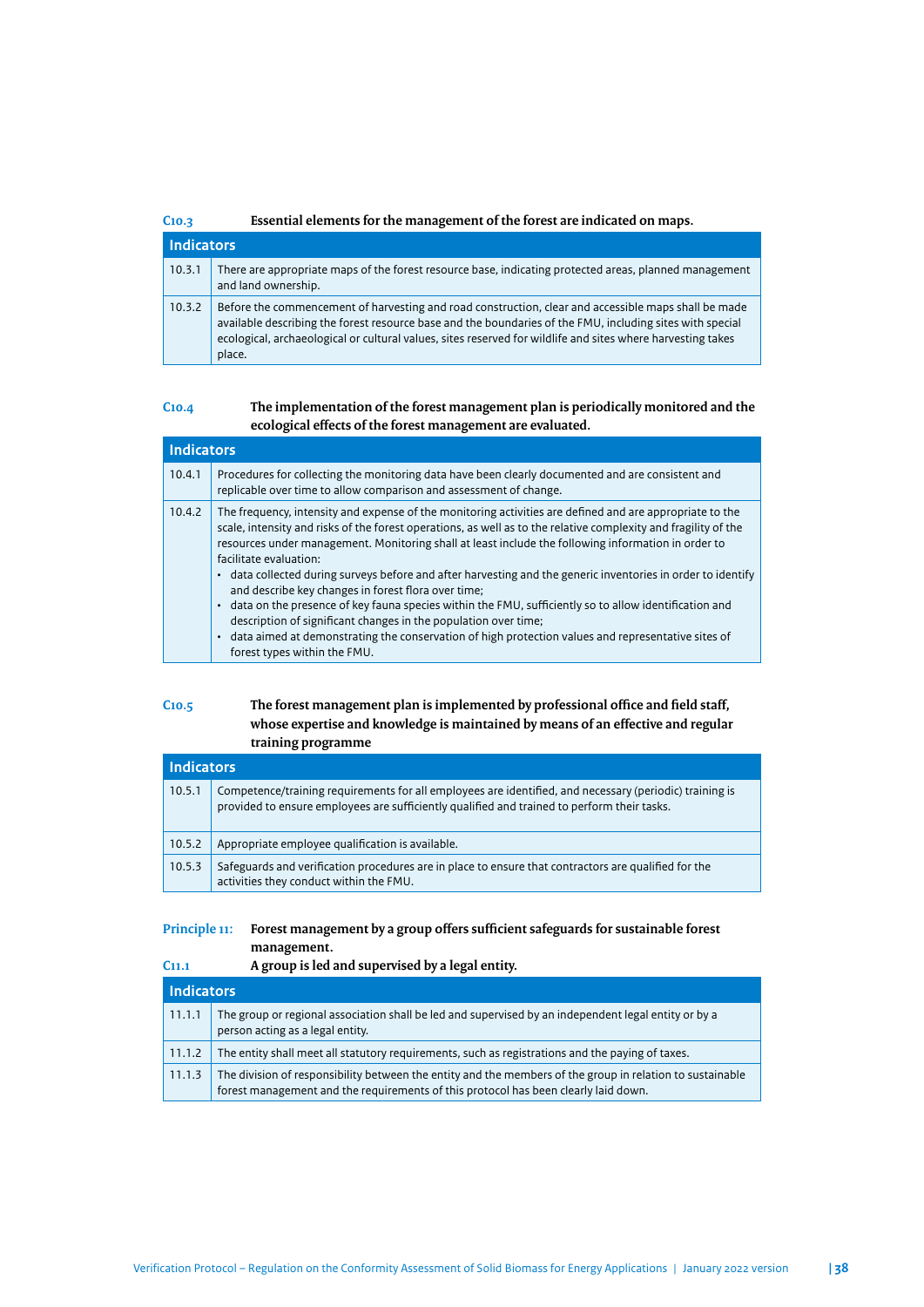**C11.2 A group shall meet the requirements for Sustainable Forest Management. The separate forest management activities of the individual members of the group shall also meet these requirements, if applicable for the management of the forest concerned.**

| <b>Indicators</b> |                                                                                                                                                                                                                                                                                                                                                                                                                                                                                                                                                                                                                                                                                                                                           |  |
|-------------------|-------------------------------------------------------------------------------------------------------------------------------------------------------------------------------------------------------------------------------------------------------------------------------------------------------------------------------------------------------------------------------------------------------------------------------------------------------------------------------------------------------------------------------------------------------------------------------------------------------------------------------------------------------------------------------------------------------------------------------------------|--|
| 11.2.1            | The group or the regional association shall have procedures in place for the membership of the group, in<br>which the requirements of this protocol have been incorporated in relation to the scale and complexity of<br>the group, containing, for example: the organisational structure;<br>the responsibilities of the entity and the members with corresponding activities;<br>rules regarding membership of the group;<br>rules regarding suspending or revoking membership;<br>complaints procedures for group members;<br>procedures for taking corrective measures following an internal request or a request from the Conformity<br>Assessment Body, including deadlines and consequences if the measures are not complied with. |  |
| 11.2.2            | The status of the FMUs in the relevant region shall be outlined in a forest management plan or a similar<br>document.                                                                                                                                                                                                                                                                                                                                                                                                                                                                                                                                                                                                                     |  |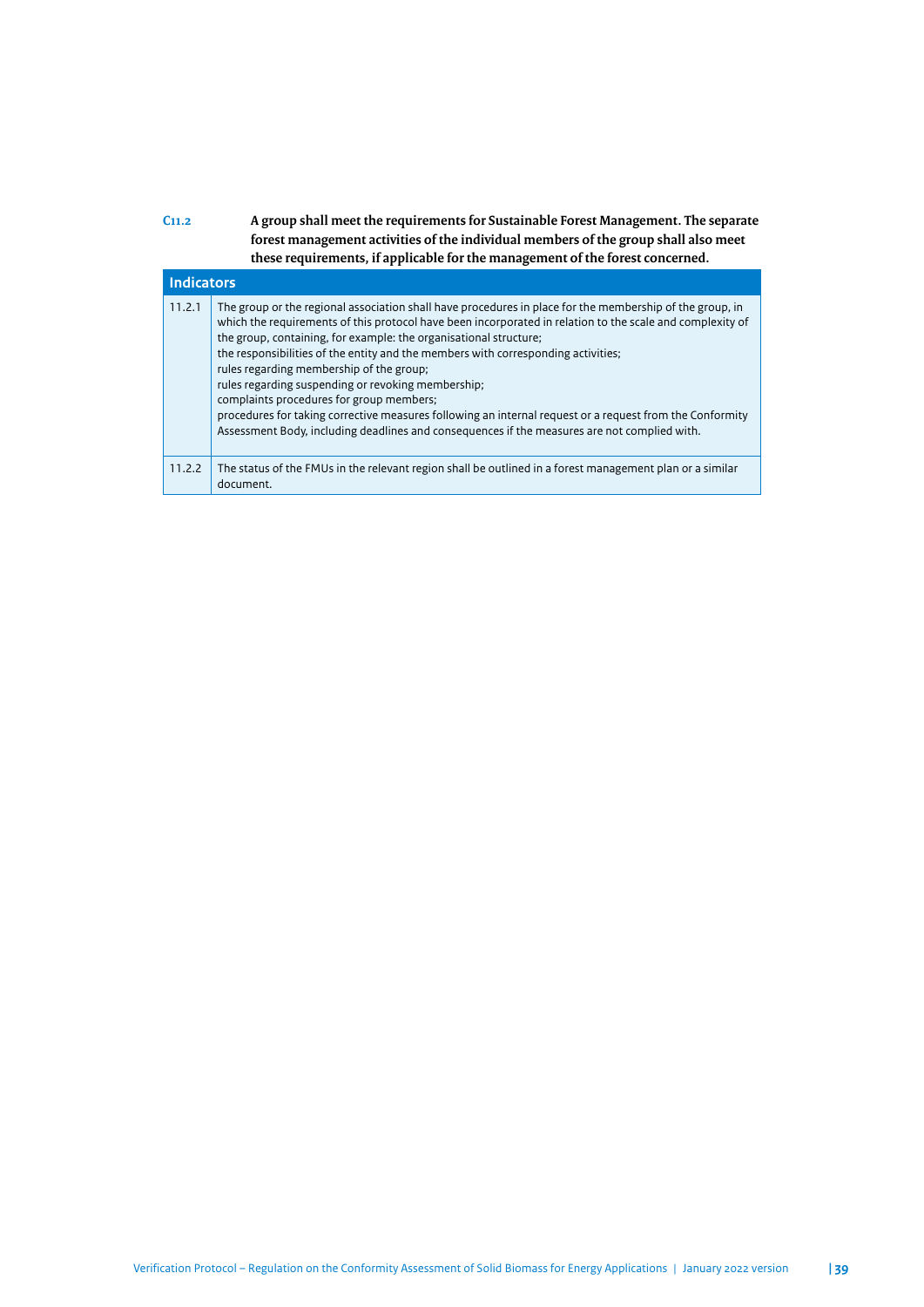# <span id="page-39-0"></span>**7 Traceability and Chain of Custody requirements**

# 7.1 Introduction

The traceability and Chain of Custody requirements in this chapter ensure that the physical fow of biomass can be traced back throughout the supply chain. This also ensures that sustainability characteristics can be assigned to individual consignments of biomass and that the quantity of biomass withdrawn from any link in the supply chain does not exceed the quantity of biomass supplied. This guarantees the integrity of verifcation and conformity year statements. The term "consignment" refers to a specifc quantity of biomass with the same sustainability characteristics. For all consignments, it is required that the origin is traceable.

Economic operators that are subject to verifcation are required to have processes in place to ensure that evidence of the sustainability characteristics of received and supplied biomass is documented, managed and forwarded through the supply chain. At the frst link in the chain, information on the origin of the biomass shall be present in order to allow the category and corresponding sustainability requirements to be determined, making it possible for the EP that receives subsidy as the last link in the chain to demonstrate that the consignments of biomass that have been processed into renewable electricity and possibly heat meet the requirements of the SDE+ Scheme.

The requirements in the SDE+ Scheme related to the Chain of Custody are transformed into an integral approach in this chapter. The criteria are included in 7.2, but have not been elaborated into individual indicators, as they can frequently not be considered independently from one another. Requirements 12.2 and/or 12.4 and/or 12.6, for example, cannot be met without requirement 12.5 being met for the same verifcation. Experience in the feld has shown that it makes more sense to look at these criteria collectively and transform them into general requirements for traceability and Chain of Custody. This has been done in the rest of this chapter.

# 7.2 Criteria for the Chain of Custody as defned in the Regulation

The Chain of Custody requirements for all links in the supply chain are outlined in the Regulation on the conformity assessment of solid biomass for energy applications under Principles P12 and P13. Six requirements were included in the Regulation under Principle 12. Principle 13 sets out further requirements for supply chain management carried out by a group or regional association. The Regulation uses the term chain of custody system to refer to the Chain of Custody.

**P12 A chain of custody system is in place for the biomass, covering the entire chain from the frst actor to the energy producer, that links the source to the material used in the product or product group and provides greenhouse gas emission data of each individual link.** C12.1 Each link in the chain of custody bears fnal responsibility and has a quality management system in place that provides safeguards for compliance with the requirements of the chain of custody system. C12.2 Each link in the chain of custody has the relevant greenhouse gas emissions information for its own organisation, which has been obtained using the methodology reference values provided for fossil fuels in Annex VI.B of Directive (EU) 2018/2001. C12.3 Each link in the chain of custody keeps all necessary documentation for demonstrating compliance with the applicable sustainability requirements available for a minimum of fve years. C12.4 Each link in the chain of custody registers for all incoming or outgoing consignments the quantities and the required sustainability information under these regulations. The verifcation protocol will specify the required sustainability information.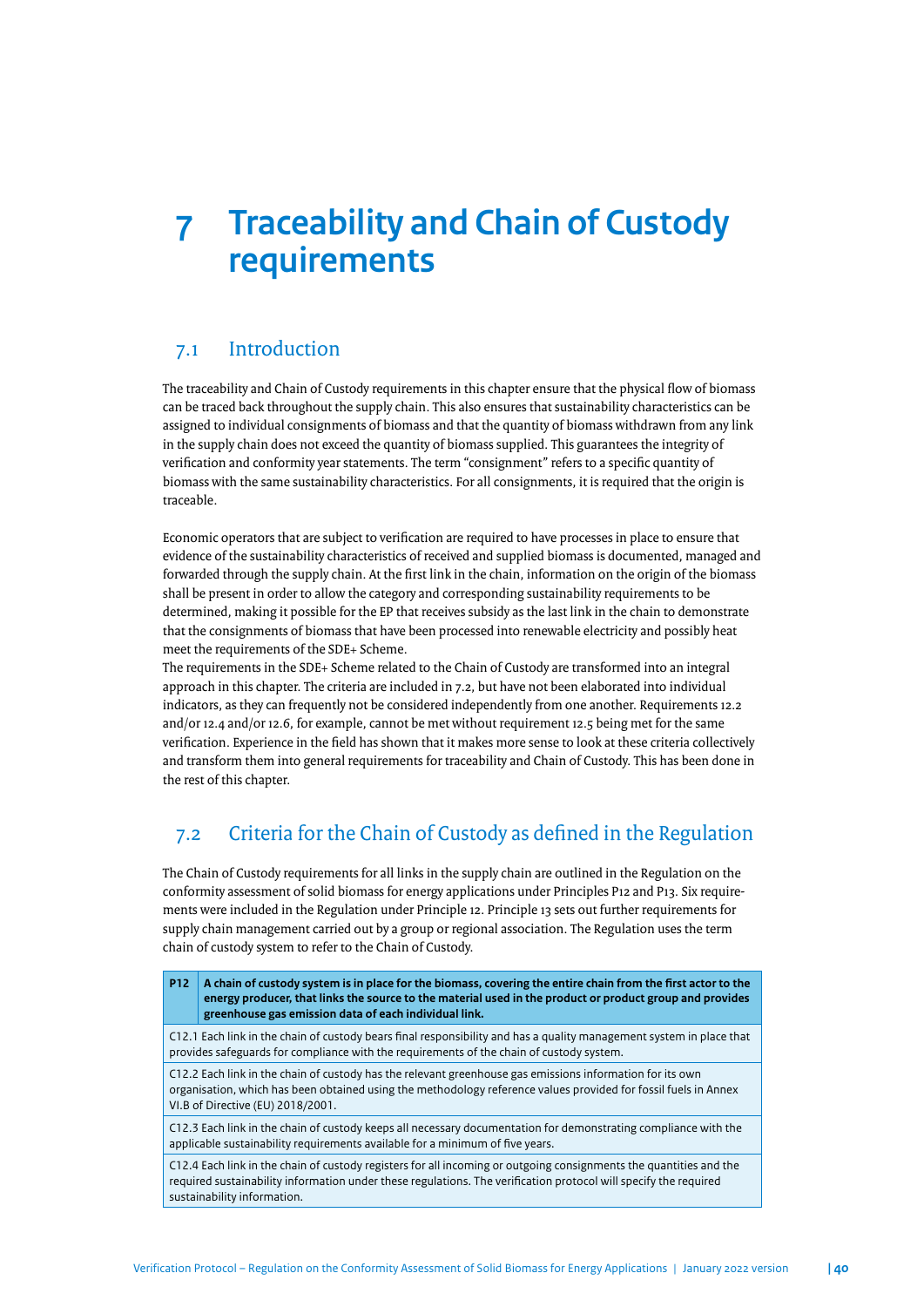### *Explanatory note to 12.4*

*Sustainability information as referred to in 12.4 shall at least include:*

- *the correctly established biomass category or information that allows the biomass category to be clearly determined;*
- *for Category 2 biomass: whether sustainability has been demonstrated at the sourcing area or at the level of the forest manager;*
- *for biomass Categories 1 and 2: whether this is a case of controlled biomass;*
- *country of origin of the feedstock;*
- *the kind of GHG emission value that is being used: (a) a total default value, (b) an actual value or (c) a combination of disaggregated default values and actual values;*
- *if actual values are being used: the GHG emission in g CO2-equivalent per MJ or tonne of biomass produced;*
- *the certifcation scheme, including the claim on the biomass consignment (including all additional verifcation statements that have been used to demonstrate conformity with requirements under P2-P11;*
- *the certifcation scheme, including the claim on the biomass consignment (including all additional verifcation statements that have been used to demonstrate conformity with the CoC requirements under P12-P13.*

| C12.5                                                                                                                                                                                                                                                                                                                  | Each link in the chain of custody applies a mass balance in case of mixing or splitting of materials with<br>different sustainability characteristics.<br>For the mixing, the following applies:<br>The method shall be applied at least at the level of a location.<br>The organisation defines a period with a maximum of a year, during which incoming and outgoing<br>consignments are measured, and shall report the results.<br>All sustainability characteristics of mixed biomass output can be traced back to the characteristics and<br>quantities of the incoming consignments, taking account of the applicable conversion<br>factors. |
|------------------------------------------------------------------------------------------------------------------------------------------------------------------------------------------------------------------------------------------------------------------------------------------------------------------------|----------------------------------------------------------------------------------------------------------------------------------------------------------------------------------------------------------------------------------------------------------------------------------------------------------------------------------------------------------------------------------------------------------------------------------------------------------------------------------------------------------------------------------------------------------------------------------------------------------------------------------------------------|
| <b>P13</b>                                                                                                                                                                                                                                                                                                             | In case of a group management system for the chain of custody, the same requirements shall apply to<br>the group as a whole as to individual businesses.                                                                                                                                                                                                                                                                                                                                                                                                                                                                                           |
| C13.1                                                                                                                                                                                                                                                                                                                  | A group is led by a legal entity that is responsible for the group as a whole. This entity uses a management<br>system as well as technical and human resources that enable it to supervise the participating locations<br>within the scope of the system.<br>The entity conducts an annual audit of a sample of the affiliated group members.                                                                                                                                                                                                                                                                                                     |
| C13.2                                                                                                                                                                                                                                                                                                                  | The group applies the requirements as described in 12.1 through 12.5*. Furthermore, each group member<br>individually meets these requirements insofar as applicable to their own activities.                                                                                                                                                                                                                                                                                                                                                                                                                                                      |
| C13.3 The group leader uses a registration system to record:<br>• the names and addresses of the group members;<br>• a declaration submitted by each member in which they declare that they meet chain of custody system<br>requirements;<br>• the incoming and outgoing consignments of each individual group member. |                                                                                                                                                                                                                                                                                                                                                                                                                                                                                                                                                                                                                                                    |

*\* Installations for which the application for decision predates 21 December 2018 shall also be subject to the former 12.6 requirement. See Section 7.2.1.*

# **7.2.1 Controlled biomass – Guidance on the former requirement 12.6.**

c12.6 When being mixed with other consignments, Category 1 and 2 consignments that only comply with requirements 1.1, 3.1, 3.2, 3.3, 4.1, 4.2, 4.3, 5.1, 7.1 and 7.3 are designated as controlled biomass on the mass balance. For controlled biomass, the biomass producer is the frst link in the Chain of Custody and the source is the Forest Management Unit or a defned supply area.

The former requirement 12.6 exclusively applies to installations with an application for an SDE decision predating 21 December 2018. This requirement concerns a combination of two requirements. The frst part relates to a defnition of 'controlled biomass' that must be defned and verifed at the source. As such, this part is not a chain criterion.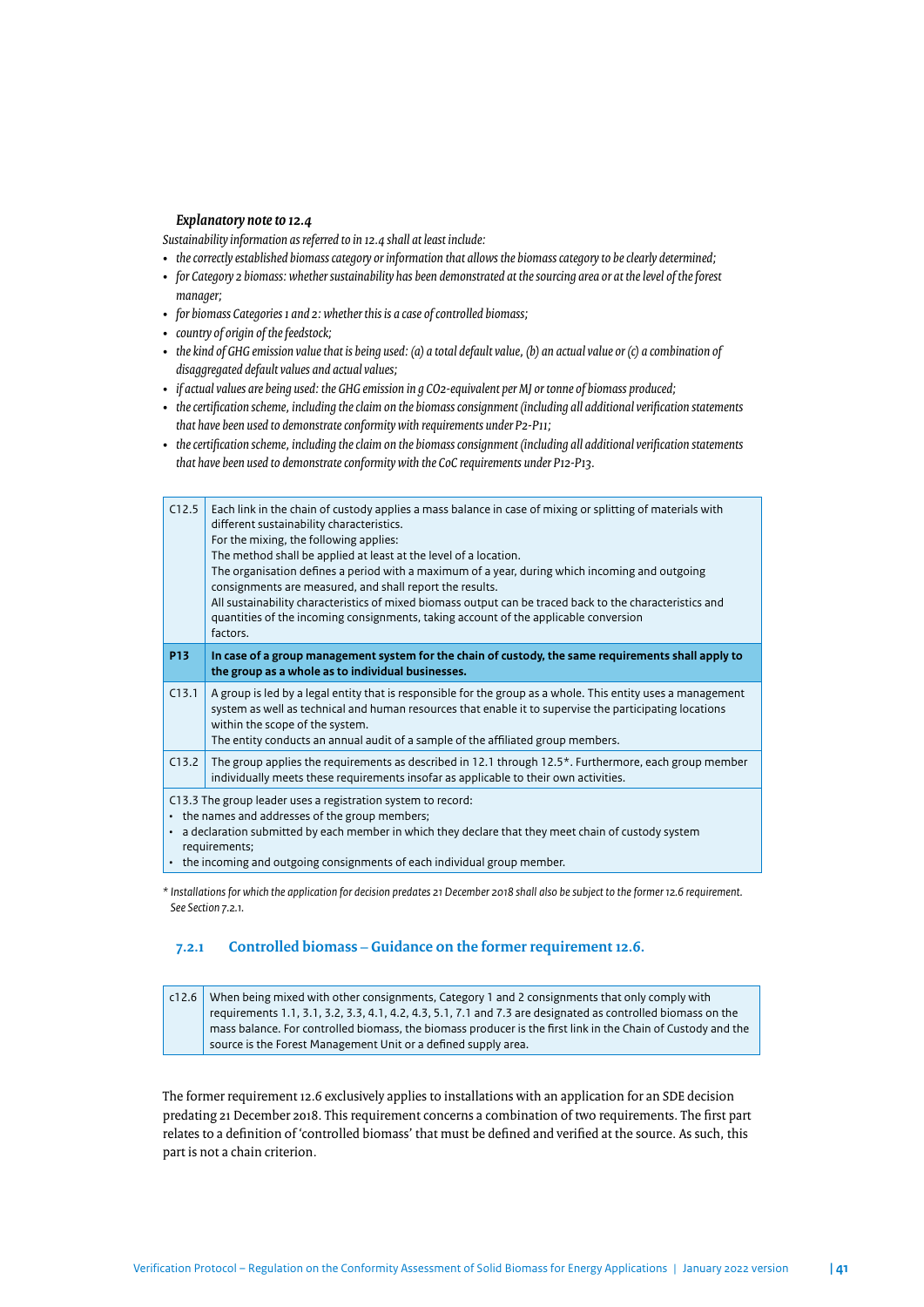The second part does, however, constitute a chain criterion. These two elements require two individual assessments:

- a. Safeguarding the controlled biomass. Does the controlled biomass comply with the defned set of requirements?
- b. Chain of Custody management for controlled biomass. Does the chain of custody handle the controlled biomass correctly?

The practical impact of this split is elaborated below.

## *Re A) Safeguarding the controlled biomass*

The frst part of C12.6 relates to the defnition of controlled biomass and is made up of three components:

- 1. Category 1 and 2 consignments that only comply with requirements 1.1, 3.1, 3.2, 3.3, 4.1, 4.2, 4.3, 5.1, 7.1, and 7.3;
- 2. the biomass producer is the frst link in the chain of custody;
- 3. the source is the Forest Management Unit or defned supply area.

*Practical application*

- Verifcation and determination that biomass from an FMU (or defned supply area) complies with part 1 and, as such, may be referred to as controlled biomass is only relevant to the biomass producer, not to the rest of the Chain of Custody.
- The Dutch defnition of controlled biomass does not need to coincide with the requirements that certifcation schemes apply to biomass with a 'controlled' claim. In practice, these certifcation schemes will have to have their 'controlled' claim approved to demonstrate use of Dutch controlled biomass.
- In the event that a 'controlled' claim of a certifcation scheme does not cover all the requirements above, the other requirements may be guaranteed through verifcation. The approach as outlined in Section 2.3 of the Verifcation Protocol for the combination of certifcation and verifcation to ensure sustainability also applies to any 'controlled biomass' claim. Incidentally, this only applies to point 1), where multiple requirements are assessed.

#### *Re B) Chain of Custody management for controlled biomass*

In regard to the above, requirement 12.6 states the following: when being mixed with other consignments, controlled biomass is distinguished on the mass balance.

For economic operators afer the biomass producer, it is only this part of the requirement that is relevant. The SDE scheme, after all, restricts the amount of controlled biomass that may be used by the EP with the subsidy. For that reason, this information must be distributed across the Chain of Custody. In the event that controlled biomass enters the Chain of Custody, this must be distinguished on the mass balance. As such, information on the use of controlled biomass qualifes as relevant sustainability information as defned in 12.4.

Controlled biomass is a specialisation of Category 1 and 2 materials. All supply chain management requirements that apply to Category 1 and 2 also apply to controlled biomass.

#### *Systems/chains without controlled biomass*

If a statement relates to a group of consignments that do not contain any controlled biomass, requirement 12.6 will not apply and as such does not require verifcation. In that case, verifcation of principle 12 without requirement 12.6 is possible.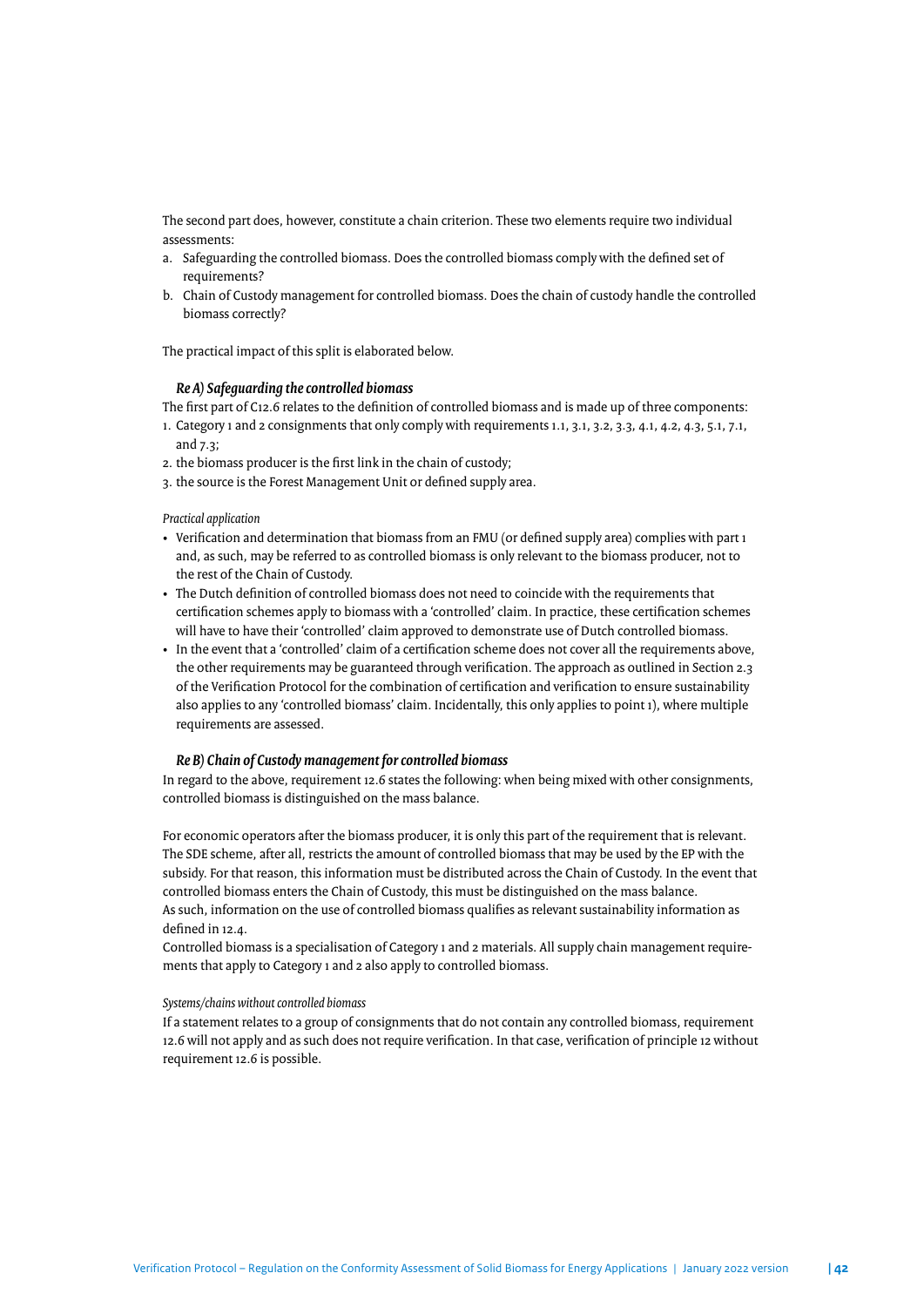# <span id="page-42-0"></span>**7.2.2 Determining the frst link in the Chain of Custody.**

A defnition of the frst link in the chain of custody and the source is given in the 'Regulation on the conformity assessment of solid biomass for energy applications', namely:

| <b>Category of solid biomass</b>                                           | <b>Source</b>                                                                                     | <b>First link in Chain of</b><br><b>Custody system</b> |
|----------------------------------------------------------------------------|---------------------------------------------------------------------------------------------------|--------------------------------------------------------|
| 1. Woody biomass from Forest Management<br>Units                           | Forest Management Unit (FMU)                                                                      | Forest manager                                         |
| 2. Woody biomass from small Forest<br>Management Units (FMU <500 hectares) | Forest Management Unit or sourcing<br>area of which the Forest Manage-<br>ment Unit forms a part. | Forest manager or biomass<br>producer                  |
| 3. Residues from nature and landscape<br>management                        | Sourcing area                                                                                     | <b>FCP</b>                                             |
| 4. Agricultural residues                                                   | Sourcing area                                                                                     | <b>FCP</b>                                             |
| 5. Biogenic residues and waste flows                                       | Company that generates the residual<br>product                                                    | <b>FCP</b>                                             |

# **7.2.3 Mixing with RED II compliant biomass at the energy producer**

With regard to the 30% RED II compliant biomass, the Chain of Custody requirements under RED II will be safeguarded in the chain by means of the approved European certifcation scheme. Only the conformity year statement for the energy producer is still subject to a number of requirements under this protocol. These are the requirements in 7.5 in relation to the GHG information and calculations.

# 7.3 Biomass supply information

This section describes requirements for economic operators in the chain that are subject to verifcation. These requirements shall be used to ensure compliance with the criteria and will safeguard, in each step of the Chain of Custody, the availability of the information required for the verifcation statements.

## **7.3.1 Supply chain and biomass information (applies to all economic operators subject to verifcation)**

Economic operators that are subject to verifcation shall establish and maintain records necessary to provide evidence of compliance with the requirements of this protocol.

- The frst link in the Chain of Custody shall have information available on the origin of the biomass
- (the source), on the basis of which the categories and sustainability characteristics may be determined (see also Table 2).
- The subsequent links shall ensure that this information is passed on with the consignments through the chain up to the energy producers, in accordance with the Chain of Custody requirements.
- Upon verifcation at the end of the chain, the auditor shall establish whether the fve categories have been applied correctly. When verifying these claims, the auditor may use the reports that have been drawn up by an accountant for the company under the Dutch Guarantee of Origin regulations. In these statements, the biomass is specifed by NTA 8003 coding. The auditor will include this information in their assessment of whether the EP has applied the categories correctly, but is not required to evaluate the NTA 8003 coding itself.

All economic operators in the chain subject to verifcation shall therefore have the following up-to-date applicable information available for all consignments of biomass that pass through the CoC and are included in the conformity year statement by the EP:

- information that demonstrates to which category the biomass being verifed belongs;
- for controlled biomass:
	- for the biomass producer, information that demonstrates that the requirements for controlled biomass have been met;
- for other economic operators, information regarding Category 1 and 2 biomass that shows which consignments consist of controlled biomass;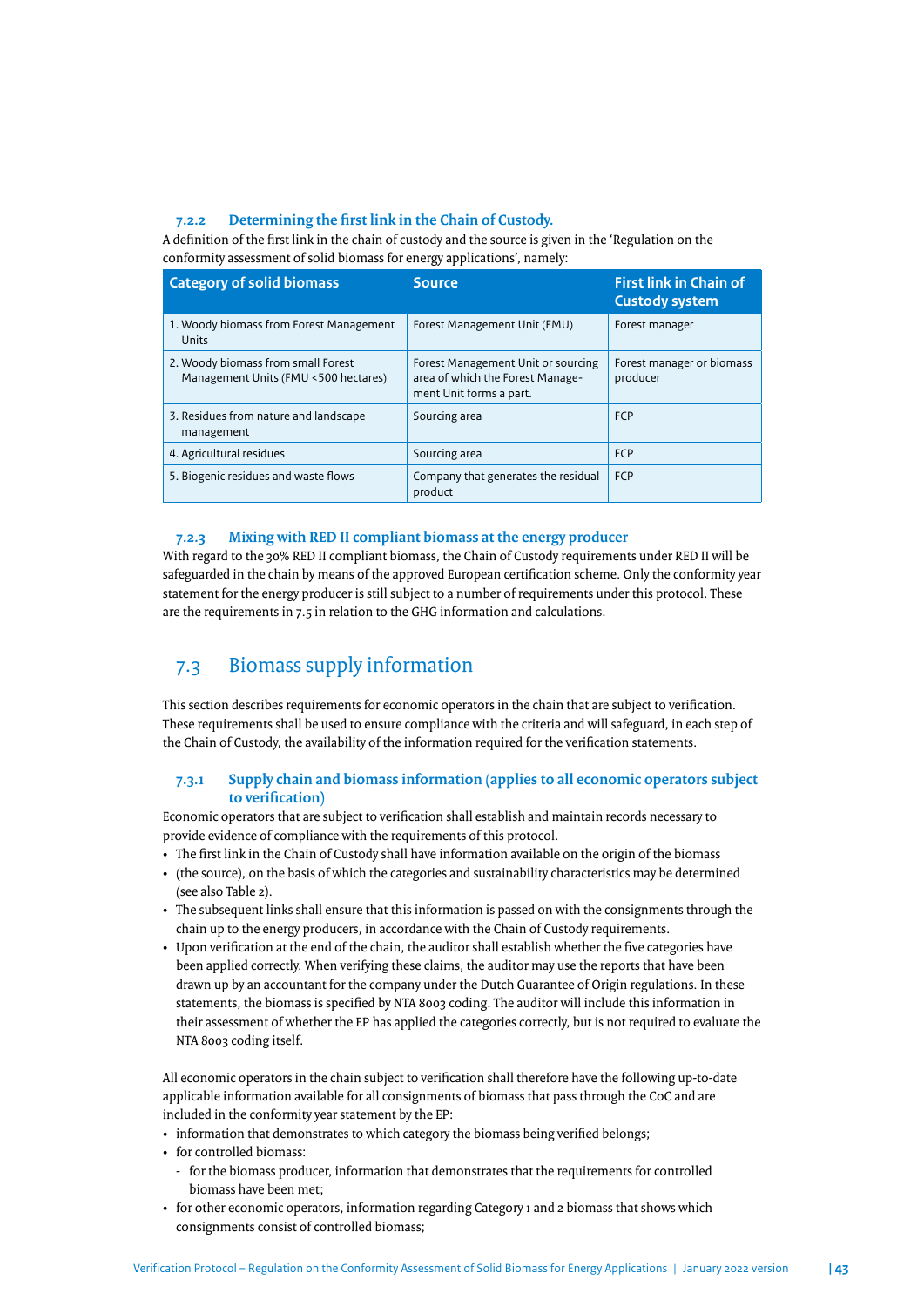- country of origin (source) of the biomass subject to verifcation;
- for the application of the RBA for Category 2 biomass:
- for the biomass producer, risk assessment records from the sourcing area demonstrating that supplying Forest Management Units meet the requirements in Chapters 4 and 5;
- for the other economic operators, information that demonstrates for which consignments of Category 2 biomass sustainability has been demonstrated with the RBA;
- for First Collection Points (FCPs), in case of Category 3 and 4 biomass, information that shows that the Points of Origin from which the FCPs receive Category 3 and 4 biomass meet the criteria and indicators of Principle 2;
- for FCPs, in case of Category 5 biomass, information that shows that the Points of Origin from which the FCPs receive Category 5 biomass are in fact the economic operators that generate the Category 5 biomass;
- GHG emissions information of biomass as needed by the EP to determine the GHG emissions of the biomass at the end of the supply chain. In the case of individual GHG calculations, the GHG calculation itself as well as the input data used for the calculation must be available (see 7.5.1);
- a list with names and addresses of suppliers and recipients of sustainable or controlled biomass;
- information regarding the claims of approved schemes for biomass supplied and/or approved certifcates of the relevant economic operator;
- if applicable, the verifcation statements corresponding to the supplied biomass;
- contracts with relevant subcontractors/service providers and all suppliers and recipients of biomass;
- weighbridge tickets, bills of lading or other documentation for all incoming and outgoing biomass; mass balance calculations.

Economic operators shall keep all above documentary evidence and all records to demonstrate compliance available for a minimum period of fve years.

# **7.3.2 Use of verifcation statements and delivery documents (applies to economic operators subject to verifcation up to and including the EP)**

Economic operators up to the EP that are subject to verifcation shall provide their recipients of consignments of biomass under verifcation with all the necessary sustainability information of the supplied biomass through a verifcation statement. The verifcation statement must contain the information as indicated in 2.5. Claims that are transferred via certifcation schemes fall beyond the scope of these statements.

Economic operators may also aggregate a number of deliveries of consignments under one contract in one verifcation statement. In this case, the whole delivery period shall be stated on the verifcation statement.

# **7.3.3 Timely issuing of verifcation statements (applies to economic operators subject to verifcation up to and including the EP)**

The timely issuing and receipt of the sustainability characteristics of a consignment is crucial for documentation, for calculating the mass balance and for verifcation by the Conformity Assessment Body. For this reason, verifcation statements or delivery documents that contain information for the drawing up of a verifcation statement should follow the physical delivery of the biomass as soon as possible. Economic operators shall provide the recipient of biomass with a copy of the verifcation statement no later than 15 days following the date of issue by the Conformity Assessment Body.

## **7.3.4 Check verifcation statements (applies to economic operators subject to verifcation up to and including EP, except FMUs)**

The recipient of the sustainable biomass shall check whether all the information required by this protocol is both available and consistent in the verifcation statement as handed over by the supplying economic operator. Verifcation statements that are obviously lacking information or contain inconsistent information should not be accepted by the recipient.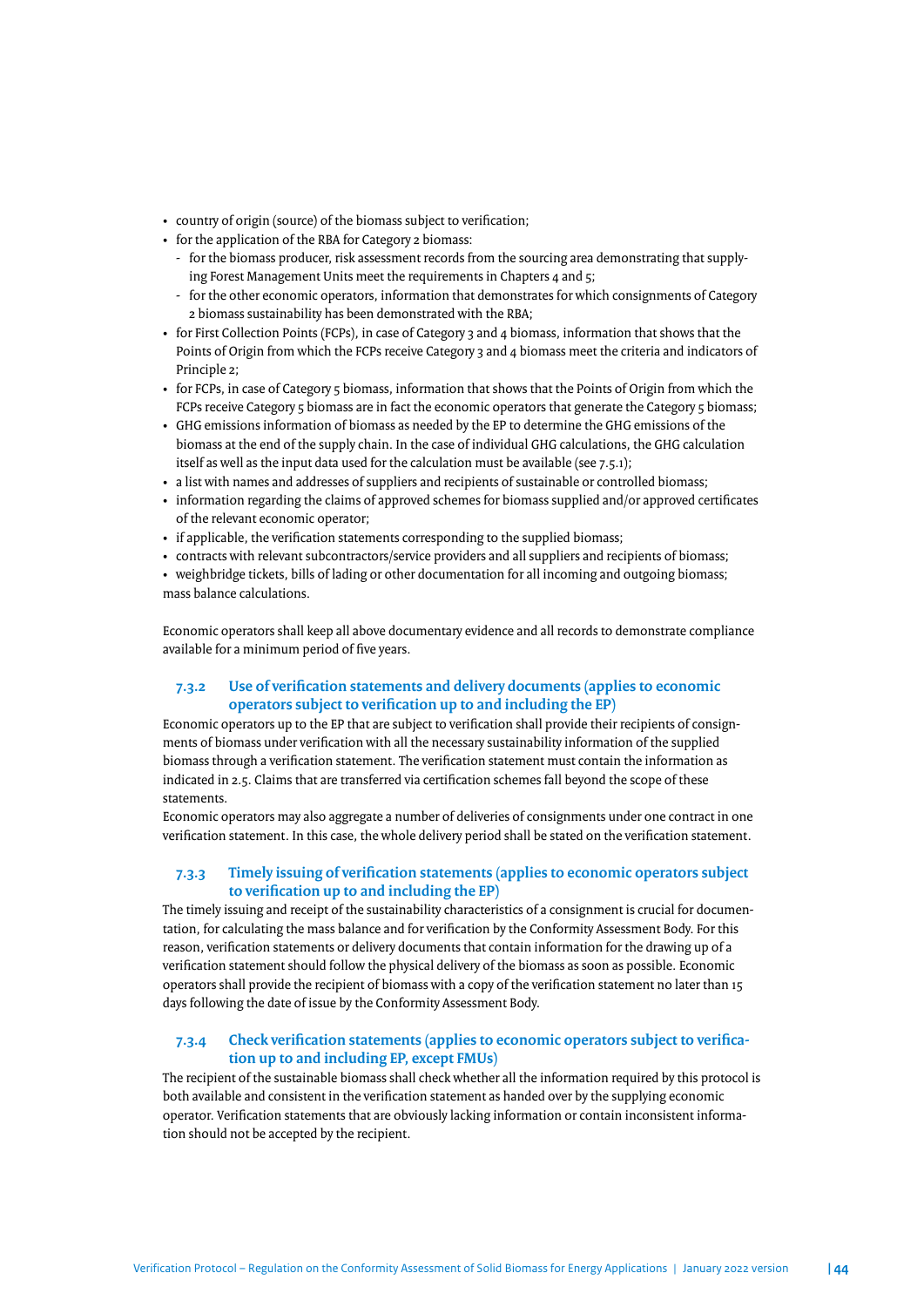# <span id="page-44-0"></span>7.4 Mass balance

The mass balance method (requirements included under Criterion C12.5) allows consignments of biomass (which may have diferent sustainability characteristics) and controlled biomass to be physically mixed within internal company processes. Within the mass balance period, consignments of sustainable biomass with the same sustainability characteristics (raw material, biomass category, country of origin, GHG emissions, etc.) can be arbitrarily merged or split within the bookkeeping, as long as the total amount does not exceed the quantity credit. This section describes the requirements for economic operators under verifcation that apply a mass balance for mixing of consignments with diferent sustainability characteristics.

# **7.4.1 Mass balance calculation method (applies to economic operators subject to verifcation up to and including the EP, except FMUs)**

When consignments of biomass with diferent (or limited or no) sustainability characteristics are mixed, the separate sizes and sustainability characteristics of each consignment remain assigned to the mixture. If a mixture is split up, any consignment taken out of the mixture may be assigned any of the sets of sustainability characteristics (accompanied with sizes), as long as the combination of all consignments taken out of the mixture has the same sizes for each of the sets of sustainability characteristics that were in the mixture. It is necessary for appropriate arrangements to be in place to ensure that the mass balance is respected. The amount of compliant biomass going out of a mixture shall be equal to the amount of compliant material going into the mixture, provided that corresponding conversion values have been applied in case of processing or disposal.

The mass balance is calculated using the information in the delivery documentation and shall (if necessary) be corrected afer a biomass inventory and receipt of verifcation statements (or equivalent underlying documentation) from suppliers. A mass balance calculation is required for each geographical site (location).

# **7.4.2 Mass balance calculation period and credits (applies to economic operators subject to verifcation up to and including the EP, except FMUs)**

The mass balance may relate to a period of no more than 12 months. If a positive balance (credit) remains, that surplus may be transferred to the following period. The same 'account' may be opened in the following period, at which point the remaining balance is transferred from the previous period. Credit can only be retained for a maximum of 12 months. Accrued credit older than 12 months will expire and cannot be transferred to the next mass balance period.

A negative mass balance (negative credits) is not allowed.

# 7.5 GHG information & calculation

All economic operators up to the EP must have sufficient and valid GHG information available of the biomass up to that point in the supply chain and must provide this information to the next biomass recipient. There are four options for GHG information to be provided to the sustainable biomass recipient:

- a. use of (disaggregated) default values (as refected in RED II Annex VI);
- b. use of actual values (individually calculated values), including information that enables the recipient or ultimate recipient to determine the correct values and/or category (REDII Annex VI);
- c. use of a combination of (disaggregated) default values and actual values (in accordance with the [BioGrace-II calculation rules](https://www.biograce.net/)), including information that enables the recipient or ultimate recipient to determine the correct values and/ or category (RED II Annex VI);
- d. information that enables the recipient to determine the correct values and/or category (RED II Annex VI C and D). (For example, a trader can provide information on transport distance with which the EP can calculate the actual GHG value.)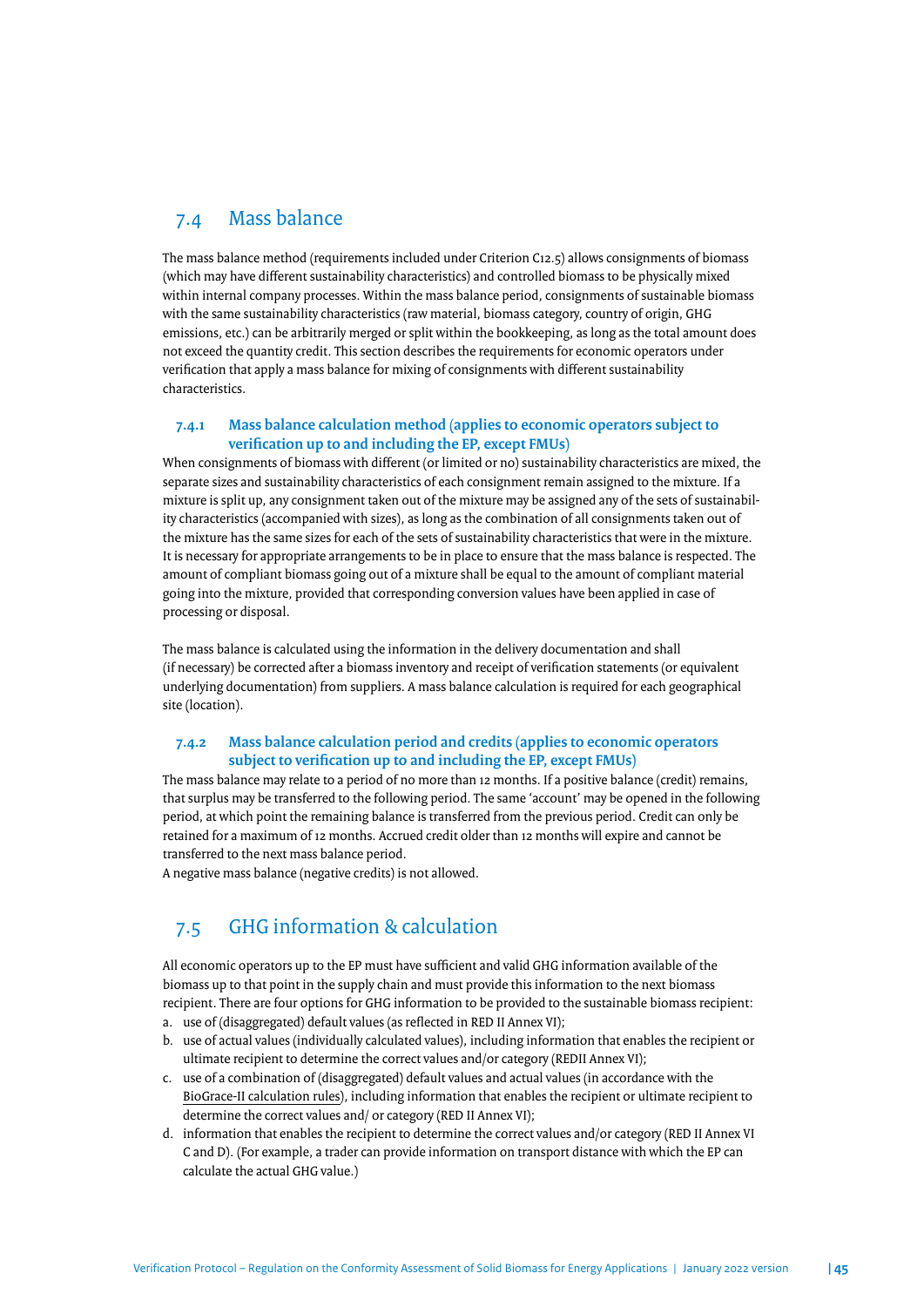## **7.5.1 Use of total or disaggregated default values**

In all cases, the most recent version of the default values should be used. If the total default value is applied, the supplying economic operator shall state 'Use of total default value' on its verifcation statement (or equivalent delivery documents), combined with the following information:

- biomass energy carrier (RED II Annex VI D);
- biomass type (feedstock in RED II Annex VI D);
- transport distance (km) up to the site of the economic operator from which the biomass was dispatched; and

• the confguration of the pellet mill, to enable the selection of the correct default value (if applicable). In the case of a verifcation statement (or equivalent delivery document) for a consignment to an economic operator earlier in the chain than the EP where default values are used, the term cumulative value should be used. The foregoing information must also be included in this case.

When a disaggregated default value is applied for a certain element in the supply chain (extraction) cultivation, processing and transport and distribution), the supplying economic operator shall state "Use of disaggregated default value" for that particular element on its verifcation statement, combined with the following information:

- biomass energy carrier (RED II Annex VI C);
- biomass type (feedstock in RED II Annex VI C);
- transport distance (km) up to the site of the economic operator from which the biomass was dispatched (if a disaggregated default for transport and distribution is used); and
- the confguration of the pellet mill, to enable the selection of the correct default value (if applicable).

If the actual data do not enable a choice of the right default value (RED II Annex VI C and D), the most conservative value shall be taken, e.g. the value for the largest transport distance and/or a confguration using a natural gas boiler.

#### **7.5.2 Use of actual (individually calculated) values**

Individually calculated GHG values, or 'actual values', are calculated based on the calculation methodology laid down in RED II Annex VI B. The [BioGrace-II tool](https://www.biograce.net/) or another comparable calculation tool should be used to calculate actual values, provided the calculation method in RED II Annex VI B is applied. The calculation rules laid down in BioGrace II are compulsory.

Emission Factors and Lower Heating Value (when not available from BioGrace-II) shall be gathered from official sources. The Lower Heating Value can also be measured through laboratory analyses by an ISO 17025 accredited laboratory.

Economic operators performing an actual GHG calculation must state the calculated GHG values for their product in the verification statement in kg CO<sub>2</sub>-EQ/tonne or in CO<sub>2</sub>-EQ/MJ of sustainable product. Information on actual GHG emission values must be provided for all relevant elements of the GHG emission calculation formula. This means that it may be necessary to report separately on emissions from extraction/ cultivation, processing, and transport and distribution. Alternatively, the economic operator can provide the actual information as input to enable the biomass recipient to calculate the actual GHG values or determine the defaults.

BioGrace-II stipulates that, if actual values are used for one parameter in a step, then actual values must be used for all other parameters in that step as well, including the parameters of the other steps within the same part of the bioenergy production chain (extraction/cultivation, processing, or transport and distribution).

When using actual values, the BioGrace-II rules shall be followed.

The calculation is conducted for a full 12-month period and must be as up to date as possible. As an alternative, it must cover the previous calendar or fnancial year. The relevant period for data gathering and thus for the calculation of GHG emissions must be transparently indicated in the calculation.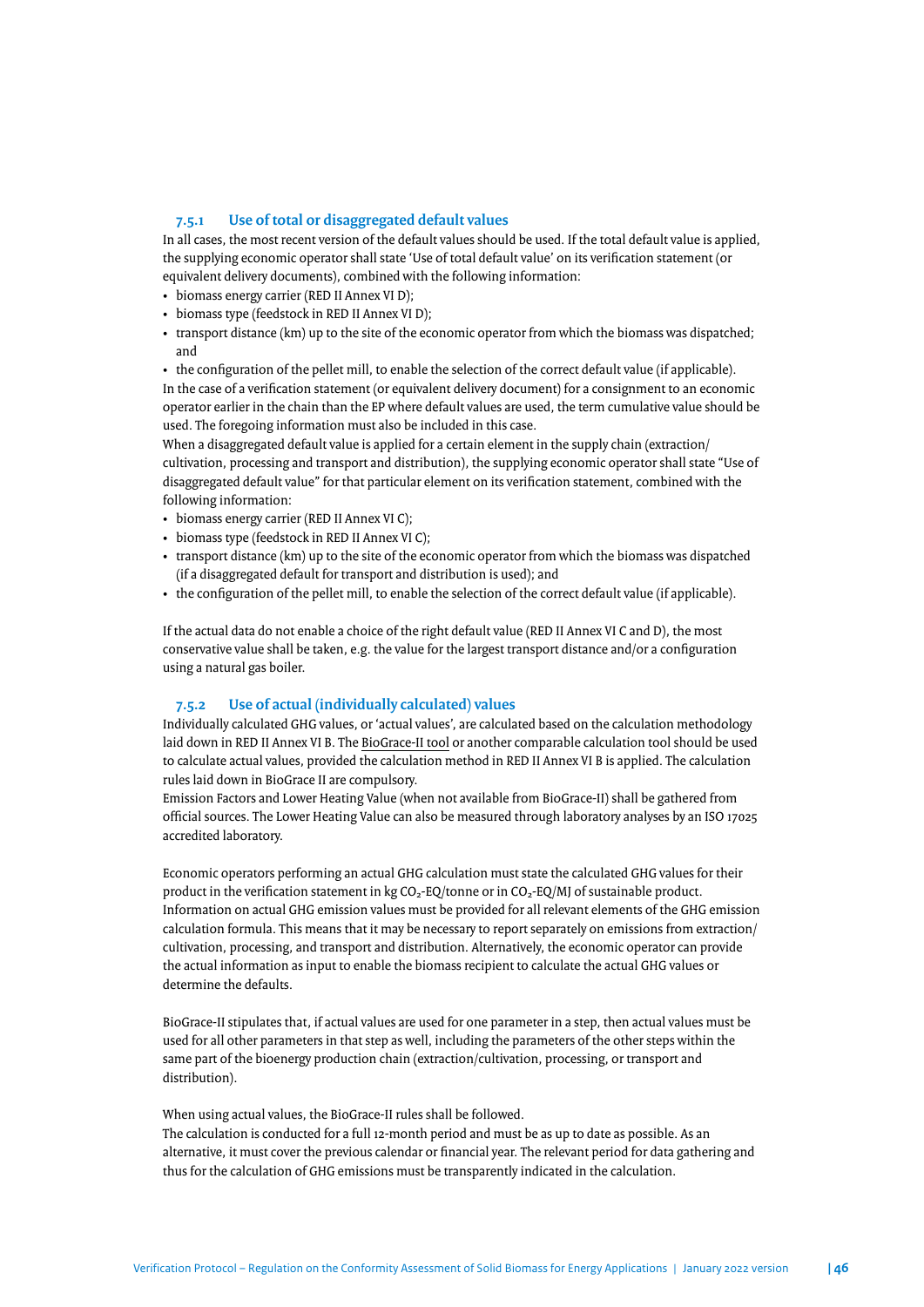# <span id="page-46-0"></span>7.6 Management system requirements

Economic operators including the EP shall have a management system to prove they can comply with the Chain of Custody requirements.

# **7.6.1 Procedures and instructions**

The economic operator shall have documented and implemented procedures containing at least the following elements:

- description of internal material flows;
- organisational structure, responsibilities and authorities with respect to traceability and Chain of Custody;
- procedures for complying with the traceability and Chain of Custody requirements of this protocol;
- in the event of engagement of sub-contractors, the economic operator shall ensure that these parties meet all applicable requirements.

# **7.6.2 Qualifed employees**

The management of the economic operator shall identify and nominate competent employees who have key tasks with respect to implementation and maintenance of the traceability and Chain of Custody requirements of this protocol. Those key tasks include:

- sourcing, frst gathering/collecting or registration of incoming sustainable products and evaluation of the quantity of sustainable products and related sustainability characteristics;
- processing of sustainable biomass and/or evaluation of the portion of sustainability characteristics;
- delivery, storage, sales and distribution of sustainable products and evaluation of the quantity of sustainable products and related sustainability characteristics;
- calculation of GHG emissions and saving;
- issuing of verifcation statements;
- planning and/or execution of internal audits.

The economic operator shall ensure that all employees charged with above tasks have received appropriate training and/or instruction, and keep records of provided trainings and instructions.

## **7.6.3 Technical equipment**

The economic operator shall identify, provide and maintain technical facilities that are required to ensure that the traceability and Chain of Custody requirements of this protocol are met. The quantities of delivered biomass shall be determined using measuring devices and

methods that comply with relevant (local) regulatory requirements.

# **7.6.4 Internal audits**

The economic operator shall conduct internal audits at least once a year covering all the relevant requirements of this protocol and establish corrective and preventive measures if required.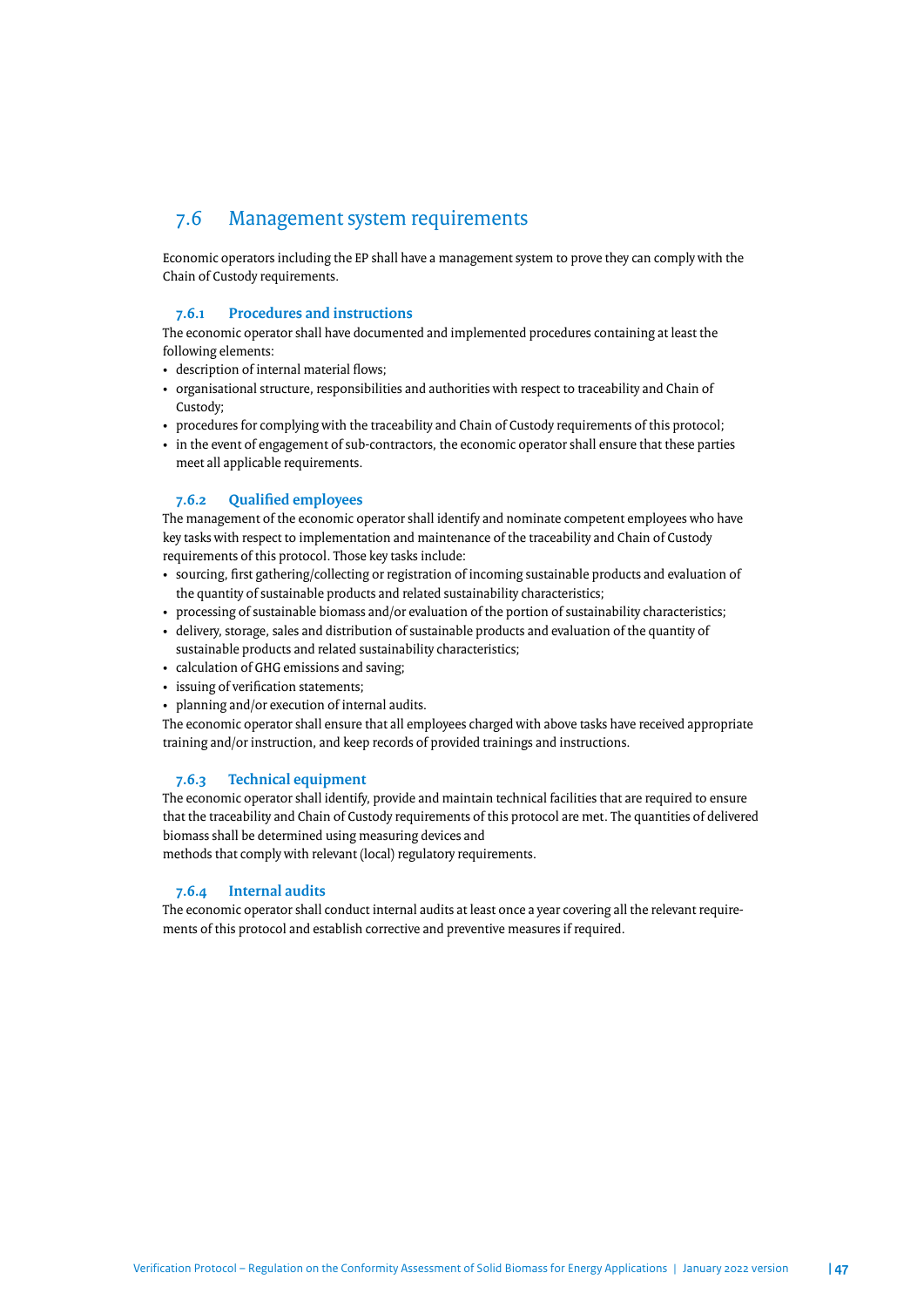# <span id="page-47-0"></span>**8 The risk based approach**

The requirements in this chapter apply to biomass producers that wish to demonstrate compliance with applicable requirements in Chapter 6 through the Risk Based Approach (RBA). By following the procedures in this Chapter, small-scale FMUs (< 500 ha) in a defned sourcing area do not need to undergo individual verifcation in order to demonstrate compliance with the SFM criteria. The biomass producer (usually a pellet mill) shall have evidence available to demonstrate that, for each of the SFM criteria, the (mitigated residual) risk level is 'low'. The RBA can also be used for demonstrating compliance with the controlled biomass criteria.

During verifcation, the biomass producer shows the Conformity Assessment Body (CAB) that the RBA was conducted in accordance with the requirements in this chapter, that all required information is available, that the boundaries of the sourcing area are clear and applied accurately and that the mitigation measures are adequate and efective. As part of the verifcation, the CAB needs to consult relevant stakeholders. Which stakeholders are to be consulted depends on the information in the risk assessment and is up to the professional judgement of the verifcation team. When applying an RBA for small FMUs, the biomass producer must keep an administration in which the FMUs from which biomass is sourced are registered, showing that they each cover less than 500 ha.

The RBA can be performed by the biomass producer, or by another organisation on behalf of the biomass producer, and may cover the supply bases of several biomass producers together, resulting in a risk assessment for the sourcing area. In any case, the biomass producer must demonstrate that its supply base was fully covered by the RBA for the chosen scope of the statement and that the RBA was performed in a manner as indicated in this chapter. Additionally, the biomass producer must supply the Conformity Assessment Body with the requested information on how the RBA was performed. The RBA involves the following process steps:

- determination of the sourcing area;
- gathering of information in relation to the SFM requirements in Chapter  $6<sup>6</sup>$ ;
- risk assessment;
- establishment and regular monitoring of measures to prevent the sourcing of biomass with a specifed risk (mitigation measures);
- regular monitoring of the risk assessment and the mitigation measures put in place.



#### **Figure 5** *Successive steps for biomass producers to demonstrate compliance with SFM using*

<sup>6</sup> When carrying out a risk assessment for controlled biomass, the criteria for controlled biomass apply.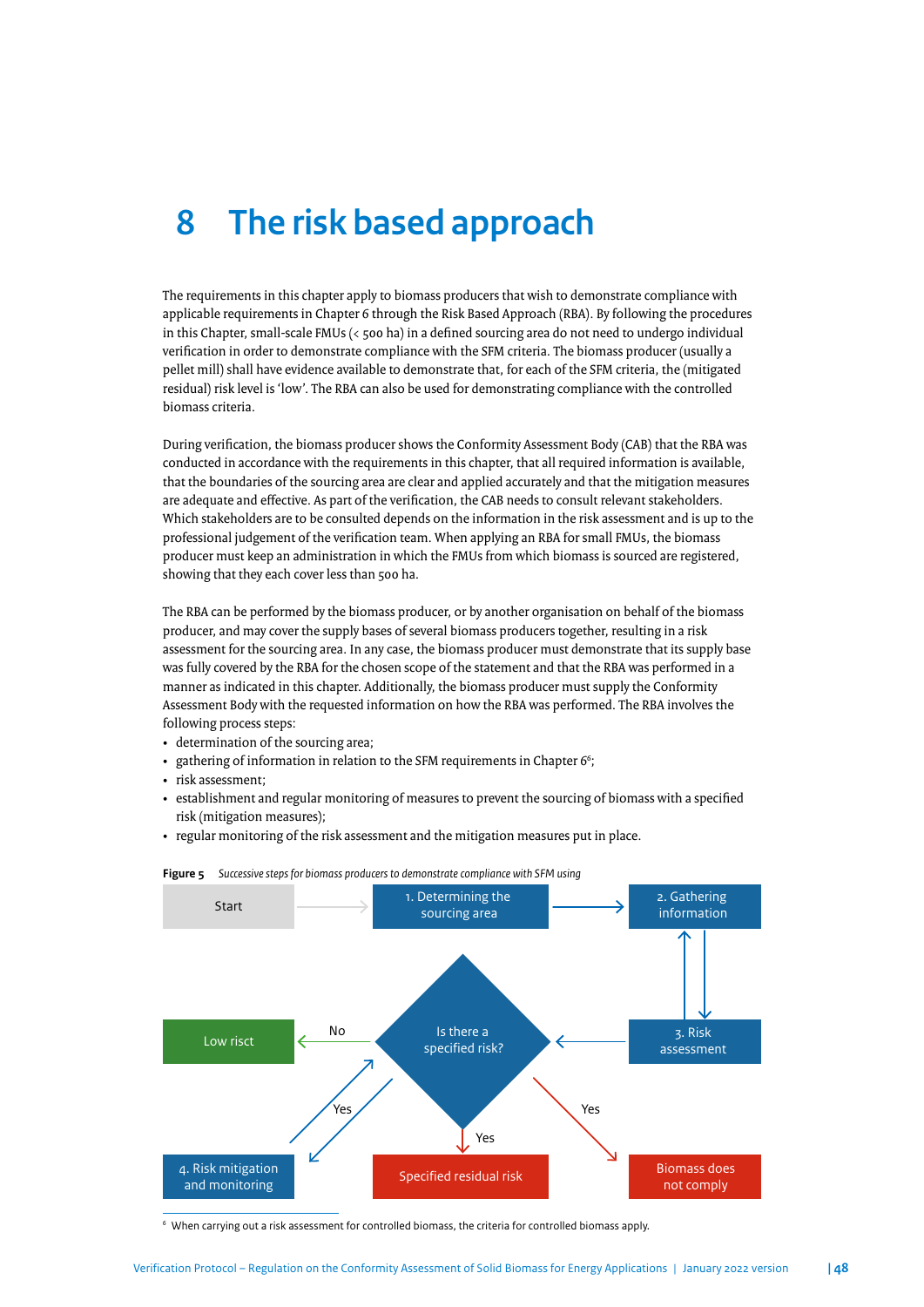# <span id="page-48-0"></span>8.1 Determination of sourcing areas

The biomass producer shall identify one or more homogeneous areas (sourcing areas) from which to source biomass. These sourcing areas can be determined both on a geographical scale (e.g. states, counties, provinces) and on a functional scale (forest type, ownership, scope of management, type/quality of forest). In any case, consistent legislation and the SFM requirements in Chapter 6 play a key role in determining the homogeneity of a sourcing area.

The boundaries of an area shall be clearly identifed on maps and in other relevant documentation. Boundaries may be described as a reference to the existing administrative or environmental divisions, whilst functional scale can refer to characteristics that determine the functional scale, e.g. plantations vs natural forests.

# 8.2 Gathering information

The biomass producer shall gather information on identifed areas that is relevant for a risk analysis with respect to the SFM requirements.

# **8.2.1 Documents**

Gathering relevant documentation, such as laws and regulations, government statistics, NGO reports, expert studies and maps, is part of the information gathering exercise. The biomass producer assesses the relevance and reliability of the information using objective criteria, such as date of publication, reliability and independence of the source (academic institutions, international agencies, NGOs and government bodies), methodology, etc.

Data sources shall be referenced so that they can be verifed by the Conformity Assessment Body and other external parties.

#### **8.2.2 Consultation of stakeholders and experts**

The outcomes of consultations with stakeholders and experts are an important source of information for the risk assessment.

A stakeholder is any individual or group that has an interest in any decision or activity (e.g. logging, forest management) of an organisation (the biomass producer or FMU involved). Examples of stakeholders are NGOs, local residents or communities, workers or unions, local or regional government, companies and company associations and contractors. While collecting information, the biomass producer must establish and implement efective procedures for the involvement of stakeholders for the defned sourcing area, as well as relevant requirements for sustainable forest management that ensure that the rights and opinions of these stakeholders in relation to their interests are taken into account when assessing the risks.

The procedures shall at least include:

- responsibilities for the stakeholder consultation process;
- description of the various stages in the consultation process;
- identifcation of the stakeholders to be involved;
- a proactive approach of stakeholders, who must be given sufficient time to respond (at least one month);
- consultation of qualifed and independent experts where specialised knowledge is required.

The biomass producer shall keep the reports and the contributions and comments from stakeholders and experts, including reactions and measures taken in response.

The biomass producer shall make the results of the RBA (risk assessment and mitigating measures taken) publicly available as part of the stakeholder consultation.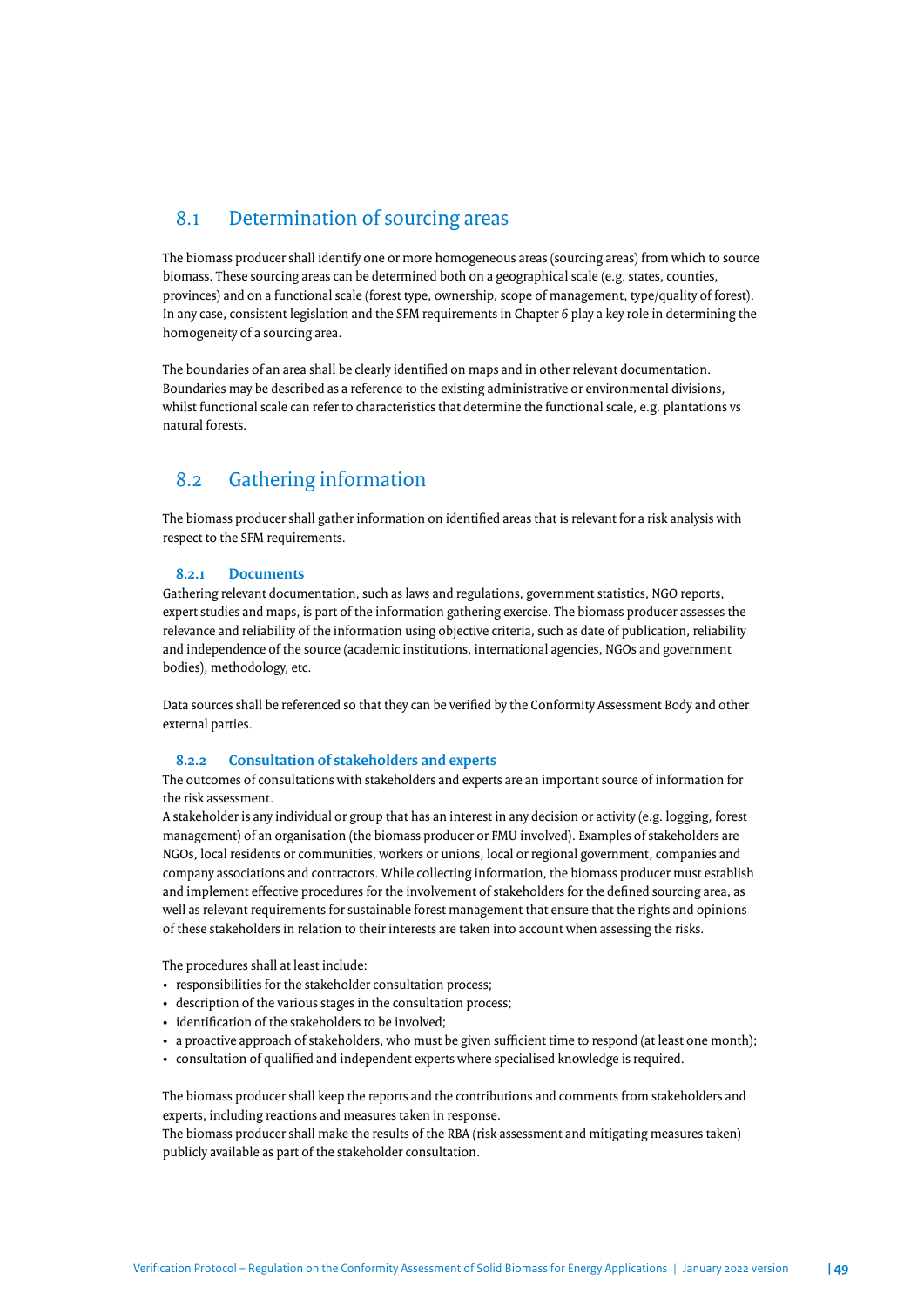# <span id="page-49-0"></span>8.3 Risk assessment

#### **8.3.1 Risk assessment methods**

The biomass producer shall conduct a risk assessment for each identifed sourcing area (Step 1), based on information gathered (Step 2).

The risk of non-compliance shall be assessed for each SFM criterion in Chapter 6, using adequate risk analysis methods. If possible, the underlying indicators in this protocol should be used. Where indicators are not suitable for a risk assessment in respect of a sourcing area (e.g. indicators can only be used at an FMU level), other means of verifcation are allowed, provided that this is properly substantiated by the biomass producer for the assessment by the Conformity Assessment Body.

Using a list of the qualifcations of the persons involved, the biomass producer shall demonstrate that the persons performing the risk analyses are qualifed (through training and experience) to perform risk analyses tailored to the complexity of the processes and information being assessed, and the country or sourcing area under assessment. A peer review by experts can provide additional assurance as to the quality of the risk assessment.

# **8.3.2 Risk assessment**

The risk of non-compliance for each SFM criterion is expressed as 'specifed risk' or 'low risk', based on the information analysed and application of the indicators set out in this protocol. For each SFM criterion, the rationale for risk designation shall be provided in relation to the information used. A 'low risk' is identifed when there are clear indications that the chance of non-compliance with the relevant sustainability criterion in combination with the consequences is small and the risk analysis has yielded no information that leads to a 'specifed risk' designation. A 'specifed risk' is identifed when there is not enough information for the risk assessment to establish whether the risk is low or when the mitigating measures are not sufficiently effective in reducing the chance that identified risks materialise or in reducing the consequences of such risks. In case of doubts, a precautionary approach shall be applied.

# 8.4 Risk mitigation and measures

For a sourcing area designated as a 'specifed risk' with regard to SFM criteria, mitigating measures must be defned in order to reduce the risk level to 'low risk'. Mitigation measures can comprise additional information gathering (e.g. through on-site verifcation by the biomass producer), reduction of the sourcing area by excluding risk areas or other appropriate measures. In the event that the risk of non-compliance for one or more SFM criteria remains a 'specifed risk' even afer the introduction of mitigation measures, biomass from that sourcing area cannot be classifed as sustainable.

# 8.5 Regular monitoring of the risk assessment

The biomass producer shall conduct a review of the risk assessment and the mitigation measures at least once per year, and in the event of any relevant developments in the sourcing area from which biomass is sourced and/or relevant changes in the information gathered for a particular sourcing area or criterion.

#### *Final remark*

Certifcation schemes that apply for approval for their risk-based approaches on the approval application form are asked to outline how these fve steps are to be implemented. Final approval will always relate to the approach as a whole. As such, a certifcation scheme cannot receive approval for a component of the risk-based approach. Consequently, partial verifcation in addition to certifcation is not relevant in this regard.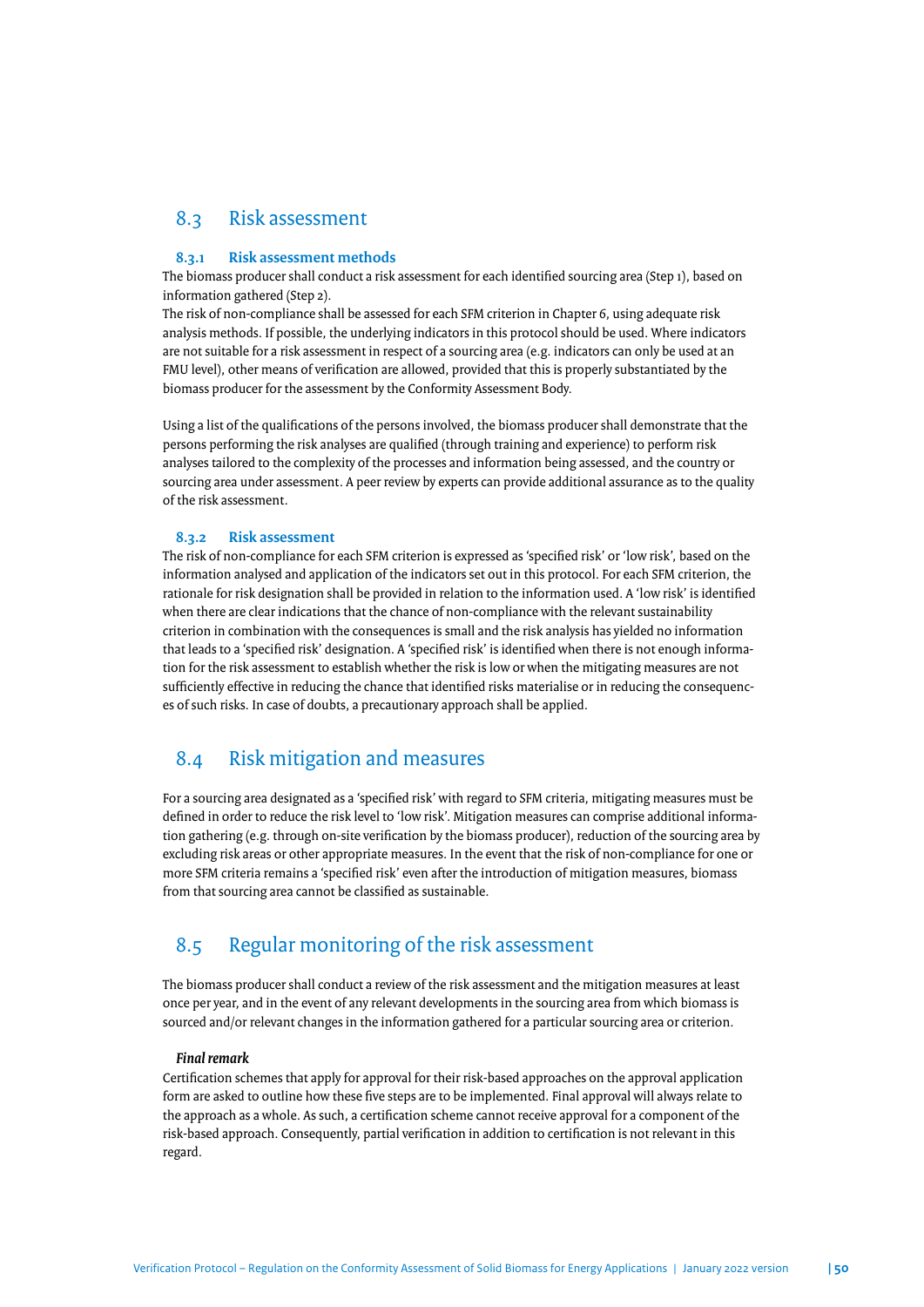# <span id="page-50-0"></span>**9 Verifcation procedures**

# 9.1 Introduction

In addition to competent auditors, clear requirements on how to conduct verifcation audits are key factors for ensuring the integrity, reliability, credibility and high quality of verifcation. Furthermore, they facilitate a consistent verifcation of the requirements laid down in the Regulation. The verifcation requirements specifed in this chapter describe the aspects to be considered and the procedures to be followed when conducting verifcation audits.

An economic operator seeking verifcation leading to a verifcation statement or a conformity year statement must already be in possession of the biomass and, if it is not the frst link in the Chain of Custody, must be in possession of one or more verifcation statements/certifcates from its suppliers for that biomass. The verifcation process consists of four key steps, as described below in Figure 6.



Verifcation to demonstrate conformity with the sustainability requirements for solid biomass per defnition always takes place post-fact. Nevertheless, energy companies may wish to have more security regarding the expected conformity with the requirements prior to the purchase of biomass. They are free to commission a Conformity Assessment Body to carry out an investigation within the envisaged Chain of Custody. However, this does release the auditors from their duty to carry out a full investigation. If verifcations are later conducted by the same Conformity Assessment Bodies as those that conducted the investigation, independent assessment must be safeguarded.

**Figure 6** *The verifcation process*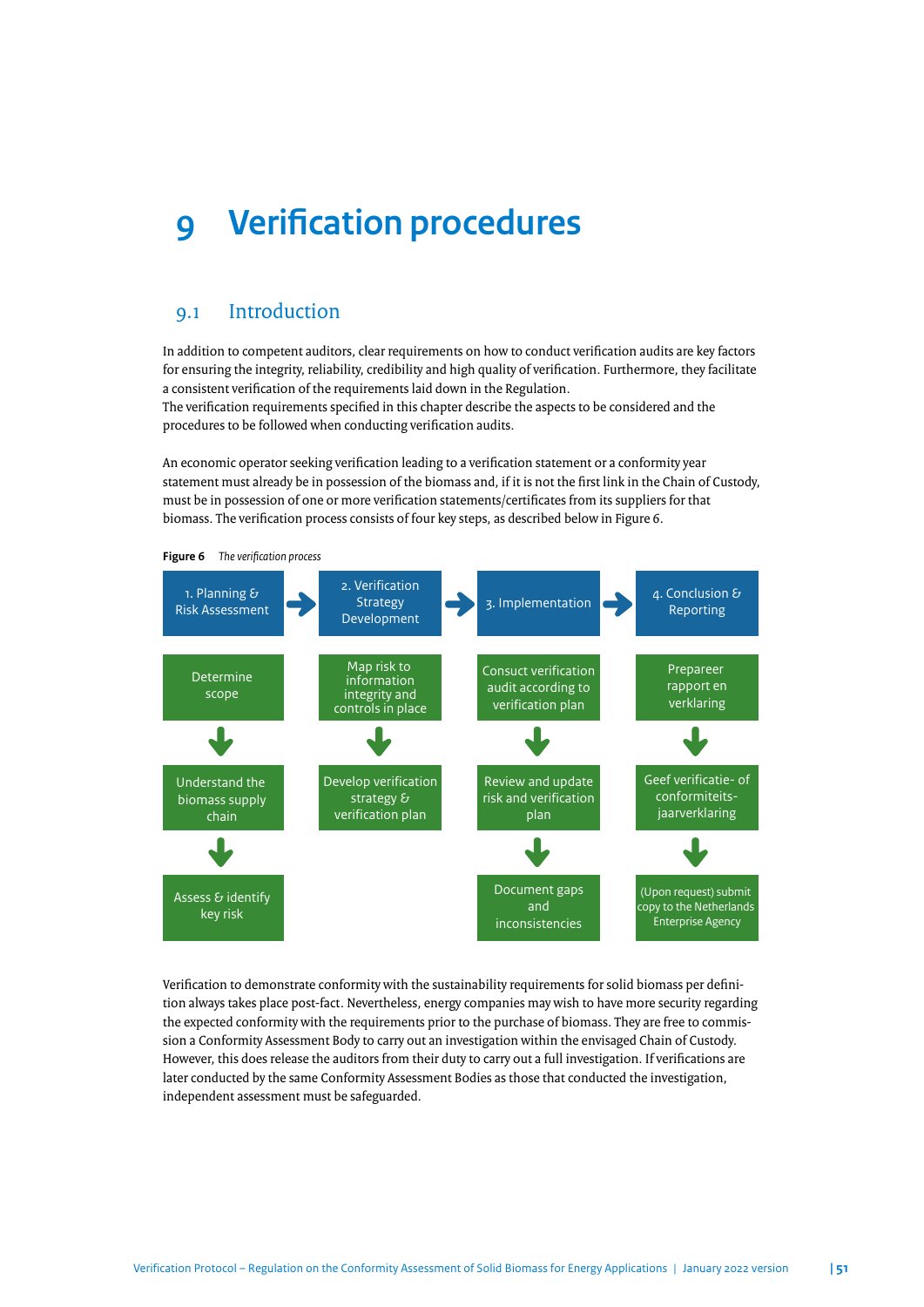# <span id="page-51-0"></span>9.2 Planning and risk assessment

The frst step in the verifcation process is to determine the verifcation scope, understand the engagement risk and identify the verifcation activities that are likely to be required in order to provide verifcation conclusions.

## **9.2.1 Understanding the scope and the biomass supply chain**

The Conformity Assessment Body shall engage with the economic operator in order to gain an understanding of the later's activities, certifcations and supply chains, for example by reviewing the company's Chain of Custody mapping. It is here that the scope of the verifcation is established. It is only on the basis of this scope that a competent team of auditors can be put together (please see Chapter 10). This engagement logically takes place before entering into a contract for the verifcation.

#### **9.2.2 Strategic Risk Assessment**

A risk assessment must be carried out for every verifcation. Verifcation bodies therefore shall adopt and apply methodologies for Strategic Risk Assessment (SRA). An SRA is a systematic and continual process for assessing signifcant risks of non-compliance with the requirements of this protocol. The main objective of the SRA is to identify which compliance aspects need to be given more atention during verifcation and what verifcation activities are likely to be required.

*The SRA shall take the following verifed information into consideration:*

- a. country of verifcation;
- b. product types and categories of biomass being processed;
- c. national and local legislation and status of enforcement;
- d. the economic operator's supply chain (type and amount of suppliers/sustainable biomass received) and operations (including detailed information about the forest areas/geo-coordinates);
- e. certifcations;
- f. expected quantities (amount of sustainable biomass consignments) to be verifed;
- g. issued statements for the economic operator under verifcation and received verifcation statements from suppliers.

#### *In case of verifcation of FMUs and biomass producers:*

- h. scale: large ( $\ge$  500 ha) or small (< 500 ha) and, where relevant, information regarding the sourcing area;
- i. intensity of the (expected) forest management activities;
- j. information from reliable sources for the evaluation of risks of non-compliance with the SFM criteria. The scale and intensity of the forest management might also infuence the risk of non-compliance or the required actions from a forest manager or an economic operator. Aspects of scale, intensity and risks of non-compliance (SIR) are relevant for, among other things, activities with regard to identifying, monitoring and protecting areas with high conservation value and endangered species and the scope of the existing forest management plans and systems in place. Reliable sources can be Country Risk Assessments, the Corruption Perception Index, impact studies and forest management practices in the area;
- k. the risk assessment for the sourcing area (where the supply areas of biomass producers are located);
- l. use of actual (calculated) GHG values or default values;
- m. presence of reports from previous audits.

The strategic risk assessment may be conducted based on a desk audit and shall be conducted by auditors/ experts profcient in such risk assessments in the relevant context. The Conformity Assessment Body shall document the results of the SRA and the information (including sources) the SRA was based on.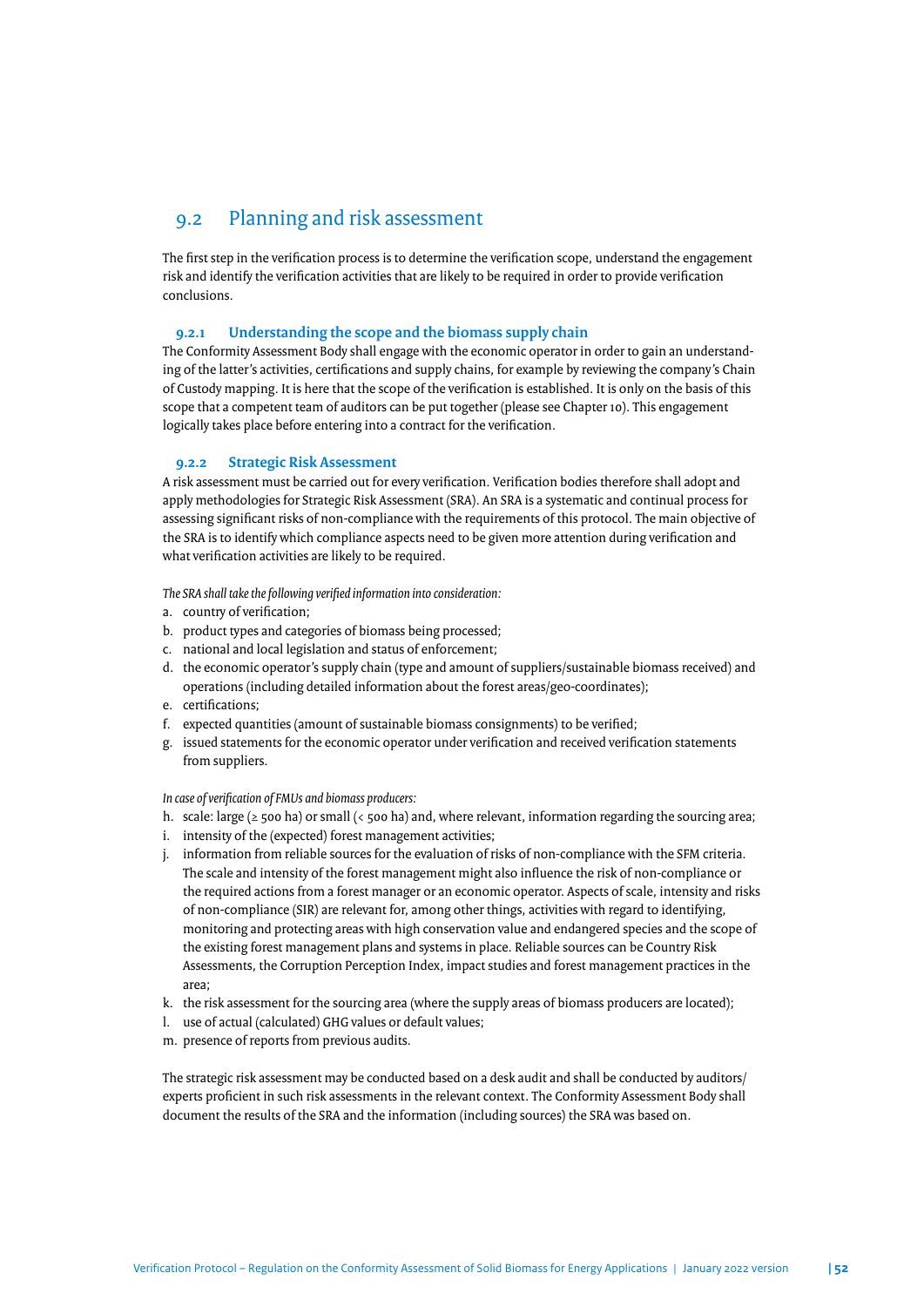# <span id="page-52-0"></span>9.3 Verifcation strategy development

The second step in the verifcation process is the design of the verifcation strategy. This involves auditors (1) mapping out the risk of errors in the compliance evidence and claims from the economic operator (control risks) and (2) developing a verifcation plan based on the control risks identifed.

# **9.3.1 Maturity of the control framework/mapping control risks**

Based on the results of the SRA, auditors will obtain an understanding of the nature and extent of the economic operator's control framework for compliance evidence. Where controls are in place, auditors shall develop procedures to test the efectiveness of these controls. Where information is being provided but no controls are in place, auditors shall develop procedures for substantive testing to determine the reliability and accuracy of this information.

There are three main categories for the control measures with regard to the economic operator's information:

#### **1. Internal control mechanisms**

Economic operators are required to have an internal audit process in place for reviewing and challenging the consistency of compliance-related processes and controls relating to the requirements of this protocol. This process may focus on just the economic operator's internal systems and processes, or it may extend to supply chain audits. Auditors shall develop testing procedures to assess the reliance that can be placed on the output of internal controls (e.g. audit reports). Where such internal control mechanisms are mature and functioning efectively, auditors may be able to place a signifcant degree of reliance on the output of these controls. However, where such systems are relatively immature or are not functioning efectively, auditors will be unable to rely on the output and will have to undertake substantive testing (sampling) in order to obtain sufficient appropriate evidence.

#### **2. Documentation to support compliance evidence**

Documentation to support claims of the economic operator, such as declarations from suppliers or requirements writen into suppliers' contracts, is a form of control over compliance evidence that is used by many economic operators. Auditors need to understand the availability of this documentation and develop procedures to assess the reliability of such documentation and determine whether it provides sufficient appropriate evidence to support the information being provided, or whether further substantive testing is required.

#### **3. External control mechanisms**

The third category of controls that economic operators may have over compliance evidence information is external assurance. External assurance may be provided in the form of certifcates on sustainability or Chain of Custody standards or in the form of previous audits or other third-party audits of aspects of the requirements of this protocol. Auditors should not seek to duplicate other forms of external assurance that an economic operator has in place and should instead develop procedures that enable them to test whether the third-party assurance can be relied upon and for which of the requirements it can be relied upon (e.g. review of external audit reports to ensure there are no outstanding issues, review of available benchmarks with this protocol).

Insight into the economic operator's control framework and control risks may be obtained through a desk review, but is preferably acquired on-site or through a combination of an on-site audit and a desk review.

Due to COVID-19, on-site verifcation audits may have to be performed remotely. For the time being, this is only allowed until 31 December 2022 and only in the following situations:

- CABs determine there is a health risk as a result of COVID-19 involved in implementing an on-site audit; or
- auditors are prevented from conducting an on-site audit due to travel restrictions, because of COVID-19.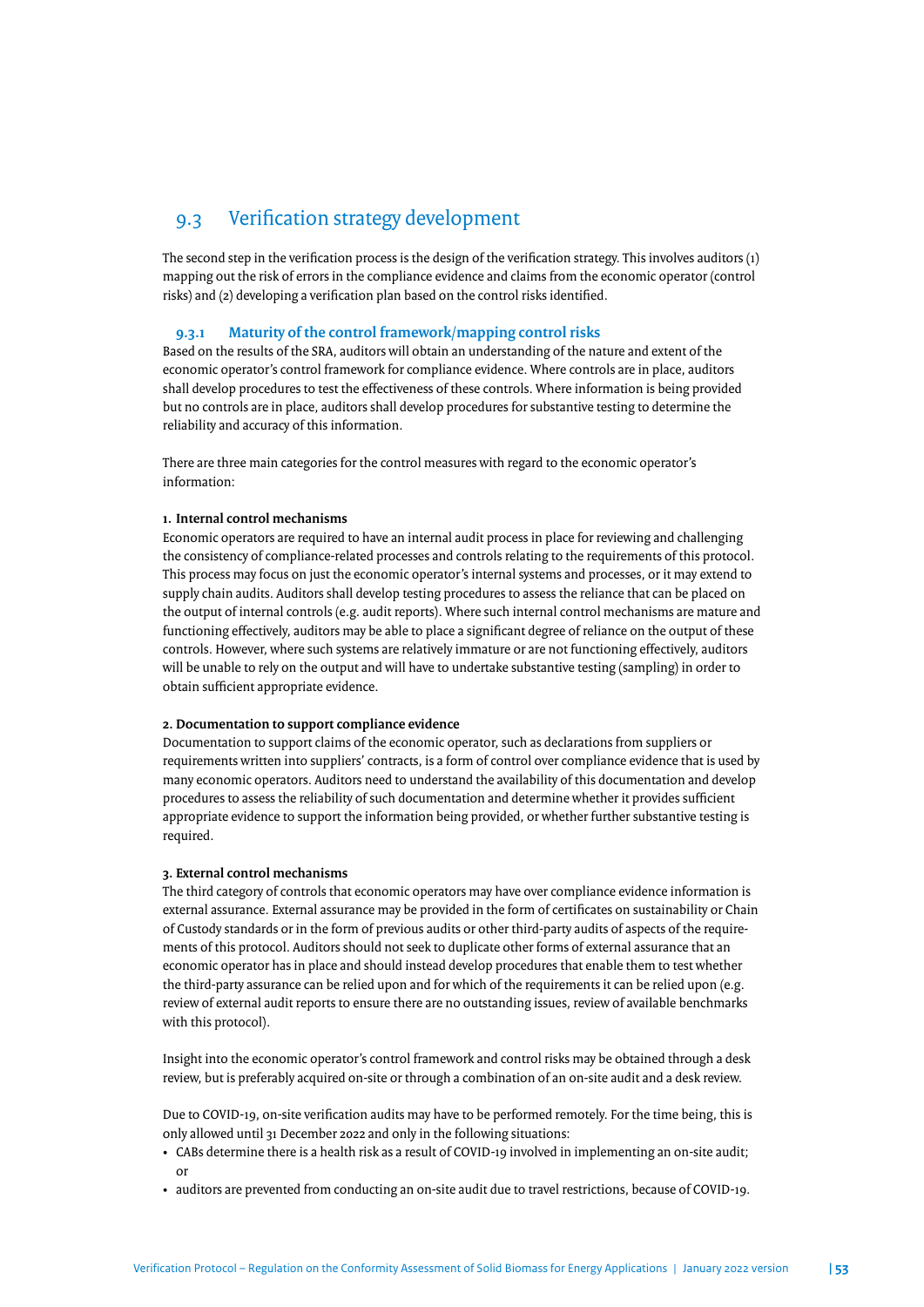The verifying CAB shall retain appropriate records of the decisions taken and their justifcation on this topic (including evidence). This information shall be passed on to the energy producer and shall be checked by the CAB that performs the conformity year statement audit. The information shall be available upon request of the Netherlands Enterprise Agency or the Dutch supervisor NEa.

## **9.3.2 Verifcation plan and assurance level**

The reliance that auditors place on existing controls over compliance information needs to be considered in light of the materiality of that information and the results of the SRA.

It is up to the professional assessment and discretion of an auditor to determine whether a control may be regarded as reliable. This assessment will be provided following an evaluation of the evidence of a control being efective. Based on the results of the SRA and the mapped control risks, the auditors shall set up a verifcation plan. It is expected that substantive procedures should be undertaken on the provided compliance evidence information and quantities and characteristics of sustainable biomass, as well as controls testing. However, the SRA and the mapped control risks guide the verifcation strategy.

The execution stage has to be conducted on-site at the location(s) of the economic operator, although particular aspects of a verifcation (e.g. verifcation of a greenhouse gas calculation methodology) can be based on a desk audit. Compliance with the SFM criteria may be verifed based on a desk review by using appropriate tools providing at least the same level of assurance as an on-site audit. For example, the analysis of land use change afer 2008 for a specifc area may be conducted on-site, or by using tools that may provide an even more reliable level of assurance than an on-site audit, or through a combination of an on-site audit and a desk audit.

#### *9.3.2.1 Assurance level*

The CAB must establish at least a 'reasonable assurance level' when conducting a verifcation audit leading to a verifcation statement. A 'reasonable assurance level' requires evidence gathering activities that enable a CAB to issue a positive statement regarding compliance with the requirements imposed.

The materiality limit to be applied by a CAB is set at 2%. A materiality limit is defned as 'a quantitative threshold above which inaccuracies, either separately or in combination with other inaccuracies, are viewed by the verifer as signifcant'.

A material deviation is defned as an inaccuracy which, either separately or in combination with other inaccuracies, exceeds the materiality limit imposed.

#### *9.3.2.2 Acceptance of material deviations during a full audit*

The aspects listed under 2.6 and 2.7 in this protocol will always be audited in full by the CAB. In line with the materiality limit stated previously, material deviations found during a full audit can be accepted up to a maximum of 2% of the total quantity (in tonnes) of biomass used during the period that is being verifed.

In other words, accredited sustainability certifcates or verifcation of individual consignments are permitted to be missing or incomplete for no more than 2% of the total volume of biomass.

#### *Example 1 for a full audit*

- The incoming biomass amounts to a total of 100,000 tonnes.
- The full audit reveals that two consignments of 1,500 tonnes of biomass each do not meet the imposed requirements (e.g. due to a lack of proof of certifcation).
- The non-compliant biomass therefore comes to a total of 3,000 tonnes, equivalent to 3% of the total volume.

It must therefore be concluded that the applicable requirements have not been met.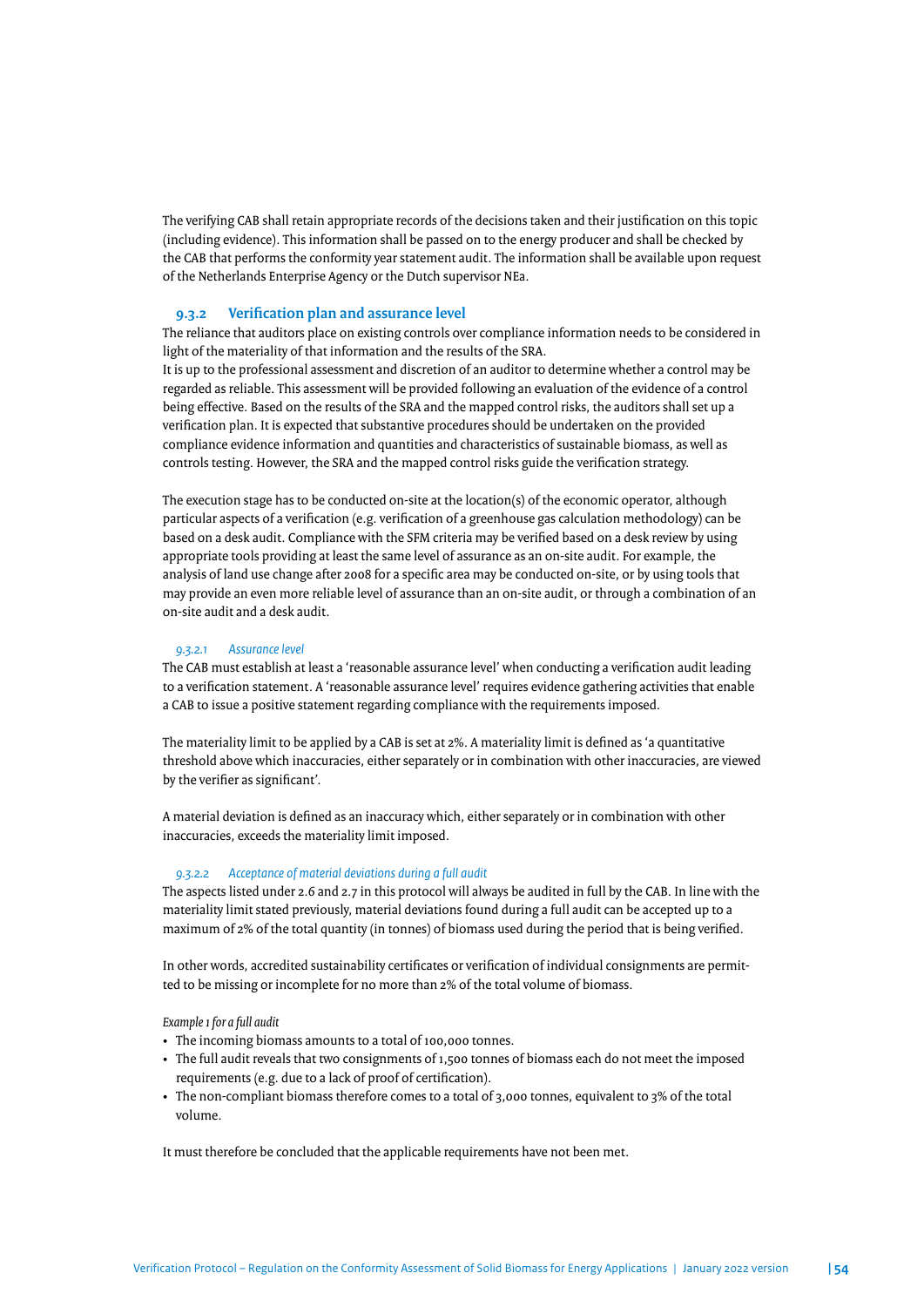#### <span id="page-54-0"></span>*Example 2 for a full audit*

- The incoming biomass amounts to a total of 100,000 tonnes.
- The full audit reveals that two consignments of 750 tonnes do not meet the imposed requirements (e.g. due to a lack of proof of certifcation).
- The non-compliant biomass comes to a total of 1,500 tonnes, which is equivalent to 1.5% of the total volume.
- It must therefore be concluded that the applicable requirements have been met.

#### *9.3.2.3 Verifcation plan*

The verifcation plan shall be forwarded to the economic operator prior to the execution stage and shall contain at least:

- verifcation objectives and scope;
- name, role and responsibilities of the verifcation team members;
- language of the audit and any translator requirement if necessary;
- sites to visit;
- a verifcation programme describing the nature and scope of the verifcation activities, as well as the time and manner in which these activities are to be carried out (e.g. documents to review, staff to interview, stakeholders to consult and methods of consultation).

# 9.4 Execution

The third phase is the execution of the verifcation activities. This will include:

- testing controls for compliance information and performing substantive testing of the reliability of information provided where controls have not been developed or are not functioning correctly;
- reviewing/testing available compliance evidence.
- The auditor will document evidence found during the verifcation process and identify any material gaps/ nonconformities.

# **9.4.1 Quality and nature of the evidence**

Auditors are required to obtain sufficient appropriate compliance evidence upon which to base their conclusions. Sufficiency refers to the quantity of evidence needed to reach a conclusion. Appropriateness denotes the relevance and reliability of this evidence. Auditors must use their professional judgement and exercise professional scepticism when evaluating the quantity and quality of evidence, and thus its sufficiency and appropriateness, to support the verification findings. Evidence will be assessed based on its nature and source.

Some sources are more reliable than others:

- Audit evidence from independent external sources (e.g. an external auditor or research body) is more reliable than that generated internally by the economic operator or its suppliers.
- Evidence in the form of physical (visual) verifcation is more reliable than documentary or oral representations.
- Evidence in the form of documents and writen representations is more reliable than oral representations.
- Evidence is more persuasive when items from diferent sources or of a diferent nature are consistent.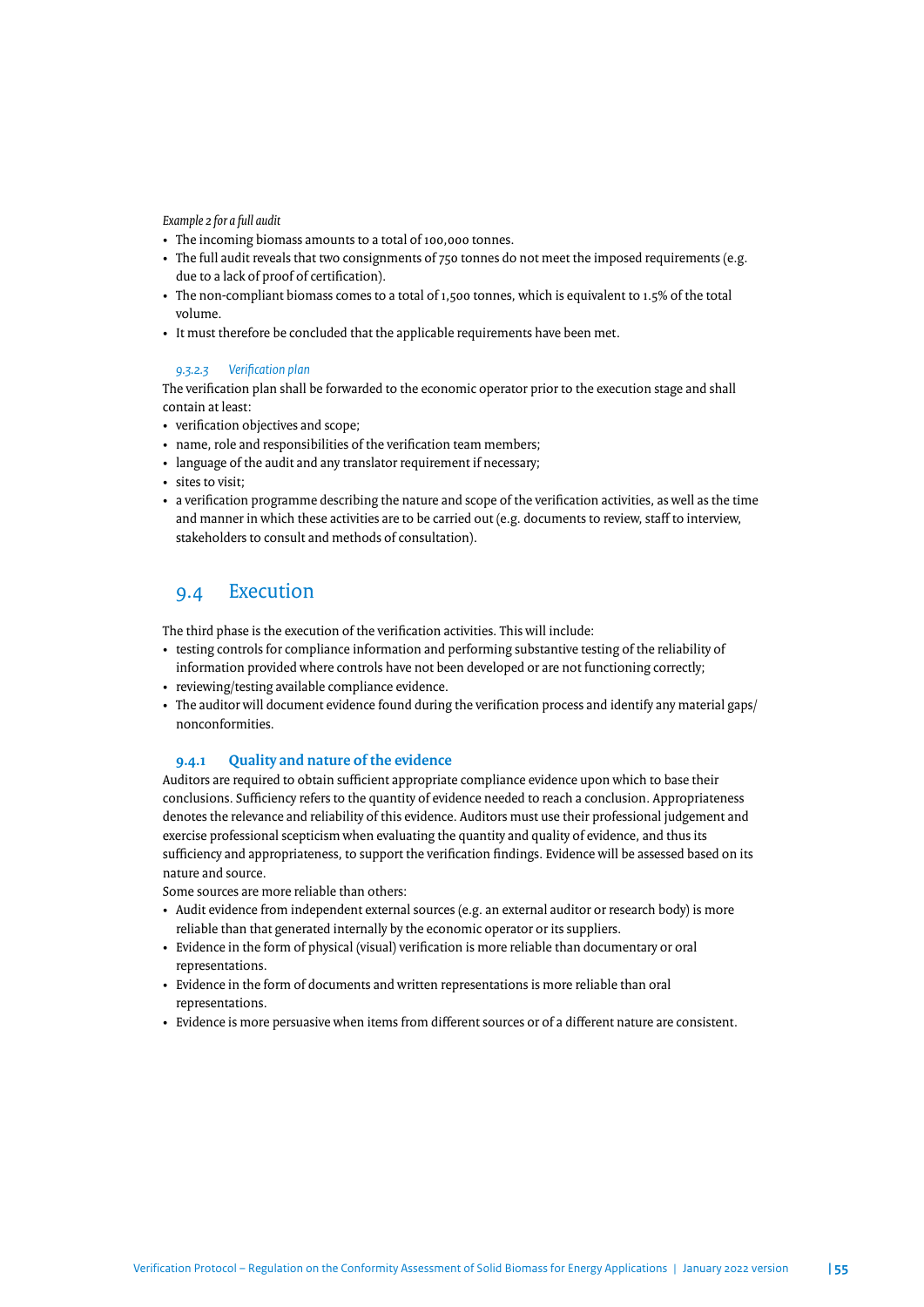# <span id="page-55-0"></span>9.5 Conclusion and reporting

In the fnal phase of the verifcation process, the auditor will discuss with the economic operator any corrections/adjustments (including time frame) that may be necessary in order to issue a statement. The Conformity Assessment Body shall also appoint an independent person who will be charged with reviewing all information and results related to the verifcation. This person may not have been involved in the verifcation process. Recommendations issuing from this review must be documented, and the fndings must be taken into account in the fnal assessment of the verifcation. The auditor may also conclude that consignments of biomass cannot be verifed as conforming to the requirements of this protocol. In the event that compliance with all requirements is demonstrated, the Conformity Assessment Body shall issue a statement and a more detailed verifcation report to the management of the economic operator. The statement and the verifcation report shall be issued to the economic operator within two (2) weeks (ten working days) afer completing the verifcation audit. The Conformity Assessment Body shall only send a copy of the issued statement to the Netherlands Enterprise Agency if the later requests this. In the case of a conformity year statement, this shall be annexed to the report requested by Netherlands Enterprise Agency for the SDE subsidy.

As a minimum, the following information shall be included in the verifcation report:

- name and address of the economic operator;
- scope of verifcation;
- audit date and report date;
- names of auditors;
- result of the verifcation audit;
- volume of biomass verifed and supply period;
- strengths and weaknesses in the economic operator's processes for collecting and collating compliance evidence information, and recommendations for improvements to these processes.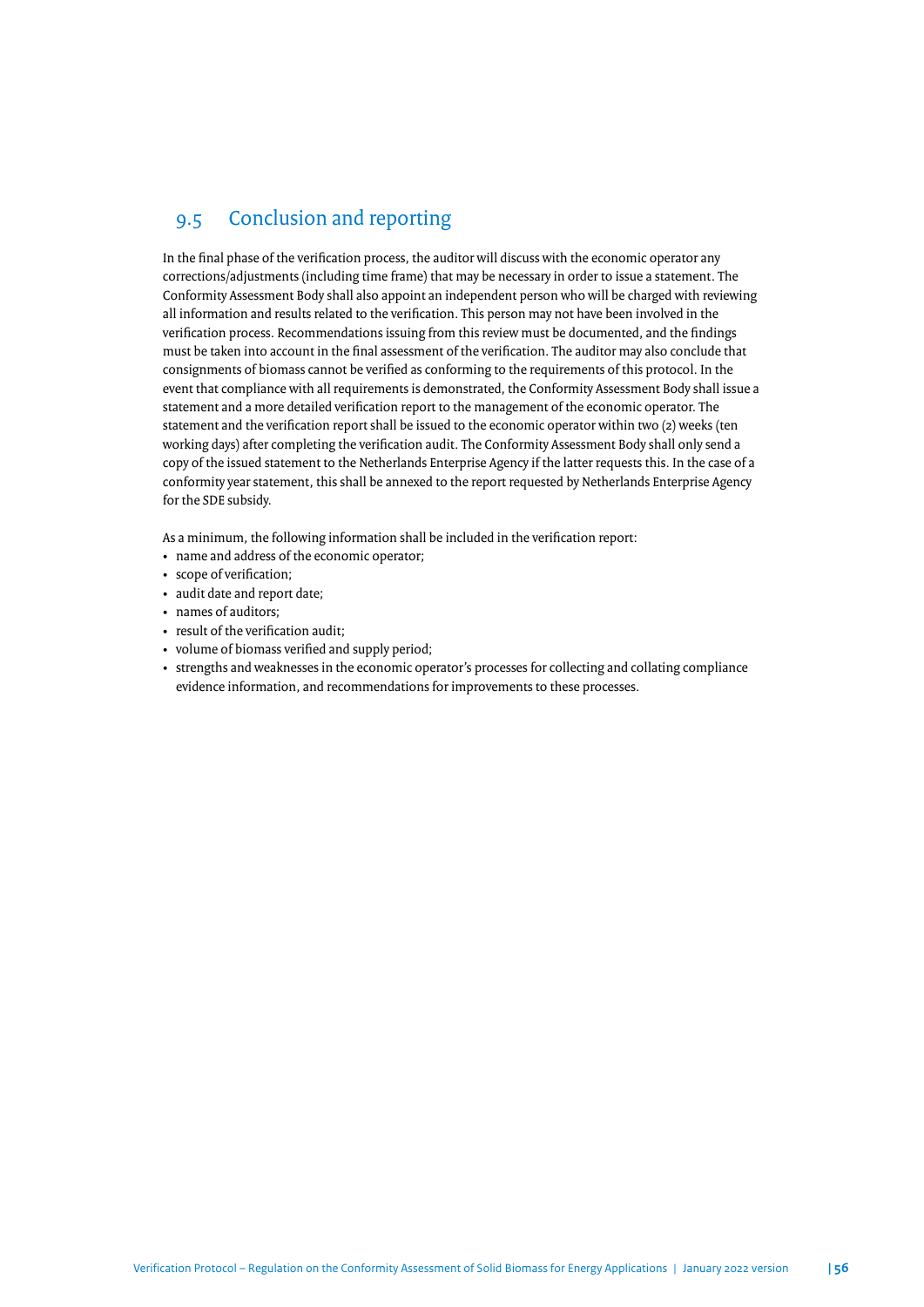# <span id="page-56-0"></span>**10 Requirements for Conformity Assessment Bodies**

# 10.1 General requirements for Conformity Assessment Bodies

Conformity Assessment Bodies conducting verifcations under the Regulation using this protocol are required to hold accreditation from the Dutch Accreditation Council (RVA) for ISO/IEC 17065, 'Conformity assessment – Requirements for bodies certifying products, processes and services', for the scope of this protocol.

Conformity Assessment Bodies must be accredited for one or more of the following fve felds of application:

Verifcation statements

- 1. Sustainable Forest Management (extraction/cultivation of Category 1 and 2 biomass);
- 2. Chain of Custody for Category 1 and 2 biomass (treatment of Category 1 and 2 biomass up to the EP);
- 3. Chain of Custody for Category 3 and 4 biomass including Criterion 2.1 for the quality of the soil (origin and treatment of the Category 3 and 4 biomass up to the EP);
- 4. Chain of Custody for Category 5 biomass (treatment of Category 5 biomass up to the EP).

Conformity year statement

5. Reporting on sustainability for consignments to the EP and conversion into renewable electricity and/or heat from biomass of all categories.

Conformity Assessment Bodies conducting verifcation for biomass producers (Category 2) (where compliance with SFM criteria is demonstrated via the RBA) need to be accredited for both the scope under 1 (Forest Management) and the scope under 2.

# 10.2 Competence requirements for auditors

Auditors conducting verifcations using this protocol must have the appropriate experience, skills and qualifcations to evaluate all aspects of the criteria and indicators, with due regard for the scale and complexity of the site to be assessed and the country/region where the verifcation will be conducted. Key considerations for the selection of auditors include their experience, knowledge and competences in relation to risk assessment, Chain of Custody (mass balance and data processing), GHG verifcation, Sustainable Forest Management and environmental issues.

The Conformity Assessment Body shall guarantee that the scope is represented in the skills and qualifcations of the auditors on the team. If the required qualifications turn out to be insufficient for verification, the audit team shall be expanded until it meets all the required qualifcations during the verifcation. The following competence requirements apply to auditors conducting verifcations using this protocol.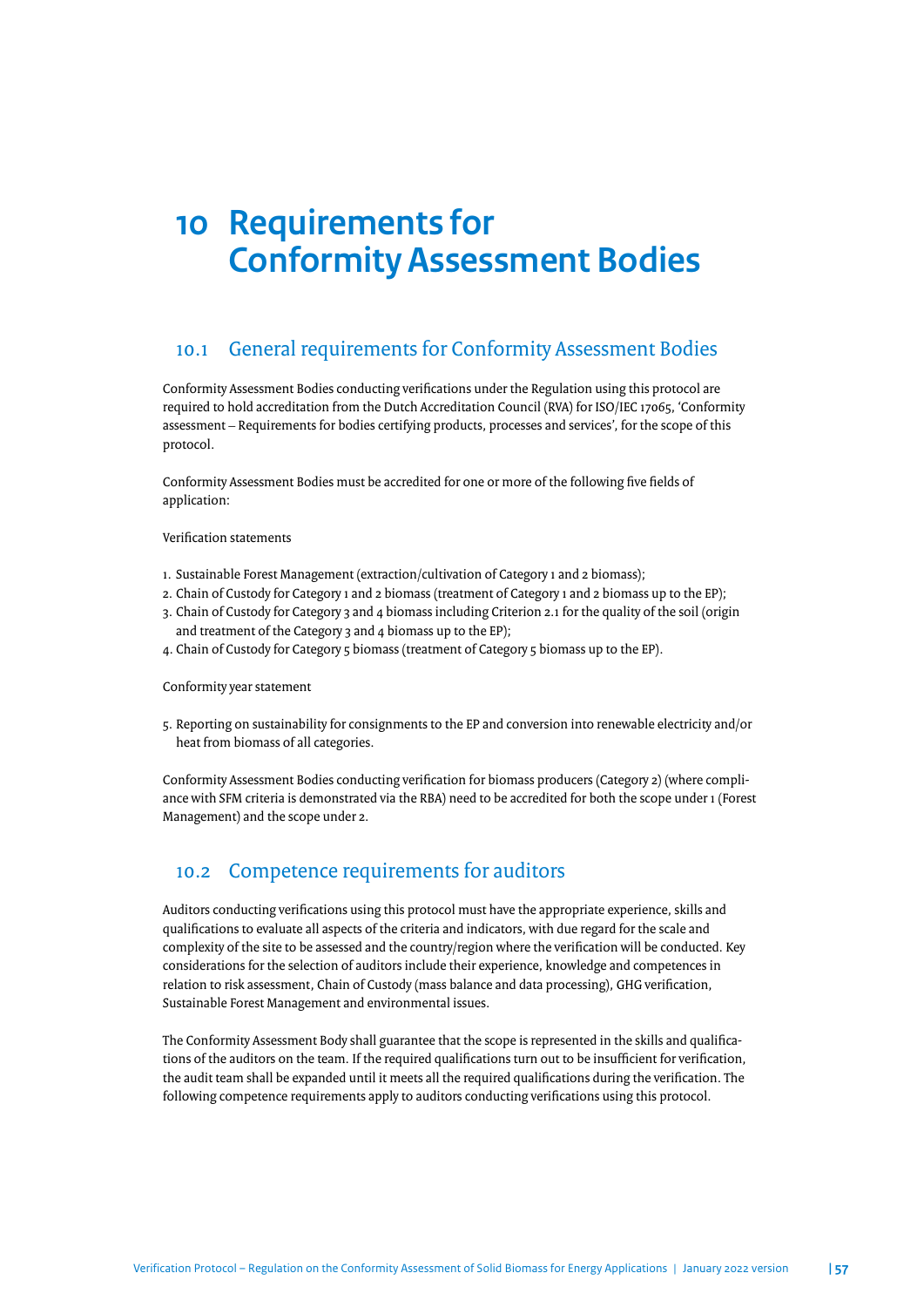## **10.2.1 General competence requirements**

A verifcation team shall consist of a lead auditor and, where necessary, a suitable number of assessors or technical experts for a specifc scope and the regions involved.

Regardless of their specifc feld of work, all auditors have to meet the following general audit requirements:

- at least fve years of general work experience and at least two years of work experience in a relevant feld;
- at least 40 hours of audit training (e.g. according to ISO 19011);
- at least 20 days of audit completed in a relevant area within the last consecutive 2 years, as an audit team leader or auditor as part of an audit team (not as a trainee). This could include audits for RED II approved certifcation schemes or entry certifcations for the Energy for Transport Register (*Register Energie voor Vervoer*, REV);
- demonstrable knowledge of this protocol and the underlying statutory framework.

#### **10.2.2 Conducting a risk analysis**

The audit team must consist of auditors who have the knowledge and competences required to conduct professional risk analyses tailored to the complexity of the processes and information being assessed and the country/area where the verifcation is conducted and who are able to defne the focal points and intensity of the verifcation process on that basis.

#### **10.2.3 Auditing Sustainable Forest Management**

To conduct verifcations in forests, the team consists of auditors with demonstrable knowledge of forestry and Sustainable Forest Management (SFM). The team must demonstrably be competent enough to assess the forest management of a location on a scale and with a complexity similar to the one where verifcation is to take place. For example, for the assessment of a large Forest Management Unit ( $\geq$  500 hectares), the audit team will consist of auditors who have personal experience conducting audits of large FMUs or who have worked as paid consultants regarding SFM for these types of forests, and in comparable regions.

Their knowledge of SFM shall at least include knowledge of:

- areas with high conservation values;
- involvement of stakeholders when assessing SFM;
- forest ecology (natural or planted forest);
- the management of rare or endangered species that are likely to be present in the forest area;
- key environmental impacts of forest management on the water or soil;
- impact of forest management on the climate (such as ILUC and carbon debt).

#### **10.2.4 Auditing the Chain of Custody and GHG information**

The audit team shall consist of members with demonstrable knowledge of: the method and traceability of the mass balance;

greenhouse gases (e.g. ISO 14064, PAS 2050, Greenhouse Gas Protocol, voluntary regulations under the Renewable Energy Directive);

accounting and verifcation with regard to greenhouse gases;

technical knowledge of the processes at the site(s) of the economic operator being verifed.

## **10.2.5 Auditing EPs (conformity year statement)**

Auditors conducting a verifcation at EPs (conformity year statement) must:

- have successfully completed in-house or external training in carrying out verifcations in accordance with this protocol\*;
- have gained work experience in the past two years with schemes or protocols based on ISAE3000 or similar, either as an audit team leader or as an auditor as part of an audit team (not as a trainee);
- have demonstrable technical and other knowledge of the processes at the site(s) of the energy producer;
- have demonstrable knowledge of the record-keeping requirements imposed on energy producers under the SDE scheme (such as the mass balance of consignments, energy production and energy supply). This must be demonstrated in the form of proof of relevant in-house or external training\*;
- have demonstrable knowledge of the scopes of the approved certifcation schemes associated with this protocol and the corresponding mass balance.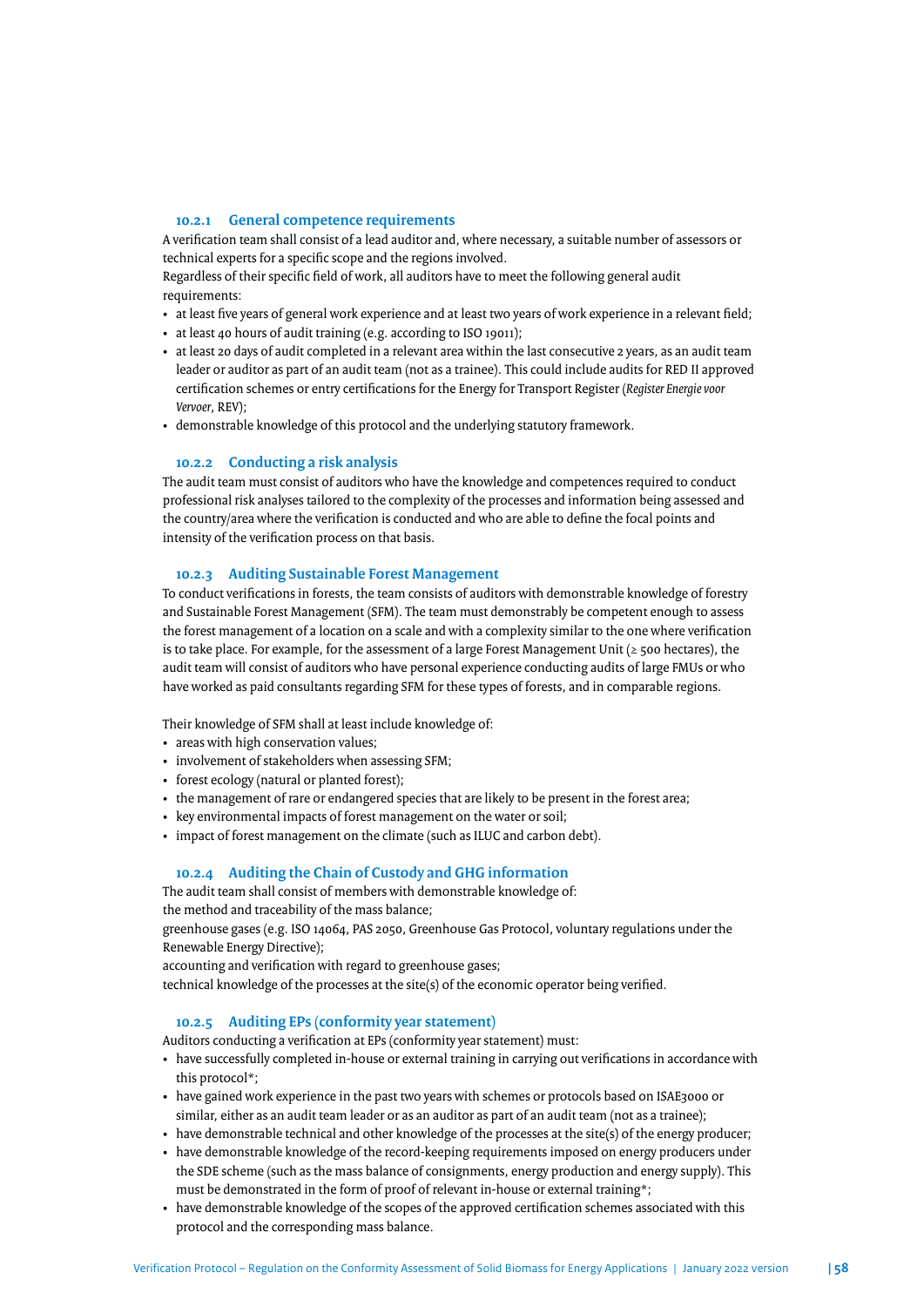<span id="page-58-0"></span>\*In-house or external training is required to acquire and maintain relevant knowledge. This training must cover various relevant verifcation topics as outlined above. If desired, the various topics can be combined in one and the same training course. The length of the initial training course must be at least one day. A follow-up training course must be completed each year before verifcations are carried out. Alternatively, an in-house harmonisation meeting must be attended, with participation by all auditors involved in the verifcation of conformity year statements.

# 10.3 Internal reviewer competences

The knowledge and skills of the internal reviewer shall be comparable to those of the principal auditors. In addition, it is vital that the internal reviewer is aware of the impact of the statement in terms of the funds that are involved with the subsidy being granted and the impact on the climate and the environment.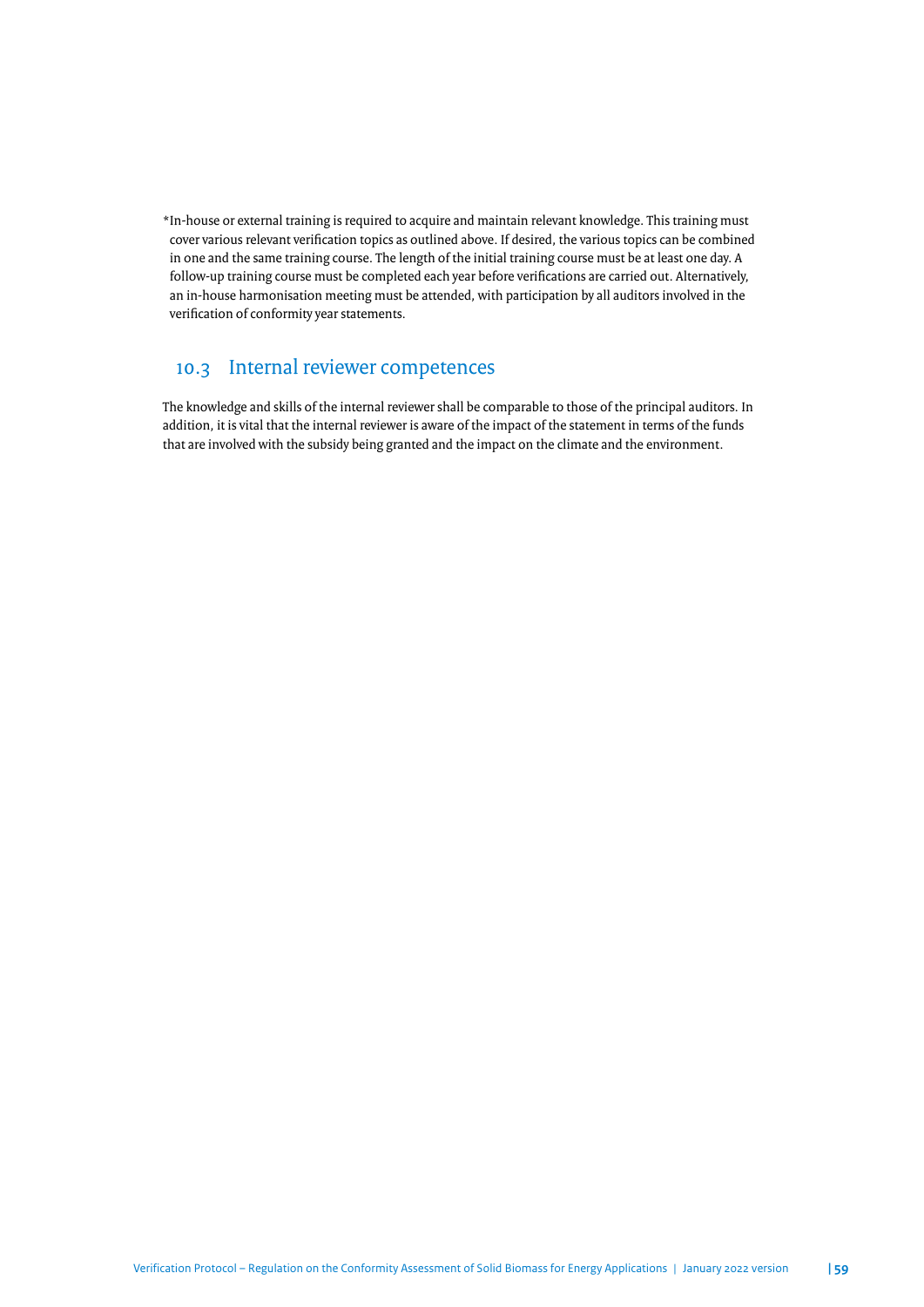# <span id="page-59-0"></span>**11 List of defnitions**

| Supply area                             | The whole of the individual Forest Management Units<br>for which management plans exist and from which<br>biomass is taken to supply the pellet mill.                                                                                                                                                                                                                                                                                                               |
|-----------------------------------------|---------------------------------------------------------------------------------------------------------------------------------------------------------------------------------------------------------------------------------------------------------------------------------------------------------------------------------------------------------------------------------------------------------------------------------------------------------------------|
| Non-timber forest products              | All forest products other than wood, including materials<br>harvested from trees.                                                                                                                                                                                                                                                                                                                                                                                   |
| Audit                                   | Systematic, documented process for obtaining records,<br>statements of facts or other relevant information and<br>assessing them objectively to determine the extent to<br>which specified requirements are fulfilled (adapted from<br>ISO 17000).                                                                                                                                                                                                                  |
| Auditor (inspector, verifier, assessor) | Person appointed by a conformity assessment body to<br>conduct an audit.                                                                                                                                                                                                                                                                                                                                                                                            |
| Stakeholders (interested parties)       | Any person, group of persons or entity who or which has<br>established it has an interest in the activities of the FMU,<br>or who or which is known to have this. This could be an<br>NGO, trade union, government or representative of a<br>certification scheme, for example.                                                                                                                                                                                     |
| <b>Stakeholders (affected parties)</b>  | Any person, group of persons or entity who or which is<br>or probably will be affected by activities being carried<br>out in an FMU.<br>This could be local residents, the local population,<br>indigenous people, downstream landowners, owners of<br>land rights or user rights and organisations acting on<br>behalf of the affected stakeholders.<br>In the verification protocol, the term stakeholder is also<br>used for the term interested/affected party. |
| <b>Endangered species</b>               | Plant and animal species that are at least classified as<br>'threatened' in the international Red List of the IUCN<br>and in the IUCN's guidelines for the regional application<br>of the Red List.                                                                                                                                                                                                                                                                 |
| Co-gasification                         | Method where a separate gasifier is used to convert<br>biomass into a flammable gas mixture of carbon<br>monoxide and hydrogen. This gas mixture is then blown<br>into the plant and burned. Co-gasification is possible in<br>coal-fired power plants as well as in gas-fired power<br>plants.                                                                                                                                                                     |
| Biodiversity                            | The variability among living organisms from all sources,<br>including diversity within species, between species and<br>of ecosystems.                                                                                                                                                                                                                                                                                                                               |
| <b>Biogenic raw material</b>            | Materials of biological or organic origin, as defined in<br>the biomass categories.                                                                                                                                                                                                                                                                                                                                                                                 |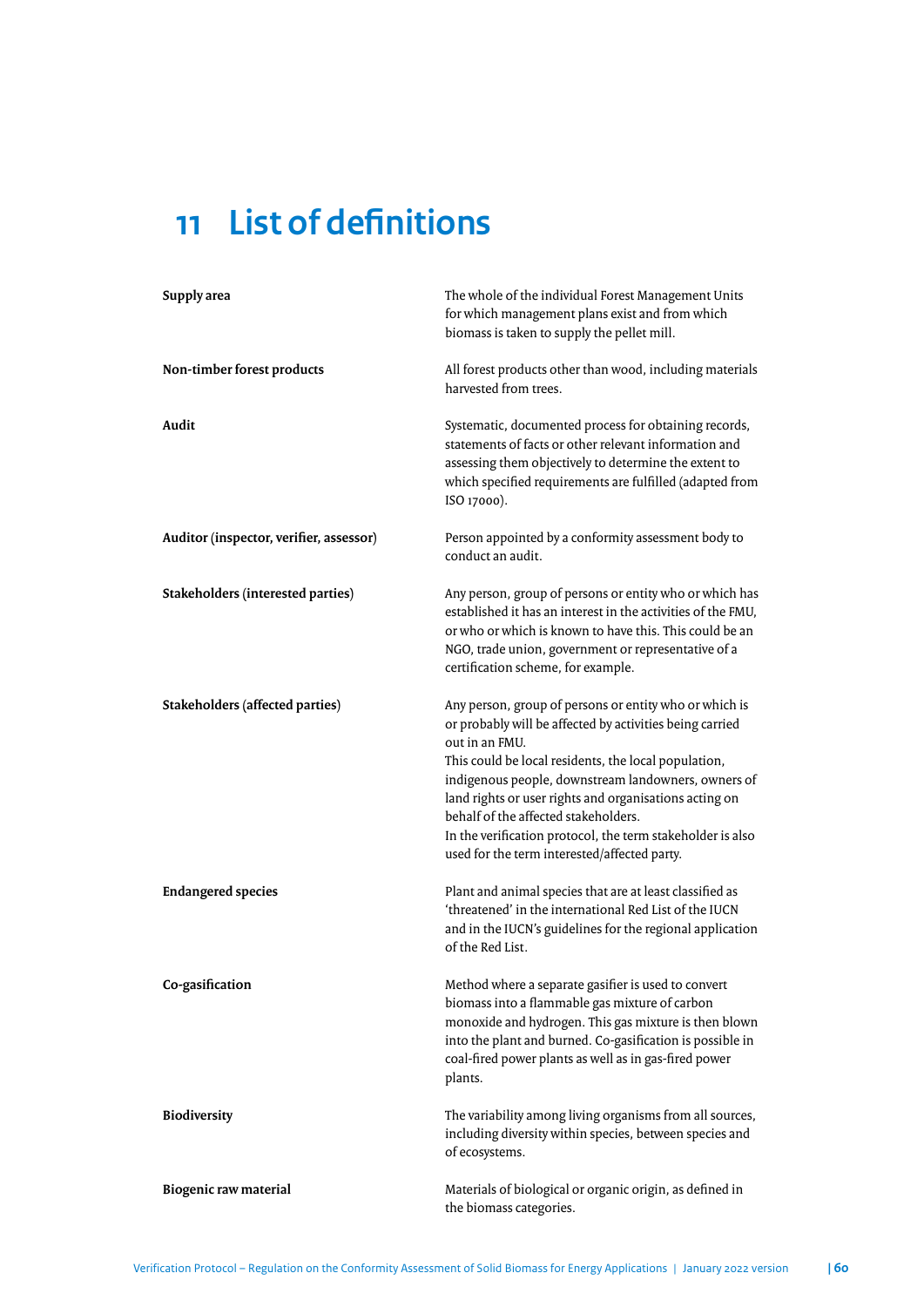| <b>BioGrace II tool</b>      | The 'BioGrace-II GHG calculation tool' can be found on<br>www.BioGrace.net. It includes an Excel calculator tool,<br>calculation rules, a methodological background<br>document, a list of additional standard conversion<br>values and a user manual. When using the Excel tool, the<br>user is required to apply the calculation rules. |
|------------------------------|-------------------------------------------------------------------------------------------------------------------------------------------------------------------------------------------------------------------------------------------------------------------------------------------------------------------------------------------|
| <b>Biomass</b>               | The biodegradable fraction of products, waste and<br>residues from agriculture (including vegetable and<br>animal substances), forestry, fishery and aquaculture and<br>related processing industries, as well as biodegradable<br>fractions of industrial and domestic waste.                                                            |
| <b>Biomass producer</b>      | A legal entity that collects and processes biogenic raw<br>material into solid biomass for use by an energy<br>producer.                                                                                                                                                                                                                  |
| <b>Forest</b>                | Land spanning more than 0.5 hectares with trees higher<br>than 5 metres and a canopy cover of over 10%, or with<br>trees able to reach these thresholds in situ, not including<br>land that is predominately under urban or agricultural<br>use.                                                                                          |
| Forest management            | Planning and operational activities aimed at the<br>management and use of forests and other forested areas<br>in order to achieve predefined economic, social, cultural<br>or environmental objectives.                                                                                                                                   |
| Forest manager               | The owner, concessionaire or person who is otherwise<br>legally responsible for the management and exploitation<br>of a Forest Management Unit.                                                                                                                                                                                           |
| Forest Management Unit (FMU) | One or more forest stands containing natural forest,<br>planted forest or another type of forest that are managed<br>as a single unit in accordance with a forest management<br>plan as referred to in Criterion 10.2. FMUs produce<br>Category 1 or 2 biomass.                                                                           |
| Certification                | Conformity assessment, conducted by a Conformity<br>Assessment Body according to the applicable certifica-<br>tion standard, and the related conformity assessment<br>statement.                                                                                                                                                          |
| <b>Certification scheme</b>  | Document describing how the conformity assessment<br>process is to be performed.                                                                                                                                                                                                                                                          |
| Chain of Custody (CoC)       | A set of rules, procedures and documents (demonstrably<br>at company level) that are used to provide a link between<br>the source of a material and the point in the chain where<br>a claim is made on the characteristics of that material.<br>This is also referred to as a Chain of Custody system.                                    |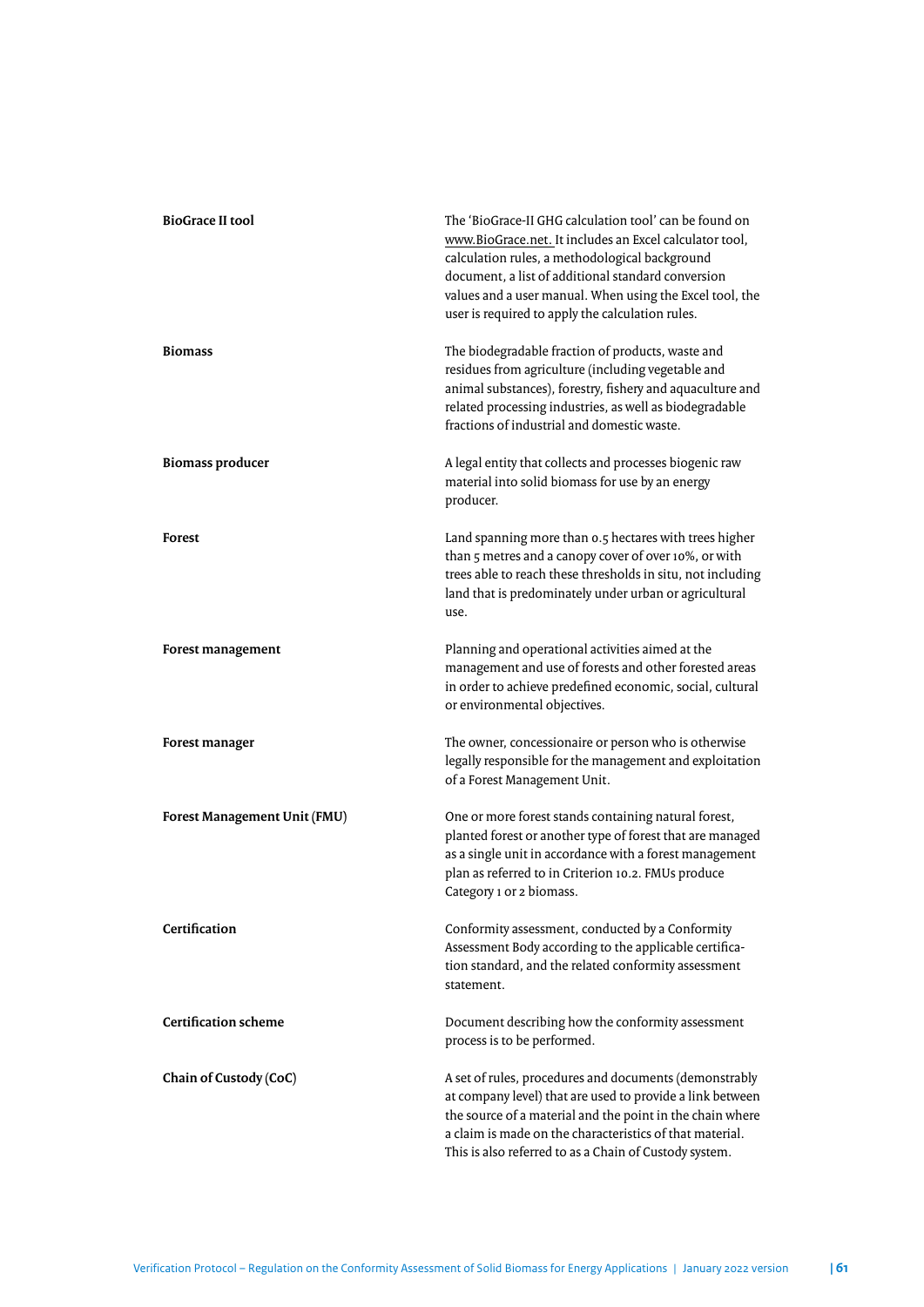| Chemicals                           | Substances that are potentially hazardous to health and/<br>or the environment and/or that might cause material<br>damage.                                                                                                                                                                                                                    |
|-------------------------------------|-----------------------------------------------------------------------------------------------------------------------------------------------------------------------------------------------------------------------------------------------------------------------------------------------------------------------------------------------|
| Conformity assessment body          | A body that issues verification and/or conformity year<br>statements based on this verification protocol.                                                                                                                                                                                                                                     |
| Conformity year statement           | Conformity assessment statement to be issued by the<br>Conformity Assessment<br>Body, reporting on the findings of the assessment carried<br>out by the it at the energy producer. The statement serves<br>to substantiate the annual sustainability report provided<br>by the SDE subsidy recipient to the Netherlands<br>Enterprise Agency. |
| <b>Thinnings</b>                    | The selective or systematic harvesting of trees from a<br>more or less uniformly aged forest with the aim of<br>increasing the health and growth - including the stem<br>diameter - of the remaining forest stand.                                                                                                                            |
| Forest degradation                  | Long-term degradation of the natural capital of a forest.                                                                                                                                                                                                                                                                                     |
| Soil degradation                    | Changes in the soil quality which reduce the capacity of<br>the ecosystem to deliver goods and services.                                                                                                                                                                                                                                      |
| Sustainable biomass                 | Biomass that complies with all applicable criteria<br>according to the protocol.                                                                                                                                                                                                                                                              |
| <b>Ecological functions</b>         | The functions that the forest fulfils and that are linked to<br>ecology, including climate regulation, erosion control,<br>soil formation, water retention, carbon storage, water<br>purification, pollination and the development and<br>maintenance of biological diversity.                                                                |
| <b>Ecological cycles</b>            | Natural processes in which elements that occur in<br>various forms are constantly interchanged between<br>distinct compartments of the ecosystem, including<br>nutrient, carbon and aquatic cycles.                                                                                                                                           |
| <b>First Collection Point (FCP)</b> | The first legal owner of the material subsequent to the<br>company where a solid biomass residual flow was<br>created.                                                                                                                                                                                                                        |
| Energy producer (EP)                | Economic operator receiving subsidy for running a<br>facility where sustainable solid biomass is processed into<br>renewable electricity and/or renewable heat.                                                                                                                                                                               |
| <b>Energy plantation systems</b>    | Plantation systems that are developed specifically for the<br>production of biomass for energy generation, whereby<br>very fast-growing tree species are planted in dense<br>plantations and harvested in short rotation periods.                                                                                                             |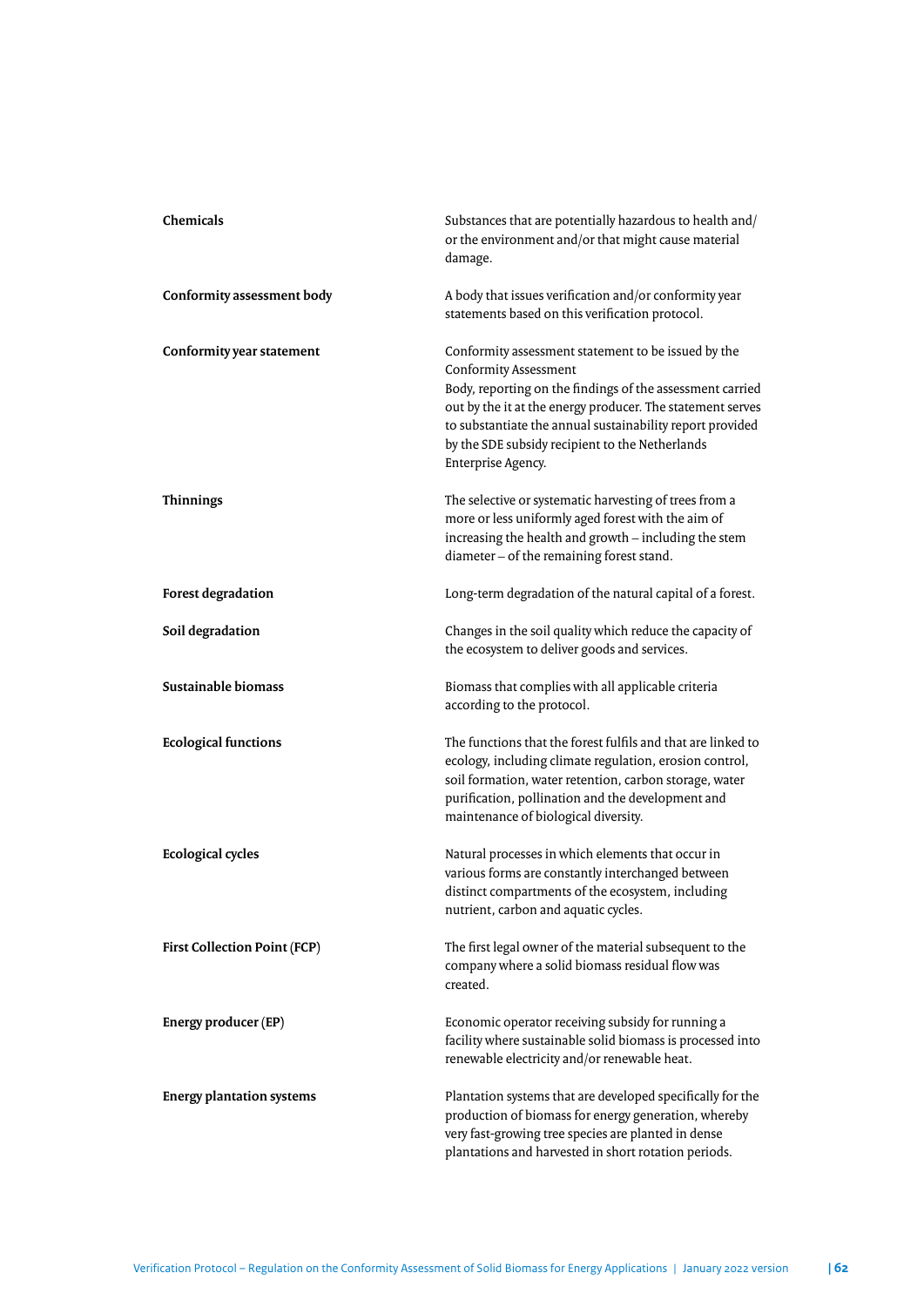| <b>Controlled biomass</b> | Biomass Category 1 or 2 (woody, from forest) that meets<br>Criteria 1.1, 3.1, 3.2, 3.3, 4.1, 4.2, 4.3, 5.1, 7.1 and 7.3.<br>For controlled biomass, compliance can be proven by<br>the economic operator purchasing the biomass from the<br>FMU using a risk-based approach.                                                                                                                                                                                                                                                                                                                                                                                                                                                                                                                                                                                                                                                                                                                                                            |
|---------------------------|-----------------------------------------------------------------------------------------------------------------------------------------------------------------------------------------------------------------------------------------------------------------------------------------------------------------------------------------------------------------------------------------------------------------------------------------------------------------------------------------------------------------------------------------------------------------------------------------------------------------------------------------------------------------------------------------------------------------------------------------------------------------------------------------------------------------------------------------------------------------------------------------------------------------------------------------------------------------------------------------------------------------------------------------|
| Group                     | Legal entity involving several forest management<br>enterprises that cooperate in a certain area, or compa-<br>nies that work together in a certain segment of the Chain<br>of Custody system.                                                                                                                                                                                                                                                                                                                                                                                                                                                                                                                                                                                                                                                                                                                                                                                                                                          |
| Habitat                   | An area or type of area where an organism or population<br>occurs naturally.                                                                                                                                                                                                                                                                                                                                                                                                                                                                                                                                                                                                                                                                                                                                                                                                                                                                                                                                                            |
| Trader/Warehouse operator | Economic operator that trades and/or stores one of the<br>biomass categories, without any processing.                                                                                                                                                                                                                                                                                                                                                                                                                                                                                                                                                                                                                                                                                                                                                                                                                                                                                                                                   |
| Renewable energy          | Energy from renewable non-fossil sources, such as wind,<br>solar, aerothermal, geothermal, hydrothermal and<br>ocean energy, hydropower, biomass, landfill gas, gas<br>from sewage treatment and biogas.                                                                                                                                                                                                                                                                                                                                                                                                                                                                                                                                                                                                                                                                                                                                                                                                                                |
| (Timber) harvest          | The volume (including bark) of all trees, living or dead,<br>with a diameter of more than 10 cm at breast height<br>(DBH > 10 cm), that is harvested in a forest or forested<br>area. This includes all harvested trees.                                                                                                                                                                                                                                                                                                                                                                                                                                                                                                                                                                                                                                                                                                                                                                                                                |
| Wood plantation           | A forest consisting of one or more tree species of a<br>uniform age class, exotic or native species, established<br>through planting and/or seeding at a regular distance for<br>the purposes of wood production.                                                                                                                                                                                                                                                                                                                                                                                                                                                                                                                                                                                                                                                                                                                                                                                                                       |
| Indigenous peoples        | People and groups of people that can be identified or<br>characterised as follows:<br>- self-identification as an indigenous person at the<br>individual level and acceptance by the community as a<br>member as the key characteristic;<br>historical continuity with pre-colonial and/or<br>pre-settler societies;<br>- strong link to a certain territory and surrounding<br>natural resources:<br>- distinct social, economic or political systems;<br>- distinct language, culture and beliefs;<br>- form non-dominant groups within society;<br>- resolve to maintain and reproduce their ancestral<br>environments and systems as distinctive peoples and<br>communities.<br>Source: FSC-STD-01-002, adapted from the United Nations<br>Permanent Forum on Indigenous Issues, 'Who are Indigenous<br>Peoples' fact sheet, October 2007; United Nations Development<br>Group, 'Guidelines on Indigenous Peoples' Issues', 2009, from the<br>United Nations Declaration on the Rights of Indigenous Peoples, 13<br>September 2007. |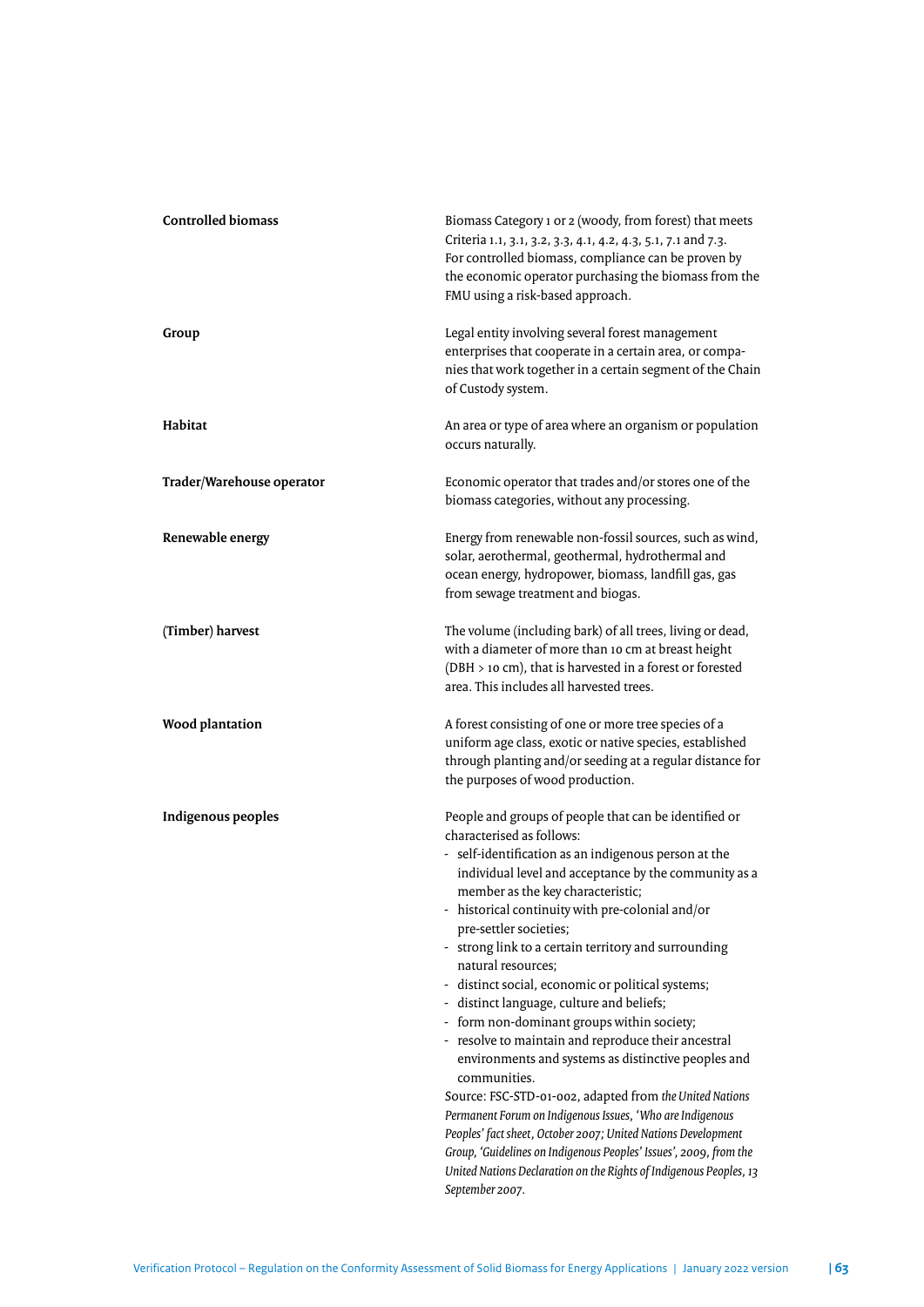| Annual allowable cut                         | The average volume of wood that is allowed to be<br>harvested annually within a predefined area, expressed<br>in cubic metres of wood per year. Also abbreviated to<br>AAC.                                                                                                                                                                                                               |
|----------------------------------------------|-------------------------------------------------------------------------------------------------------------------------------------------------------------------------------------------------------------------------------------------------------------------------------------------------------------------------------------------------------------------------------------------|
| Legal user right                             | The right granted by a government authority or legally<br>authorised body or person to carry out forestry activities<br>in a certain area.                                                                                                                                                                                                                                                |
| Industrial boiler steam from wood pellets    | The production of renewable steam generated by means<br>of burning wood pellets, in a boiler with a capacity of $\geq 5$<br>MW.                                                                                                                                                                                                                                                           |
| Consignment                                  | An amount of biomass used for energy production with<br>identical physical and sustainability characteristics. It is<br>possible for one consignment to consist of several<br>shipments or truck loads, as long as all physical and<br>sustainability characteristics are the same.                                                                                                       |
| Location                                     | A geographical unit of an economic operator or a<br>combination of units situated in a place that is geo-<br>graphically separated from other units of the same<br>economic operator.                                                                                                                                                                                                     |
| Economic operator                            | Any company or organisation (legal entity) that handles<br>(e.g. harvests, transports, trades, stores, processes) and<br>holds legal ownership of the sustainable biomass.                                                                                                                                                                                                                |
| <b>Mass balance</b>                          | The mass balance is the Chain of Custody system under<br>which the sustainability characteristics remain assigned<br>to consignments of biomass on a bookkeeping basis<br>while the physical mixing of biomass with different<br>sustainability characteristics is allowed.                                                                                                               |
| Materiality                                  | The concept of materiality recognises that some matters,<br>either individually or in the aggregate, are important for<br>an accurate representation of total supplied quantity of<br>biomass. A materiality limit is a quantitative threshold<br>above which inaccuracies, either separately or in<br>combination with other inaccuracies, are viewed by the<br>verifier as significant. |
| Co-firing                                    | Method in which a part of the (ground to grid) coals for<br>the production of electricity and/or heat is substituted by<br>biomass. The biomass is inserted into the incinerator of<br>the coal plant together with the coal. The proportionate<br>share of the caloric value of the biomass can be counted<br>as renewable energy.                                                       |
| <b>Environmental Impact Assessment (EIA)</b> | Systematic process to evaluate the potential impact on<br>the environment of proposed projects, to evaluate<br>alternative approaches and to develop and include<br>suitable measures for prevention, mitigation, manage-<br>ment and monitoring.                                                                                                                                         |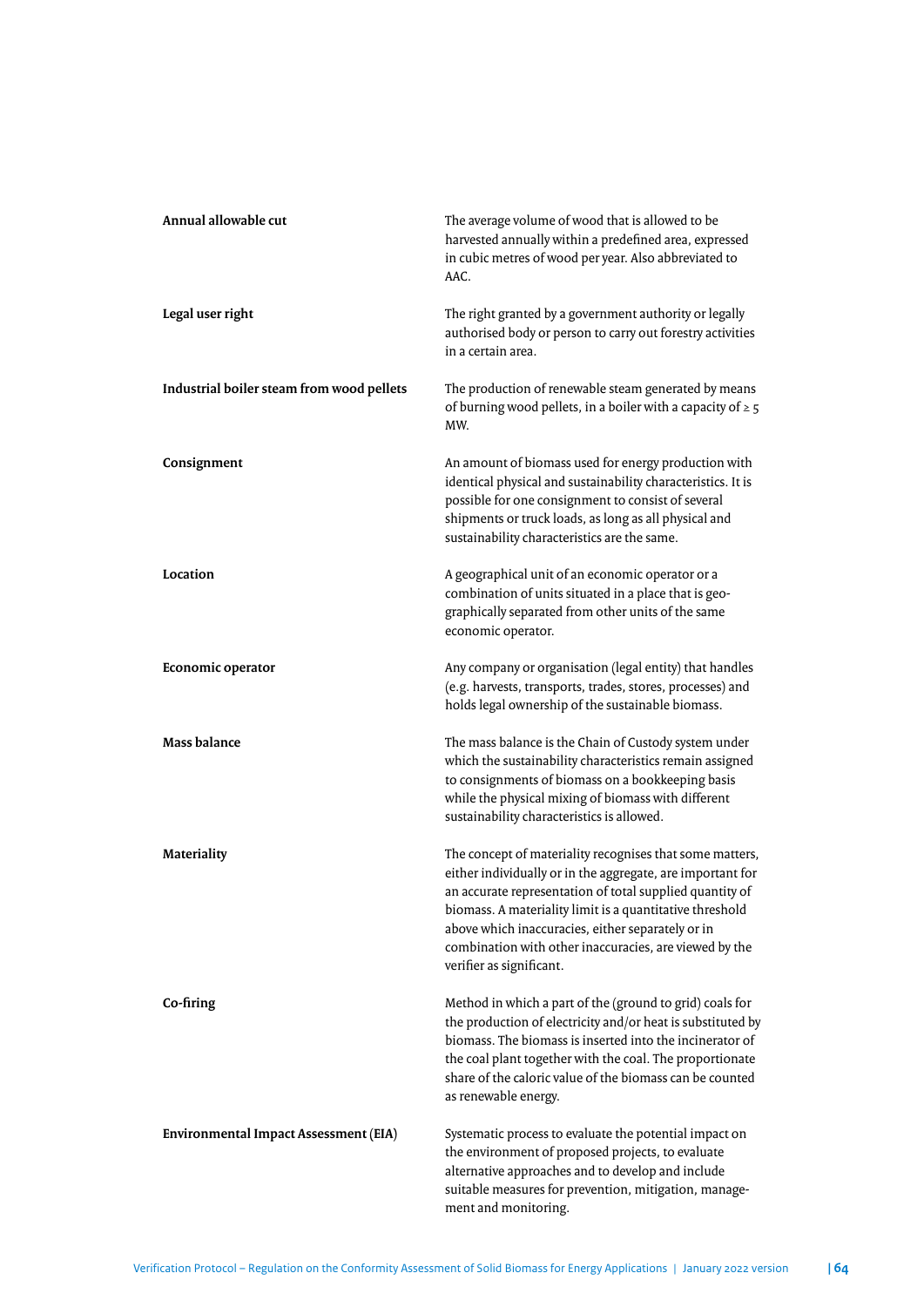| <b>Mitigation measures</b>          | Actions taken in order to decrease the probability of<br>occurrence or the negative impacts, or both, related to a<br>risk to an acceptable level as described in this verifica-<br>tion protocol.                                                                                                             |
|-------------------------------------|----------------------------------------------------------------------------------------------------------------------------------------------------------------------------------------------------------------------------------------------------------------------------------------------------------------|
| Nature conservation area            | An area under legal protection, with little to no human<br>inhabitants or influences of human behaviour, which<br>has been designated because of its special nature<br>qualities or potential.                                                                                                                 |
| <b>Natural forest</b>               | Forest that has a natural origin and is developed<br>naturally with many of the original characteristics and<br>key elements of native ecosystems.                                                                                                                                                             |
| Natural capital                     | The stock of all natural renewable and non-renewable<br>resources, such as air, minerals and plant and/or animal<br>species, which together provide the supplies required to<br>support the prosperity and welfare of humans.                                                                                  |
| Sourcing area                       | A geographically defined area from which the forest<br>biomass feedstock is sourced, from which reliable and<br>independent information is available and where<br>conditions are sufficiently homogeneous to evaluate the<br>risk of the sustainability and legality characteristics of<br>the forest biomass. |
| Local population                    | A community of any size in or nearby the FMU. This<br>includes anyone who, because of their proximity, has a<br>significant impact on the economy or the environment<br>of the FMU, or whose economy, rights or living environ-<br>ment are significantly influenced by management<br>activities in the FMU.   |
| Point of Origin (PO)                | Economic operators where Category 3, 4 or 5 biomass<br>occurs or is generated (first economic operator in the<br>supply chain of Category 3, 4 and 5 biomass). POs are not<br>subject to verification, but may be audited during the<br>FCP verification based on identified risks.                            |
| <b>Reduced Impact Logging (RIL)</b> | Harvesting techniques and methods developed to<br>minimise undue damage to the forest, environment and<br>the wood to be harvested, as well as encourage safe<br>working conditions.                                                                                                                           |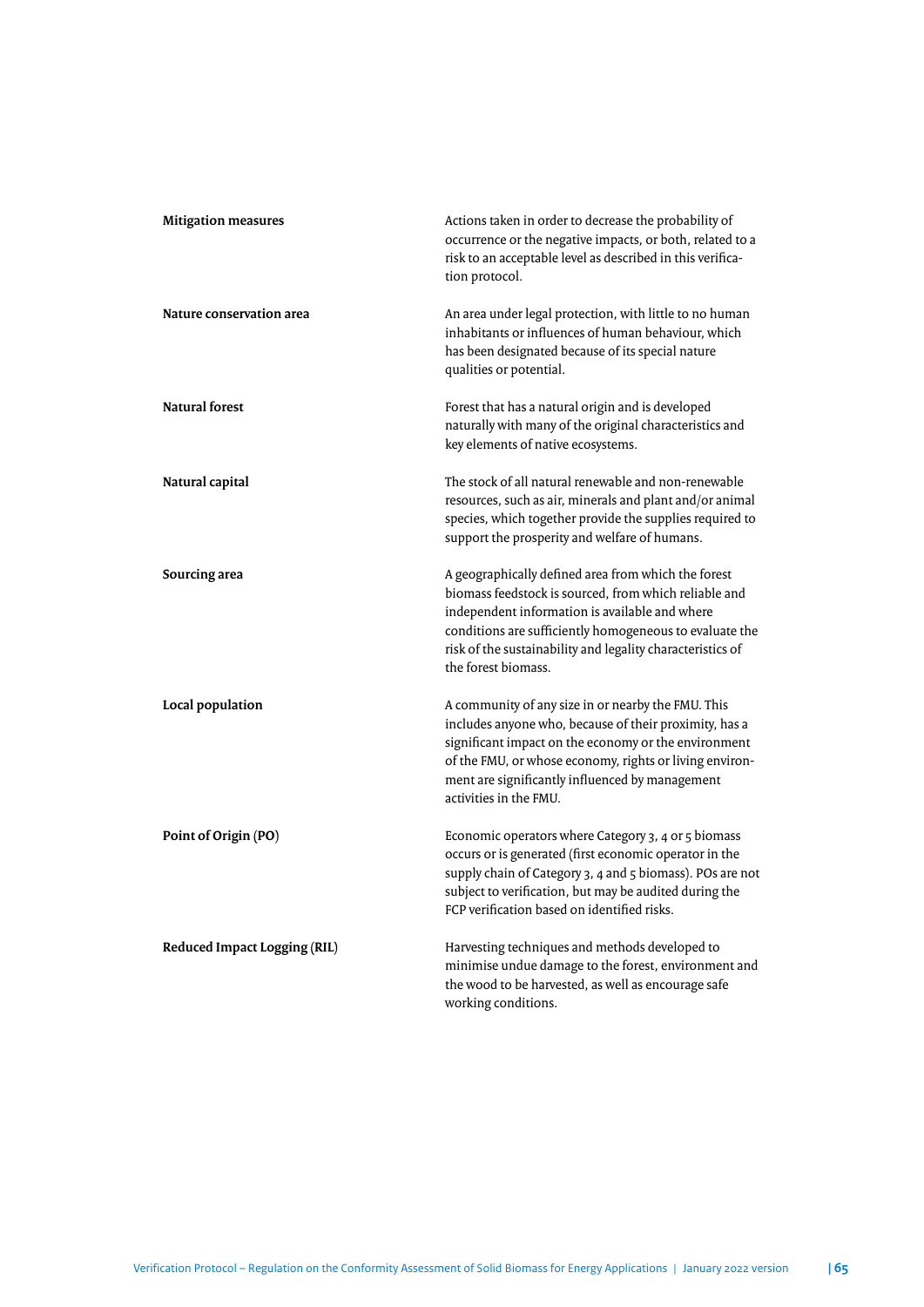| <b>Residual flows or residues</b>      | Biomass generated in the production of other (main)<br>products or biomass that falls free in a process other<br>than a production process. Distinction is made between<br>primary, secondary and tertiary residual flows.<br>The primary residual flow concerns parts of plants that<br>are left behind on the field or in the forest after the<br>harvest.<br>The secondary residual flow concerns all forms of<br>biomass that remain behind in a production process,<br>such as wood waste and sawdust in a sawmill.<br>Tertiary residual flows concern biomass products that are<br>usually interpreted as waste materials, such as organic<br>waste from fruits, vegetables and gardens, waste wood<br>and other post-consumer material. |
|----------------------------------------|------------------------------------------------------------------------------------------------------------------------------------------------------------------------------------------------------------------------------------------------------------------------------------------------------------------------------------------------------------------------------------------------------------------------------------------------------------------------------------------------------------------------------------------------------------------------------------------------------------------------------------------------------------------------------------------------------------------------------------------------|
|                                        | Residues from nature and landscape management Residues from management of urban green spaces,<br>landscapes or nature other than forests, aiming at the<br>preservation, recovery or strengthening of specific<br>natural, recreational or landscape functions. This also<br>includes biomass residual products from the regular<br>maintenance of public green areas and parks.                                                                                                                                                                                                                                                                                                                                                               |
| Risk                                   | The likelihood that something will occur that has an<br>effect on objectives. This is measured as a combination<br>of the probability that the event will occur and the<br>seriousness of its consequences (risk = probability x<br>effect).                                                                                                                                                                                                                                                                                                                                                                                                                                                                                                   |
| <b>Risk Based Approach (RBA)</b>       | Approach that includes measures and procedures to<br>minimise the risk of sourcing material from unsustain-<br>able sources. The RBA contains an assessment of the risk<br>of non-compliance for a specific sourcing area, followed<br>by the definition of mitigation measures to qualify<br>identified specified risks as low.                                                                                                                                                                                                                                                                                                                                                                                                               |
| Round wood                             | Unprocessed wood from a tree trunk.                                                                                                                                                                                                                                                                                                                                                                                                                                                                                                                                                                                                                                                                                                            |
| Rotation period of a production forest | Period between the planting and the harvesting and/or<br>subsequent logging of a forest stand, taking the optimal<br>current growth into account.                                                                                                                                                                                                                                                                                                                                                                                                                                                                                                                                                                                              |
| Stakeholder                            | See interested/affected party.                                                                                                                                                                                                                                                                                                                                                                                                                                                                                                                                                                                                                                                                                                                 |
| <b>Strategic Risk Assessment (SRA)</b> | A systematic and continuous process of assessing<br>significant risks of non-compliance with the require-<br>ments of this protocol, which is part of each verification.<br>The main objective of the SRA is to identify which<br>compliance aspects need to be given more attention<br>during the verification and what verification activities<br>are likely to be required (information source for the<br>verification strategy).                                                                                                                                                                                                                                                                                                           |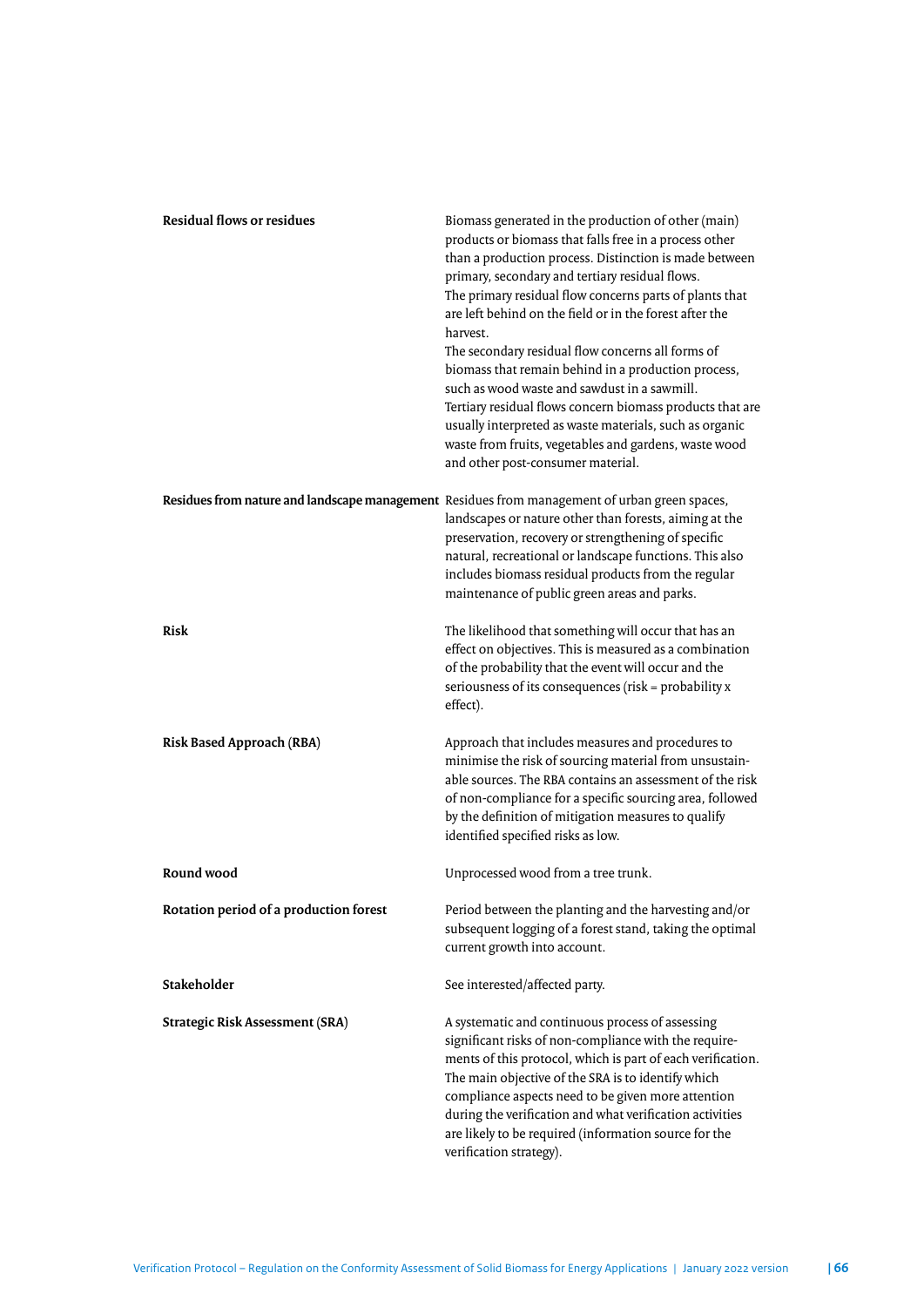| Stump                                    | The part of the tree that remains attached to the roots<br>after felling.                                                                                                                                                                                                                                                                                                                                                                                                                                                                                                                                                                                                                                                                                                                                                                                                                                                                                                                                                                                                                                                                                 |
|------------------------------------------|-----------------------------------------------------------------------------------------------------------------------------------------------------------------------------------------------------------------------------------------------------------------------------------------------------------------------------------------------------------------------------------------------------------------------------------------------------------------------------------------------------------------------------------------------------------------------------------------------------------------------------------------------------------------------------------------------------------------------------------------------------------------------------------------------------------------------------------------------------------------------------------------------------------------------------------------------------------------------------------------------------------------------------------------------------------------------------------------------------------------------------------------------------------|
| Areas with High Conservation Value (HCV) | Areas that contain one or more of the following values:<br>1. diversity of species. Concentrations of biological<br>diversity, including indigenous species and endan-<br>gered species that are of importance on a global,<br>regional or national level;<br>2. ecosystems and habitats. Rare or endangered<br>ecosystems or habitats;<br>3. ecosystem services. Basic ecosystem services in critical<br>situations, such as protection of important water<br>sources and control of erosion of vulnerable soils and<br>slopes;<br>4. ecosystems at landscape level. Intact forest landscapes<br>or other major intact ecosystems, or mosaics of<br>ecosystems at landscape level that are important at<br>global, regional or national level. They contain viable<br>populations of the vast majority of the naturally<br>occurring species in natural patterns with regard to<br>distribution and numbers;<br>5. cultural values. Areas or means of living that are of<br>global or national cultural, archaeological or<br>historical importance and/or fundamental to<br>traditional cultures/beliefs of local populations or<br>indigenous peoples. |
| Peatland                                 | Areas with soil containing at least a 40 cm deep<br>continuous layer of peaty material in the top 80 cm of<br>the soil.                                                                                                                                                                                                                                                                                                                                                                                                                                                                                                                                                                                                                                                                                                                                                                                                                                                                                                                                                                                                                                   |
| Verification                             | Compliance (conformity) assessment, conducted by a<br>Conformity Assessment Body according to the applicable<br>verification protocol and the underlying regulatory<br>requirements.                                                                                                                                                                                                                                                                                                                                                                                                                                                                                                                                                                                                                                                                                                                                                                                                                                                                                                                                                                      |
| Verification statement                   | Statement of conformity (compliance) of supplied<br>biomass, issued by an accredited and recognised<br>Conformity Assessment Body for an economic operator<br>up to the energy producer.                                                                                                                                                                                                                                                                                                                                                                                                                                                                                                                                                                                                                                                                                                                                                                                                                                                                                                                                                                  |
| Processing Unit (PU)                     | Economic operator that converts received biomass by<br>changing its physical and/or chemical properties (e.g.<br>pellet mills).                                                                                                                                                                                                                                                                                                                                                                                                                                                                                                                                                                                                                                                                                                                                                                                                                                                                                                                                                                                                                           |
| Wetlands                                 | Land that is permanently or for a large part of the year<br>covered or saturated with water.                                                                                                                                                                                                                                                                                                                                                                                                                                                                                                                                                                                                                                                                                                                                                                                                                                                                                                                                                                                                                                                              |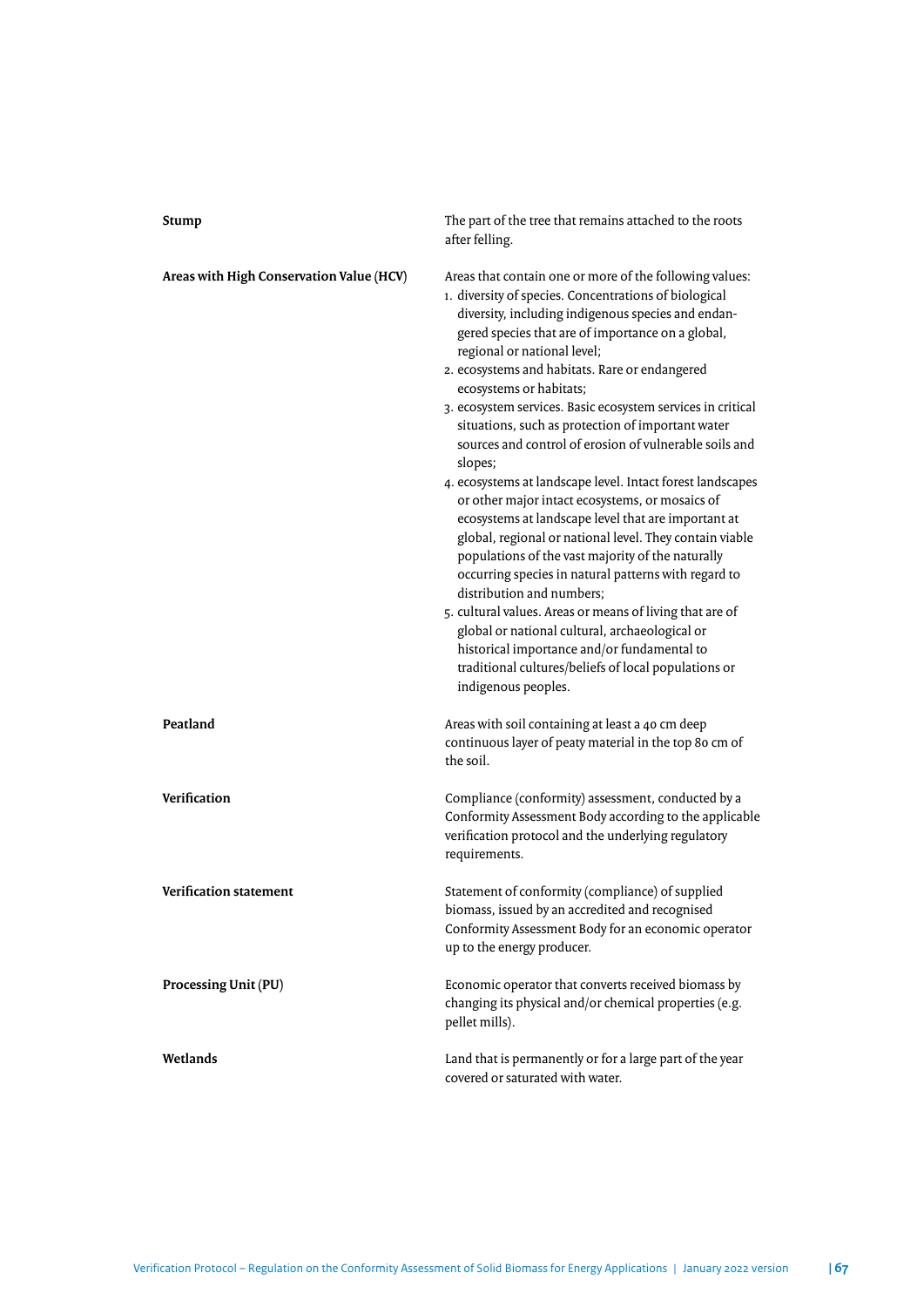# <span id="page-67-0"></span>**Appendix 1**

# **The relevance of the ILUC sustainability criterion to the co-fring and co-gasifcation of solid biomass (informative)**

**In accordance with Annex VIII of Directive (EU) 2018/2001**, it is assumed that assessment of the ILUC efect is based on GHG emissions resulting from land use changes.

**Principle 5: Biomass production shall not result in Indirect Land Use Change (ILUC).**

## **Criterion 5.1 Biomass sourced from new bioenergy plantation systems that were planted afer 1 January 2008 must have a demonstrably low ILUC risk.**

#### *Explanatory notes:*

*Small Category 2 Forest Management Units (FMUs) are exempted from this requirement. ILUC risks must be identifed on the basis of the LIIB method and requirements (LIIB = Low Indirect Impact Biofuels) or an equivalent method. This method is reviewed every three years if there is cause to do so, and adapted if an improved method has become available.*

*In this connection, 'new bioenergy cultivation plantation systems' are defned as:*

*"A plantation system that is developed for the production of biomass for energy generation, whereby fast-growing tree species (e.g. willow, poplar, eucalyptus and acacia) are planted in dense plantations and harvested in short rotation periods. These systems also include: (i) short rotation coppicing, whereby the new crop grows from the stumps of previously harvested stems and/or sprouts with rotations between two and ten years, and (ii) short rotation forest plantations using tree species that are harvested within 20 years or less."*

Pursuant to the sustainability criteria, this means that the ILUC criterion applies exclusively to biomass from new Category 1 bioenergy plantation systems with a maximum rotation period of 20 years. This period is in line with the defnition used by the JRC in the study entitled 'Solid and gaseous bioenergy pathways' that it conducted on behalf of the European Commission (update 2015: p. 79, [see here\).](https://publications.jrc.ec.europa.eu/repository/bitstream/JRC95618/ldna2715enn.pdf)

Greenhouse gas emissions from land conversion largely occur immediately afer the land conversion. Model studies commissioned by the EC apply the rule that emissions which occur immediately afer conversion are distributed over a 20-year period, in line with the 20-year distribution period laid down in the EU Renewable Energy Directive (2009/28/EC) for direct land-use changes.7 Other emissions continue across a more prolonged period, such as methane emissions caused by draining

peatland, which may continue for up to 70 years afer conversion. In the model studies, these emissions are taken into account for a 20-year period. This means that, even though these emissions will have been largely amortised afer 20 years, emission efects will continue to occur. This is important, given the fact that fossil emissions do not decline over time.

<sup>7</sup> Directive 2009/28/EC, Annex V, Part C, point 7.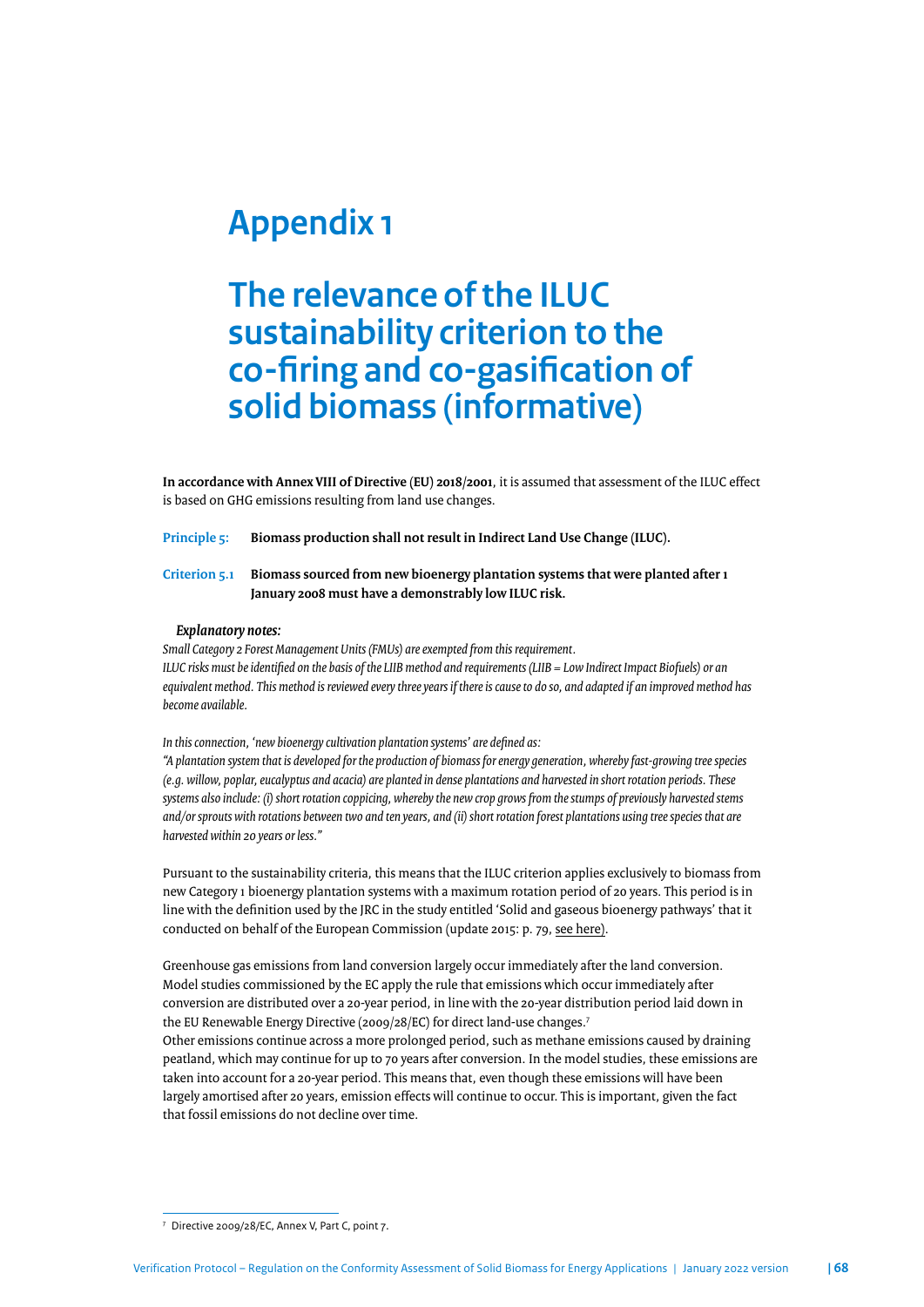The ILUC quantifcation study conducted by Ecofys, IIASA and E4tech on behalf of the European Commission ('GLOBIOM') includes a model for new bioenergy plantation systems with short rotation plantation wood. The reference year for this study (2008) coincides with the reference year used in the sustainability criteria for solid biomass.

The outcomes for this scenario reveal that land conversion for new energy plantations occurs mainly on abandoned land and other natural land, without any displacement of food production. In addition, substantial negative ILUC emissions occur, particularly due to signifcant carbon storage in biomass (also underground). This results in a net emission effect of minus 29 grams of  $CO<sub>2</sub>/M$ J biofuel, which is positive for the greenhouse gas balance of woody energy crops. Woody energy crops used for co-fring and co-gasifcation can also be expected to result in negative net emissions.

This outcome applies to woody energy crops with a rotation of 10 to a maximum of 20 years; with rotation periods in excess of that, short rotation coppicing is much less efficient in terms of carbon storage. As such, woody energy crops serve as a major carbon sink. This results mainly from the high carbon storage in woody energy crops from short rotation coppicing. (The GLOBIOM study referred to above defnes short rotation coppicing and presents the model outcomes.)

The net outcome (negative ILUC emissions) is positive as regards the greenhouse gas balance, but there is an ILUC efect because part of the land used is agricultural land, resulting in displacement of food/feed production to other locations. However, this emission efect is amply compensated through carbon storage in biomass and in the soil via woody energy crops production.

The GLOBIOM study presents the outcomes for the situation within the EU, but these are comparable to the expected outcomes for biomass from outside the EU (e.g. North America), [personal comments from Daan Peters, Ecofys, and Hugo Valin, IIASA].

In the most extreme case in which new short rotation bioenergy plantation systems are located on 100% agricultural land (in North America or elsewhere), this will result in higher LUC emission values. At the same time, however, the negative emissions due to carbon storage will be realised. On balance, this will probably still lead to negative net emission values and therefore to a positive efect on the greenhouse gas balance (comparable to the scenario for perennial crops in de GLOBIOM study), but less so than in the current modelled scenario, in which by far the majority of land-use changes occurred on abandoned agricultural land or marginal land (determined by selecting plots in modelling based on lowest conversion values) [personal comments from Hugo Valin, IIASA].

The explanatory notes to the sustainability criteria state that ILUC risks must be determined on the basis of the LIIB method and requirements (LIIB = Low Indirect Impact Biofuels) or an equivalent method.

LIIB and GLOBIOM are compatible methods. While GLOBIOM involves modelling at the global level, the LIIB method can be used at the regional level. The LIIB method afords beter insight into the presence or absence of ILUC (Go/No go); however, unlike GLOBIOM, it does not quantify emission levels. The LIIB method is only relevant in cases where there is an actual risk of ILUC, i.e. with positive ILUC emissions (net CO<sub>2</sub> emissions).